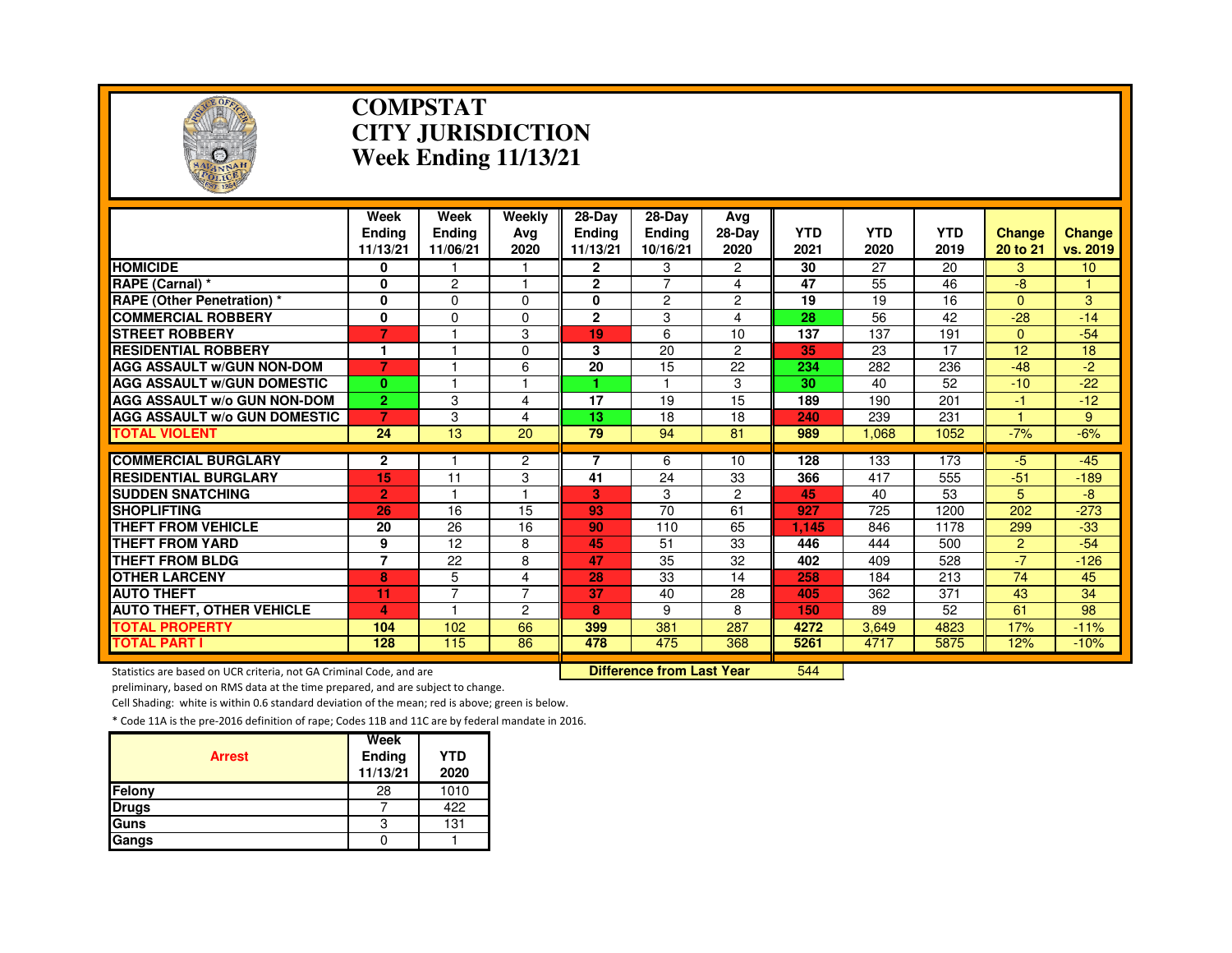

### **COMPSTATNORTH PRECINCTWeek Ending 11/13/21**

### **PRECINCT COMMANDER:**

**CAPT. SHAMONICA BADIE**



|                                     | Week<br><b>Endina</b><br>11/13/21 | Week<br><b>Ending</b><br>11/06/21 | Weekly<br>Ava<br>2020 | $28-Dav$<br>Endina<br>11/13/21 | 28-Dav<br><b>Ending</b><br>10/16/21 | Avg<br>$28-Dav$<br>2020  | <b>YTD</b><br>2021 | <b>YTD</b><br>2020 | <b>YTD</b><br>2019 | <b>Change</b><br>20 to 21 | <b>Change</b><br>vs. 2019 |
|-------------------------------------|-----------------------------------|-----------------------------------|-----------------------|--------------------------------|-------------------------------------|--------------------------|--------------------|--------------------|--------------------|---------------------------|---------------------------|
| <b>HOMICIDE</b>                     | 0                                 | $\Omega$                          | $\Omega$              |                                | $\Omega$                            |                          | 6                  | $\overline{7}$     | 5                  | $-1$                      |                           |
| RAPE (Carnal) *                     | 0                                 | $\Omega$                          | 0                     | $\mathbf{0}$                   | 4                                   |                          | 13                 | 19                 | 12                 | $-6$                      |                           |
| <b>RAPE (Other Penetration)</b> *   | $\bf{0}$                          | $\Omega$                          | 0                     | $\mathbf{0}$                   | $\Omega$                            | $\Omega$                 | 6                  | 5                  | 6                  |                           | $\Omega$                  |
| <b>COMMERCIAL ROBBERY</b>           | $\mathbf{0}$                      | $\Omega$                          | $\Omega$              | 0                              | 0                                   |                          | 6                  | 8                  | 5                  | $-2$                      |                           |
| <b>STREET ROBBERY</b>               | 1                                 | $\Omega$                          |                       | 5                              | $\Omega$                            | 3                        | 50                 | 51                 | 60                 | $-1$                      | $-10$                     |
| <b>RESIDENTIAL ROBBERY</b>          | 0                                 |                                   | 0                     |                                | 19                                  | $\Omega$                 | $\overline{7}$     | 4                  | 3                  | 3                         | $\overline{4}$            |
| <b>AGG ASSAULT w/GUN NON-DOM</b>    | $\mathbf{2}$                      |                                   | 2                     | 8                              | 5                                   | $\overline{7}$           | 57                 | 79                 | 52                 | $-22$                     | 5                         |
| <b>AGG ASSAULT w/GUN DOMESTIC</b>   | $\bf{0}$                          | $\Omega$                          | 0                     | 0                              | $\Omega$                            |                          | $\overline{7}$     | 8                  | 10                 | -1.                       | -3                        |
| <b>AGG ASSAULT w/o GUN NON-DOM</b>  | $\bf{0}$                          | $\Omega$                          |                       | 6                              | $\overline{7}$                      | 4                        | 66                 | 55                 | 69                 | 11                        | -3                        |
| <b>AGG ASSAULT w/o GUN DOMESTIC</b> | 3                                 |                                   |                       | 4                              |                                     | 4                        | 48                 | 53                 | 59                 | $-5$                      | $-11$                     |
| <b>TOTAL VIOLENT</b>                | 6                                 | 3                                 | 5                     | 25                             | 36                                  | 22                       | 266                | 289                | 281                | $-8%$                     | $-5%$                     |
| <b>COMMERCIAL BURGLARY</b>          |                                   |                                   |                       | 4                              | 0                                   | 2                        | 30                 | 40                 | 47                 | $-10$                     | $-17$                     |
| <b>RESIDENTIAL BURGLARY</b>         | 3                                 | 3                                 |                       | 11                             | $\overline{7}$                      | $\overline{7}$           | 66                 | 78                 | 73                 | $-12$                     | $-7$                      |
| <b>SUDDEN SNATCHING</b>             | ۴                                 |                                   | 0                     | $\overline{2}$                 | $\overline{2}$                      |                          | 26                 | 21                 | 16                 | 5                         | 10                        |
| <b>SHOPLIFTING</b>                  | 3                                 | $\overline{c}$                    | 2                     | 18                             | м                                   | 8                        | 126                | 117                | 145                | 9                         | $-19$                     |
| <b>THEFT FROM VEHICLE</b>           | 10                                | 9                                 | 4                     | 32                             | 40                                  | 15                       | 362                | 184                | 279                | 178                       | 83                        |
| <b>THEFT FROM YARD</b>              | $\mathbf{2}$                      | 4                                 | $\overline{c}$        | 12                             | 14                                  | 9                        | 127                | 120                | 136                | $\overline{7}$            | -9                        |
| <b>THEFT FROM BLDG</b>              | $\bf{0}$                          | 10                                | $\overline{c}$        | 16                             | 10                                  | $\overline{7}$           | 127                | 85                 | 122                | 42                        | 5                         |
| <b>OTHER LARCENY</b>                | $\overline{2}$                    | $\overline{c}$                    |                       | 6                              | 5                                   | 4                        | 47                 | 39                 | 39                 | 8                         | 8                         |
| <b>AUTO THEFT</b>                   | 4                                 | $\Omega$                          | 2                     | $\overline{7}$                 | 11                                  | 6                        | 117                | 83                 | 73                 | 34                        | 44                        |
| <b>AUTO THEFT, OTHER VEHICLE</b>    | $\bf{0}$                          | $\Omega$                          | 0                     | $\mathbf{0}$                   | 3                                   | $\overline{\phantom{0}}$ | 40                 | 18                 | 9                  | 22                        | 31                        |
| <b>TOTAL PROPERTY</b>               | 26                                | 32                                | 14                    | 108                            | 93                                  | 59                       | 1068               | 785                | 939                | 36%                       | 14%                       |
| TOTAL PART I                        | 32                                | 35                                | 19                    | 133                            | 129                                 | 81                       | 1334               | 1074               | 1220               | 24%                       | 9%                        |

Statistics are based on UCR criteria, not GA Criminal Code, and are **Difference from Last Year** 

<sup>260</sup>

preliminary, based on RMS data at the time prepared, and are subject to change.

Cell Shading: white is within 0.6 standard deviation of the mean; red is above; green is below.

|                | Week               |                    |
|----------------|--------------------|--------------------|
| <b>Arrests</b> | Ending<br>11/13/21 | <b>YTD</b><br>2020 |
| Felony         | د،                 | 223                |
| <b>Drugs</b>   |                    | 50                 |
| Guns           |                    | 12                 |
| Gangs          |                    |                    |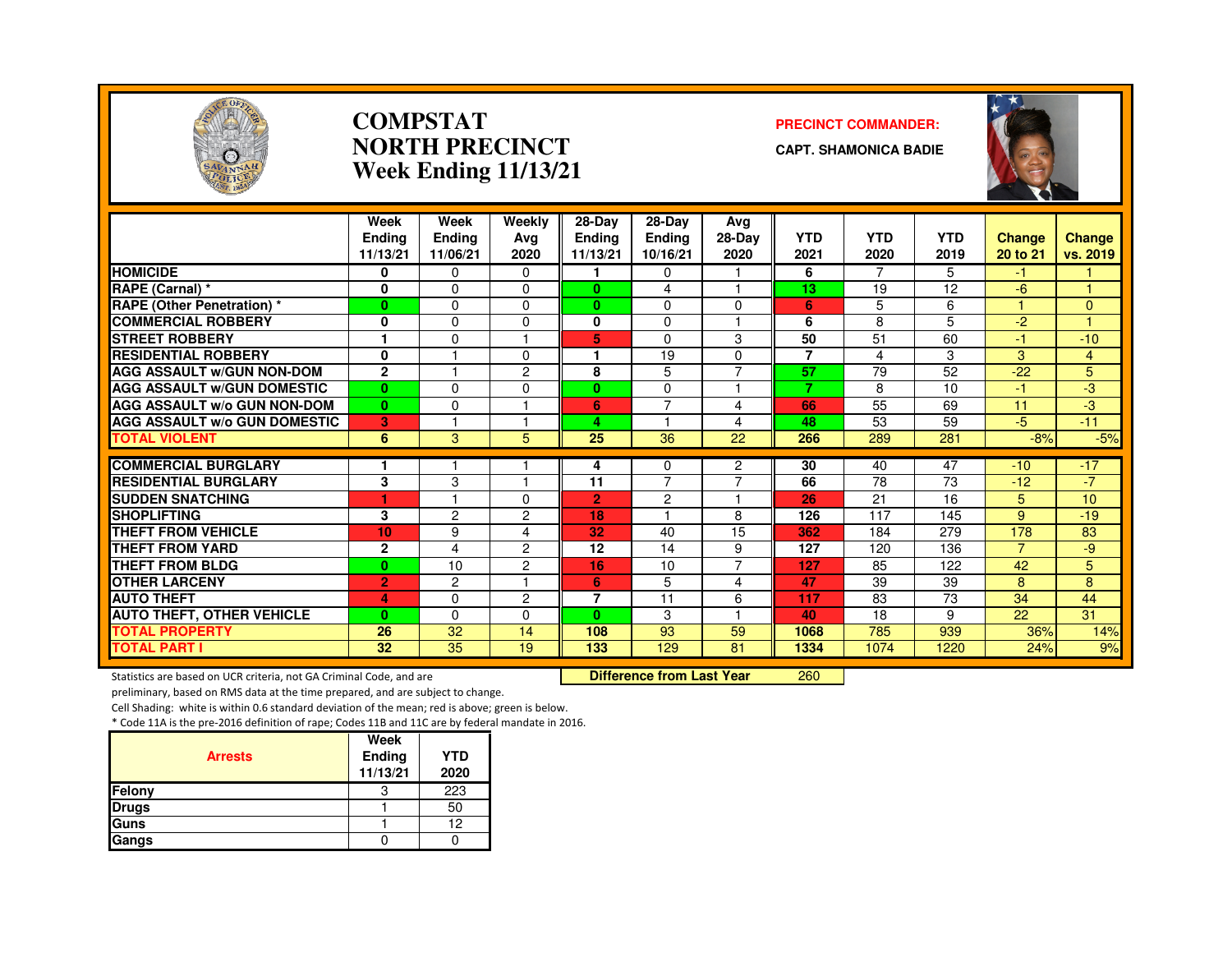

### **COMPSTATCENTRAL PRECINCTWeek Ending 11/13/21**

### **PRECINCT COMMANDER:**

**CAPT. TONYA REID**



|                                     | Week<br><b>Endina</b><br>11/13/21 | Week<br><b>Ending</b><br>11/06/21 | Weekly<br>Ava<br>2020 | 28-Day<br><b>Endina</b><br>11/13/21 | 28-Dav<br><b>Ending</b><br>10/16/21 | Avg<br>$28-Dav$<br>2020 | <b>YTD</b><br>2021 | <b>YTD</b><br>2020 | <b>YTD</b><br>2019 | <b>Change</b><br>20 to 21 | <b>Change</b><br>vs. 2019 |
|-------------------------------------|-----------------------------------|-----------------------------------|-----------------------|-------------------------------------|-------------------------------------|-------------------------|--------------------|--------------------|--------------------|---------------------------|---------------------------|
| <b>HOMICIDE</b>                     | 0                                 | 0                                 | 0                     | 0                                   | $\Omega$                            |                         | 5.                 | 12                 | 5.                 | $-7$                      | 0                         |
| RAPE (Carnal) *                     | 0                                 |                                   | $\Omega$              | 1                                   | $\Omega$                            |                         | 8                  | 14                 | 10                 | $-6$                      | $-2$                      |
| <b>RAPE (Other Penetration) *</b>   | 0                                 | $\Omega$                          | $\Omega$              | $\bf{0}$                            |                                     | $\Omega$                | 5                  | 3                  | 5                  | $\overline{2}$            | $\Omega$                  |
| <b>COMMERCIAL ROBBERY</b>           | $\mathbf{0}$                      | $\Omega$                          | $\Omega$              | $\mathbf{2}$                        | $\overline{2}$                      |                         | 8                  | 14                 | 16                 | $-6$                      | -8                        |
| <b>STREET ROBBERY</b>               | 1                                 |                                   |                       | 6                                   |                                     | 3                       | 36                 | 37                 | 56                 | $-1$                      | $-20$                     |
| <b>RESIDENTIAL ROBBERY</b>          | 0                                 | $\Omega$                          | $\Omega$              | 0                                   | $\Omega$                            |                         | 4                  | 9                  | 3                  | $-5$                      |                           |
| <b>AGG ASSAULT W/GUN NON-DOM</b>    | $\overline{2}$                    | $\Omega$                          | $\overline{c}$        | 4                                   | 3                                   | 6                       | 86                 | 69                 | 79                 | 17                        | $\overline{7}$            |
| <b>AGG ASSAULT W/GUN DOMESTIC</b>   | $\bf{0}$                          |                                   | $\Omega$              |                                     | $\Omega$                            |                         | 10                 | 8                  | 14                 | $\overline{2}$            | $-4$                      |
| <b>AGG ASSAULT W/o GUN NON-DOM</b>  | $\mathbf{1}$                      | 3                                 |                       | 9                                   | 4                                   | 4                       | 48                 | 40                 | 46                 | 8                         | $\overline{2}$            |
| <b>AGG ASSAULT W/o GUN DOMESTIC</b> | 3                                 |                                   |                       | 6                                   | 6                                   | 5                       | 64                 | 66                 | 58                 | $-2$                      | 6                         |
| <b>TOTAL VIOLENT</b>                | $\overline{7}$                    | $\overline{7}$                    | 6                     | 29                                  | 17                                  | 24                      | 274                | 272                | 292                | $1\%$                     | $-6%$                     |
| <b>COMMERCIAL BURGLARY</b>          | 0                                 | 0                                 |                       | $\mathbf{2}$                        | 3                                   | 4                       | 45                 | 39                 | 51                 | 6                         | $-6$                      |
| <b>RESIDENTIAL BURGLARY</b>         | 6                                 | 6                                 |                       | 14                                  | 9                                   | 11                      | 122                | 127                | 183                | $-5$                      | $-61$                     |
| <b>SUDDEN SNATCHING</b>             | $\bf{0}$                          | $\Omega$                          | $\Omega$              | $\mathbf{0}$                        | н                                   |                         | 8                  | 6                  | 11                 | $\overline{2}$            | -3                        |
| <b>SHOPLIFTING</b>                  | 7                                 |                                   | 3                     | 16                                  | 15                                  | 12                      | 146                | 141                | 224                | 5                         | $-78$                     |
| THEFT FROM VEHICLE                  | $\mathbf{2}$                      | $\Omega$                          | 4                     | 15                                  | 18                                  | 16                      | 246                | 193                | 293                | 53                        | $-47$                     |
| THEFT FROM YARD                     | 4                                 | 3                                 | 3                     | 15                                  | 14                                  | 11                      | 125                | 135                | 177                | $-10$                     | $-52$                     |
| THEFT FROM BLDG                     | $\mathbf{2}$                      | и                                 | $\overline{2}$        | 8                                   | 6                                   | 8                       | 79                 | 91                 | 120                | $-12$                     | $-41$                     |
| <b>OTHER LARCENY</b>                | 1                                 | $\overline{2}$                    |                       | 12                                  | 8                                   | 5                       | 85                 | 59                 | 70                 | 26                        | 15                        |
| <b>AUTO THEFT</b>                   |                                   | $\overline{c}$                    | 3                     | 9                                   | 12                                  | 10                      | 108                | 113                | 101                | $-5$                      | $\overline{7}$            |
| <b>AUTO THEFT, OTHER VEHICLE</b>    | $\overline{2}$                    | $\Omega$                          | $\Omega$              | 3                                   | 3                                   | $\overline{2}$          | 42                 | 24                 | 9                  | 18                        | 33                        |
| <b>TOTAL PROPERTY</b>               | 25                                | 15                                | 18                    | 94                                  | 89                                  | 80                      | 1006               | 928                | 1239               | 8%                        | $-19%$                    |
| <b>TOTAL PART I</b>                 | 32                                | 22                                | 24                    | 123                                 | 106                                 | 104                     | 1280               | 1200               | 1531               | 7%                        | $-16%$                    |

Statistics are based on UCR criteria, not GA Criminal Code, and are **Difference from Last Year** 

<sup>80</sup>

preliminary, based on RMS data at the time prepared, and are subject to change.

Cell Shading: white is within 0.6 standard deviation of the mean; red is above; green is below.

| <b>Arrests</b> | Week<br>Ending<br>11/13/21 | <b>YTD</b><br>2020 |
|----------------|----------------------------|--------------------|
| Felony         | 12                         | 433                |
| <b>Drugs</b>   |                            | 141                |
| Guns           |                            |                    |
| Gangs          |                            |                    |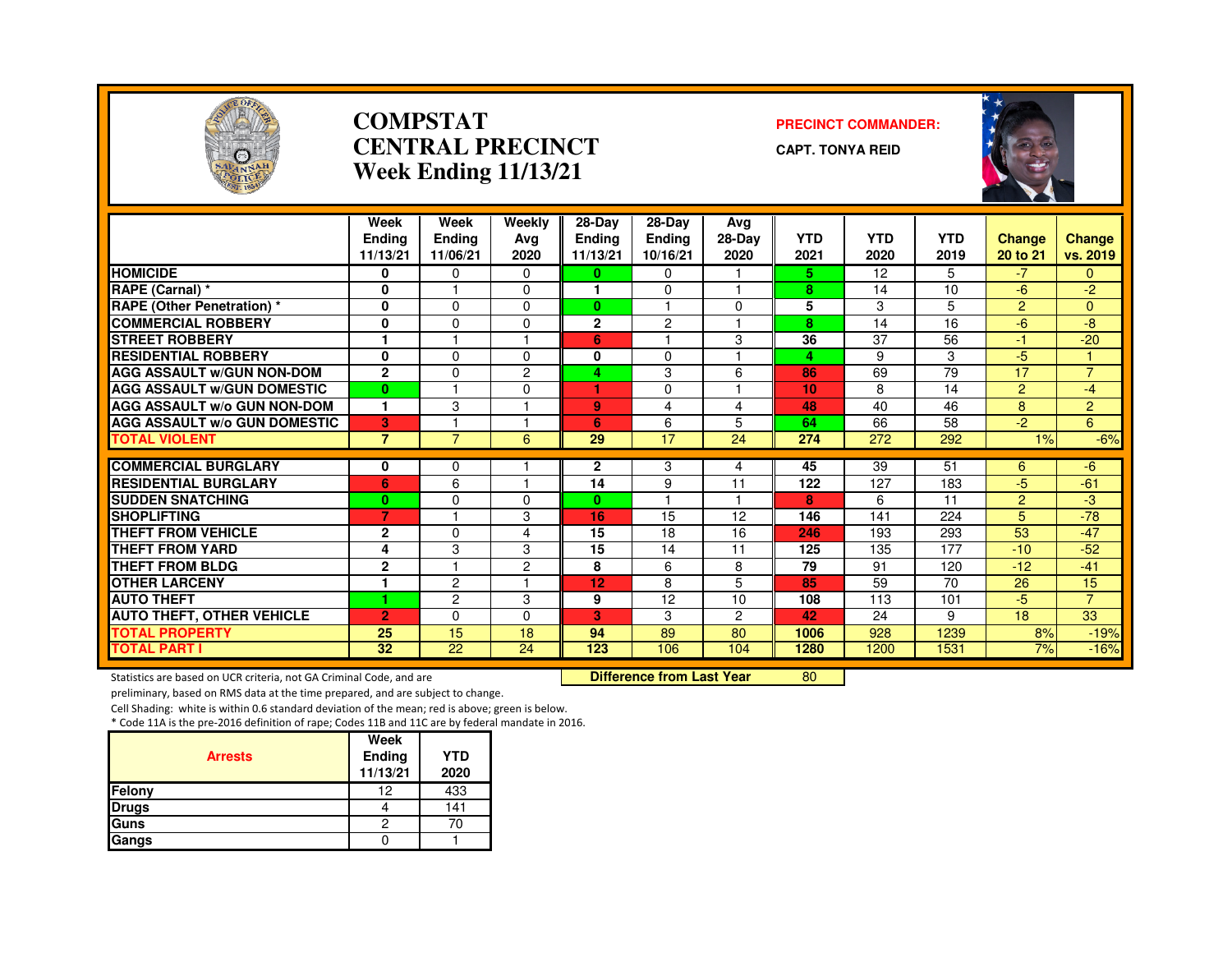

### **COMPSTATSOUTH PRECINCTWeek Ending 11/13/21**

### **PRECINCT COMMANDER:**

**CAPT. ALEX TOBAR**



|                                     | Week<br><b>Endina</b><br>11/13/21 | Week<br><b>Endina</b><br>11/06/21 | Weekly<br>Ava<br>2020 | 28-Day<br><b>Ending</b><br>11/13/21 | 28-Day<br><b>Ending</b><br>10/16/21 | Ava<br>28-Day<br>2020 | <b>YTD</b><br>2021 | <b>YTD</b><br>2020 | <b>YTD</b><br>2019 | <b>Change</b><br>20 to 21 | <b>Change</b><br>vs. 2019 |
|-------------------------------------|-----------------------------------|-----------------------------------|-----------------------|-------------------------------------|-------------------------------------|-----------------------|--------------------|--------------------|--------------------|---------------------------|---------------------------|
| <b>HOMICIDE</b>                     | 0                                 |                                   | 0                     | 1                                   |                                     | 0                     | 9                  | 3                  | 5                  | 6                         | 4                         |
| RAPE (Carnal) *                     | $\bf{0}$                          |                                   | 0                     |                                     |                                     |                       | 14                 | 20                 | 11                 | $-6$                      | 3                         |
| <b>RAPE (Other Penetration) *</b>   | $\bf{0}$                          | $\Omega$                          | $\Omega$              | $\bf{0}$                            | 0                                   | 1                     | 4                  | 5                  | $\overline{c}$     | -1                        | $\overline{2}$            |
| <b>COMMERCIAL ROBBERY</b>           | 0                                 | $\Omega$                          | 0                     | $\mathbf{0}$                        |                                     | 1                     | 6                  | 23                 | 16                 | $-17$                     | $-10$                     |
| <b>ISTREET ROBBERY</b>              | $\overline{2}$                    | 0                                 |                       | 3                                   | $\overline{c}$                      | $\overline{c}$        | 22                 | 25                 | 30                 | -3                        | -8                        |
| <b>RESIDENTIAL ROBBERY</b>          | 1                                 | $\Omega$                          | $\Omega$              |                                     |                                     | 1                     | 13                 | 6                  | 4                  | $\overline{7}$            | 9                         |
| <b>AGG ASSAULT w/GUN NON-DOM</b>    | 3                                 | $\Omega$                          |                       | 6                                   | $\overline{c}$                      | 3                     | 40                 | 53                 | 35                 | $-13$                     | 5                         |
| <b>AGG ASSAULT W/GUN DOMESTIC</b>   | $\bf{0}$                          | $\Omega$                          | 0                     | $\bf{0}$                            |                                     | 0                     | 6                  | 9                  | 12                 | -3                        | $-6$                      |
| <b>AGG ASSAULT w/o GUN NON-DOM</b>  | $\bf{0}$                          | $\Omega$                          |                       | $\mathbf{0}$                        | 4                                   | 3                     | 33                 | 35                 | 30                 | $-2$                      | 3                         |
| <b>AGG ASSAULT W/o GUN DOMESTIC</b> | $\bf{0}$                          |                                   |                       | 1.                                  | 5                                   | 3                     | 72                 | 46                 | 48                 | 26                        | 24                        |
| <b>TOTAL VIOLENT</b>                | 6                                 | 3                                 | 4                     | 13                                  | 18                                  | 16                    | 219                | 225                | 193                | $-3%$                     | 13%                       |
| <b>COMMERCIAL BURGLARY</b>          | 0                                 | 0                                 |                       | 0                                   |                                     | 2                     | 37                 | 32                 | 57                 | 5.                        | $-20$                     |
| <b>RESIDENTIAL BURGLARY</b>         | 3                                 | $\Omega$                          |                       | 7                                   | 5                                   | 6                     | 53                 | 83                 | 99                 | $-30$                     | $-46$                     |
| <b>SUDDEN SNATCHING</b>             | 1                                 | $\Omega$                          | 0                     | ٠                                   | $\Omega$                            | $\Omega$              | $\overline{7}$     | 8                  | 14                 | $-1$                      | $-7$                      |
| <b>SHOPLIFTING</b>                  | 10                                | 10                                | 6                     | 45                                  | 31                                  | 25                    | 393                | 280                | 559                | 113                       | $-166$                    |
| <b>THEFT FROM VEHICLE</b>           | $\mathbf{2}$                      | 10                                | 5                     | 20                                  | 23                                  | 19                    | 268                | 258                | 312                | 10                        | $-44$                     |
| <b>THEFT FROM YARD</b>              |                                   | 2                                 | 2                     | 11                                  | 16                                  | 6                     | 98                 | 82                 | 68                 | 16                        | 30                        |
| <b>THEFT FROM BLDG</b>              | 4                                 | 6                                 | $\overline{2}$        | 15                                  | 9                                   | 9                     | 106                | 115                | 144                | -9                        | $-38$                     |
| <b>OTHER LARCENY</b>                | 5                                 | 0                                 |                       | 8                                   | 9                                   | 3                     | 75                 | 40                 | 51                 | 35                        | 24                        |
| <b>AUTO THEFT</b>                   | 4                                 | 4                                 | н                     | 10                                  | 6                                   | 6                     | 86                 | 80                 | 107                | 6                         | $-21$                     |
| <b>AUTO THEFT, OTHER VEHICLE</b>    |                                   | $\Omega$                          | $\overline{1}$        | $\overline{2}$                      | $\Omega$                            | 3                     | 27                 | 34                 | 18                 | $-7$                      | 9                         |
| <b>TOTAL PROPERTY</b>               | 31                                | 32                                | 19                    | 119                                 | 100                                 | 80                    | 1150               | 1012               | 1429               | 14%                       | $-20%$                    |
| <b>TOTAL PART I</b>                 | 37                                | 35                                | 23                    | 132                                 | 118                                 | 96                    | 1369               | 1237               | 1622               | 11%                       | $-16%$                    |

Statistics are based on UCR criteria, not GA Criminal Code, and are **Difference from Last Year** 

<sup>132</sup>

preliminary, based on RMS data at the time prepared, and are subject to change.

Cell Shading: white is within 0.6 standard deviation of the mean; red is above; green is below. \* Code 11A is the pre-2016 definition of rape; Codes 11B and 11C are by federal mandate in 2016.

|                | Week               |                    |
|----------------|--------------------|--------------------|
| <b>Arrests</b> | Ending<br>11/13/21 | <b>YTD</b><br>2020 |
| Felony         | 13                 | 143                |
| Drugs          |                    | 114                |
| Guns           |                    |                    |
| Gangs          |                    |                    |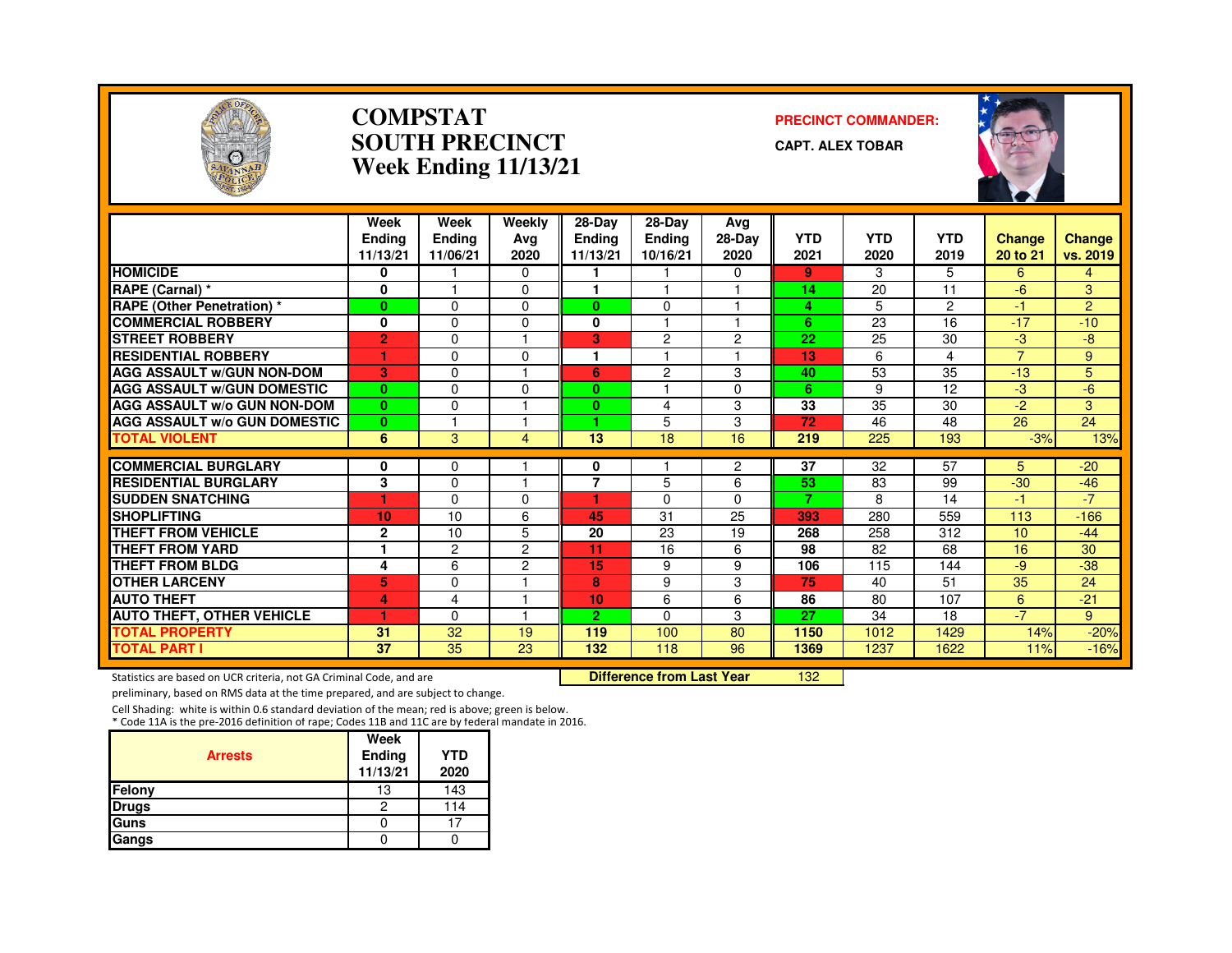

### **COMPSTATEAST PRECINCTWeek Ending 11/13/21**

### **PRECINCT COMMANDER:**

**CAPT. SHINITA YOUNG**



|                                     | Week<br><b>Ending</b><br>11/13/21 | Week<br><b>Endina</b><br>11/06/21 | Weekly<br>Ava<br>2020 | 28-Day<br>Ending<br>11/13/21 | 28-Day<br><b>Ending</b><br>10/16/21 | Avg<br>28-Day<br>2020 | <b>YTD</b><br>2021 | <b>YTD</b><br>2020 | <b>YTD</b><br>2019 | <b>Change</b><br>20 to 21 | <b>Change</b><br>vs. 2019 |
|-------------------------------------|-----------------------------------|-----------------------------------|-----------------------|------------------------------|-------------------------------------|-----------------------|--------------------|--------------------|--------------------|---------------------------|---------------------------|
| <b>HOMICIDE</b>                     | 0                                 | $\Omega$                          | 0                     | $\bf{0}$                     | $\overline{2}$                      | $\mathbf{0}$          | 10 <sup>1</sup>    | 5                  | 5.                 | 5                         | 5                         |
| RAPE (Carnal) *                     | 0                                 | $\Omega$                          | 0                     | $\bf{0}$                     | $\overline{c}$                      | $\Omega$              | 12                 | $\overline{c}$     | 13                 | 10                        | -1                        |
| <b>RAPE (Other Penetration) *</b>   | $\bf{0}$                          | $\Omega$                          | $\Omega$              | $\bf{0}$                     |                                     |                       | 4                  | 6                  | 3                  | -2                        | м                         |
| <b>COMMERCIAL ROBBERY</b>           | 0                                 | $\Omega$                          | $\Omega$              | $\bf{0}$                     | $\Omega$                            | 1                     | 8                  | 11                 | 5                  | -3                        | 3                         |
| <b>ISTREET ROBBERY</b>              | 3                                 | $\Omega$                          | $\Omega$              | 5                            | 3                                   | $\overline{2}$        | 29                 | 24                 | 45                 | 5                         | $-16$                     |
| <b>RESIDENTIAL ROBBERY</b>          | 0                                 | $\Omega$                          | 0                     | м                            | $\Omega$                            | $\Omega$              | 11                 | 4                  | 7                  | $\overline{7}$            | $\overline{4}$            |
| <b>AGG ASSAULT w/GUN NON-DOM</b>    | $\mathbf{0}$                      | $\Omega$                          | 2                     | $\overline{2}$               | 5                                   | 6                     | 51                 | 81                 | 70                 | $-30$                     | $-19$                     |
| <b>AGG ASSAULT W/GUN DOMESTIC</b>   | $\bf{0}$                          | $\Omega$                          | $\Omega$              | $\mathbf{0}$                 | $\Omega$                            |                       | $\overline{7}$     | 15                 | 16                 | -8                        | -9                        |
| <b>AGG ASSAULT w/o GUN NON-DOM</b>  | 1                                 | $\Omega$                          |                       | $\overline{2}$               | 4                                   | 4                     | 42                 | 60                 | 56                 | $-18$                     | $-14$                     |
| <b>AGG ASSAULT W/o GUN DOMESTIC</b> | 1                                 | $\Omega$                          |                       | $\overline{2}$               | 6                                   | 5                     | 56                 | $\overline{74}$    | 66                 | $-18$                     | $-10$                     |
| <b>TOTAL VIOLENT</b>                | 5                                 | $\Omega$                          | 5                     | 12                           | 23                                  | 20                    | 230                | 282                | 286                | $-18%$                    | $-20%$                    |
| <b>COMMERCIAL BURGLARY</b>          |                                   | 0                                 | 0                     |                              | 2                                   | 2                     | 16                 | 22                 | 18                 | -6                        | $-2$                      |
| <b>RESIDENTIAL BURGLARY</b>         | 3                                 | $\overline{c}$                    |                       | 9                            | 3                                   | 9                     | 125                | 129                | 200                | $-4$                      | $-75$                     |
| <b>SUDDEN SNATCHING</b>             | 0                                 | $\Omega$                          | $\Omega$              | $\mathbf{0}$                 | $\Omega$                            | $\Omega$              | 4                  | 5                  | 12                 | $-1$                      | -8                        |
| <b>SHOPLIFTING</b>                  | 6                                 | 3                                 | 4                     | 14                           | 23                                  | 16                    | 262                | 187                | 272                | 75                        | $-10$                     |
| <b>THEFT FROM VEHICLE</b>           | 6                                 | $\overline{7}$                    | 4                     | 23                           | 29                                  | 15                    | 269                | 211                | 294                | 58                        | $-25$                     |
| <b>THEFT FROM YARD</b>              | $\mathbf 2$                       | 3                                 | 2                     | $\overline{7}$               | $\overline{7}$                      | 7                     | 96                 | 107                | 119                | $-11$                     | $-23$                     |
| <b>THEFT FROM BLDG</b>              | $\blacktriangleleft$              | 5                                 | $\overline{2}$        | 8                            | 10                                  | 8                     | 90                 | 118                | 142                | $-28$                     | $-52$                     |
| <b>OTHER LARCENY</b>                | $\bf{0}$                          |                                   |                       | $\mathbf{2}$                 | 11                                  | 3                     | 51                 | 46                 | 53                 | 5                         | $-2$                      |
| <b>AUTO THEFT</b>                   | $\mathbf{2}$                      |                                   | 2                     | 11                           | 11                                  | 6                     | 94                 | 86                 | 90                 | 8                         | $\overline{4}$            |
| <b>AUTO THEFT, OTHER VEHICLE</b>    | ٠                                 |                                   | $\Omega$              | 3                            | 3                                   | н                     | 41                 | 13                 | 16                 | 28                        | 25                        |
| <b>TOTAL PROPERTY</b>               | 22                                | 23                                | 16                    | 78                           | 99                                  | 68                    | 1048               | 924                | 1216               | 13%                       | $-14%$                    |
| <b>TOTAL PART I</b>                 | 27                                | 23                                | 20                    | 90                           | 122                                 | 88                    | 1278               | 1206               | 1502               | 6%                        | $-15%$                    |

Statistics are based on UCR criteria, not GA Criminal Code, and are **Difference from Last Year** 

<sup>72</sup>

preliminary, based on RMS data at the time prepared, and are subject to change.

Cell Shading: white is within 0.6 standard deviation of the mean; red is above; green is below.

|                | Week               |                    |
|----------------|--------------------|--------------------|
| <b>Arrests</b> | Ending<br>11/13/21 | <b>YTD</b><br>2020 |
| Felony         |                    | 211                |
| Drugs          |                    | 117                |
| Guns           |                    | 32                 |
| Gangs          |                    |                    |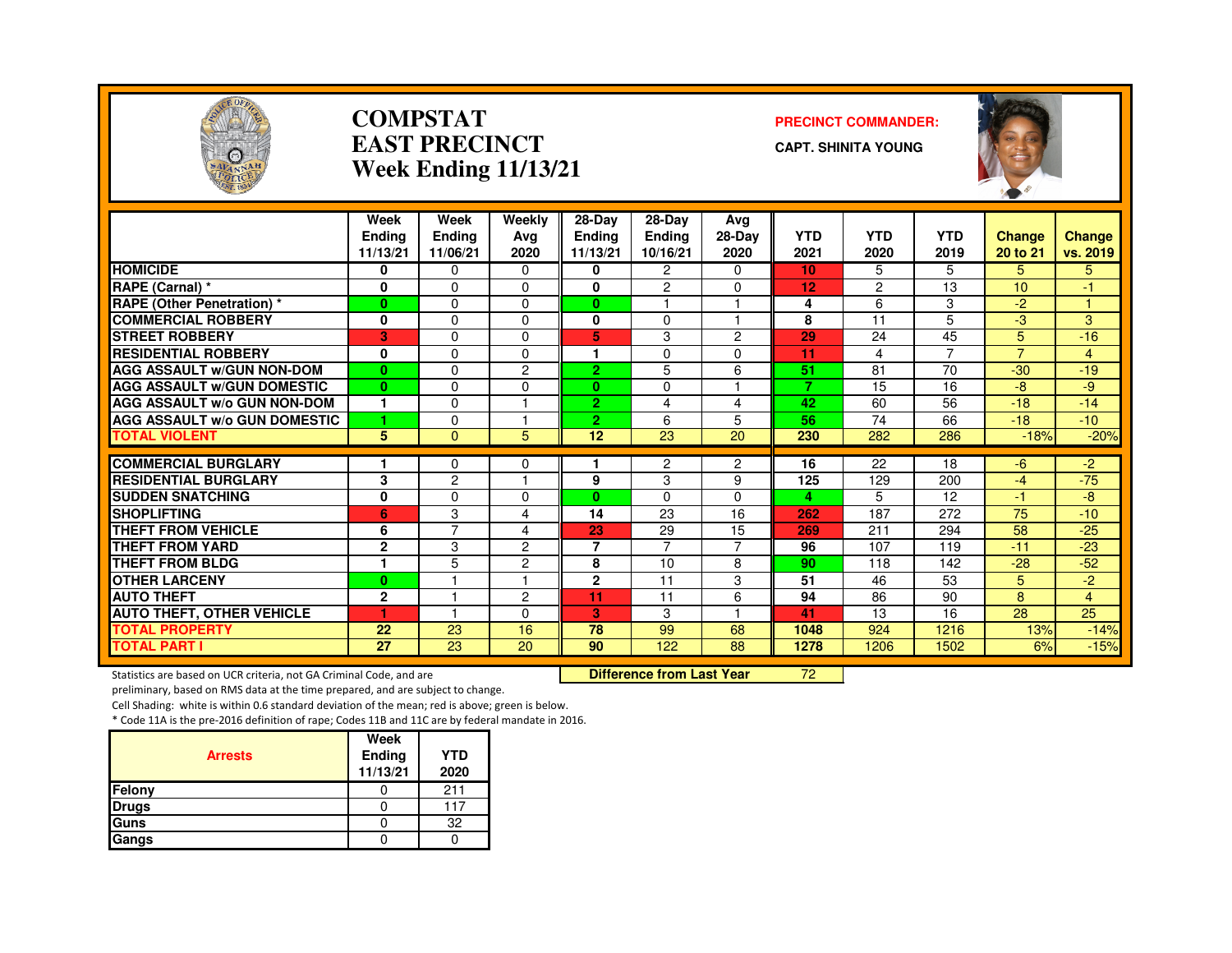# **BEAT 21 North PrecinctWeek Ending 11/13/21**

|                                     |               |               | <b>Last 4 Weeks</b> |                | 28 Days        | 28 Day  |                |                |                |                |                |
|-------------------------------------|---------------|---------------|---------------------|----------------|----------------|---------|----------------|----------------|----------------|----------------|----------------|
|                                     | <b>Endina</b> | <b>Endina</b> | <b>Endina</b>       | <b>Endina</b>  | <b>Endina</b>  | Average | <b>YTD</b>     | <b>YTD</b>     | <b>YTD</b>     | <b>Change</b>  | <b>Change</b>  |
|                                     | 10/23/21      | 10/30/21      | 11/06/21 11/13/21   |                | 11/13/21       | 2020    | 2021           | 2020           | 2019           | 20 to 21       | vs. 2019       |
| <b>HOMICIDE</b>                     | 0             | 0             | 0                   | 0              | 0              | 0.0     | 0              | 0              | $\Omega$       | $\Omega$       | $\Omega$       |
| RAPE (Carnal) *                     | $\Omega$      | $\Omega$      | $\Omega$            | $\Omega$       | $\Omega$       | 0.2     | 3              | 3              | $\overline{2}$ | $\mathbf{0}$   | $\overline{1}$ |
| RAPE (Other Penetration) *          | $\Omega$      | $\Omega$      | $\Omega$            | $\Omega$       | $\Omega$       | 0.0     | $\mathbf{1}$   | $\Omega$       | $\Omega$       | $\overline{1}$ | $\mathbf{1}$   |
| <b>COMMERCIAL ROBBERY</b>           | 0             | 0             | 0                   | 0              | 0              | 0.0     | $\Omega$       | 0              | $\Omega$       | $\Omega$       | $\mathbf{0}$   |
| <b>STREET ROBBERY</b>               | $\Omega$      | $\Omega$      | $\Omega$            | $\Omega$       | $\Omega$       | 0.4     | $\overline{2}$ | 5              | $\Omega$       | -3             | 2              |
| <b>RESIDENTIAL ROBBERY</b>          | $\Omega$      | $\Omega$      | $\Omega$            | $\Omega$       | $\Omega$       | 0.0     | $\Omega$       | $\Omega$       | $\Omega$       | $\Omega$       | $\Omega$       |
| <b>AGG ASSAULT W/GUN NON-DOM</b>    | $\Omega$      | $\Omega$      | $\Omega$            | $\Omega$       | $\Omega$       | 0.4     | $\mathbf{1}$   | 4              | 3              | $-3$           | $-2$           |
| <b>AGG ASSAULT W/GUN DOMESTIC</b>   | $\Omega$      | $\Omega$      | $\Omega$            | $\Omega$       | $\Omega$       | 0.2     | $\mathbf{1}$   | 2              | $\Omega$       | -1             | $\overline{1}$ |
| <b>AGG ASSAULT W/o GUN NON-DOM</b>  | $\Omega$      | $\Omega$      | $\Omega$            | $\Omega$       | $\Omega$       | 0.1     | $\mathbf{1}$   | $\overline{2}$ | $\overline{2}$ | $-1$           | $-1$           |
| <b>AGG ASSAULT W/o GUN DOMESTIC</b> | $\Omega$      | $\Omega$      | $\Omega$            | $\Omega$       | $\Omega$       | 1.2     | $\overline{7}$ | 15             | 5              | $-8$           | $\overline{2}$ |
| <b>TOTAL VIOLENT</b>                | $\Omega$      | $\Omega$      | $\Omega$            | $\Omega$       | $\Omega$       | 2.5     | 16             | 31             | 12             | $-48%$         | 33%            |
|                                     |               |               |                     |                |                |         |                |                |                |                |                |
| <b>COMMERCIAL BURGLARY</b>          | $\Omega$      | $\Omega$      | $\Omega$            | $\Omega$       | $\Omega$       | 0.2     | $\mathbf{1}$   | 2              | $\mathbf{1}$   | -1             | $\Omega$       |
| <b>RESIDENTIAL BURGLARY</b>         | $\Omega$      | $\Omega$      | $\Omega$            | $\Omega$       | $\Omega$       | 0.8     | 6              | 8              | 14             | $-2$           | -8             |
| <b>SUDDEN SNATCHING</b>             | $\Omega$      | $\Omega$      | $\Omega$            | $\Omega$       | $\Omega$       | 0.2     | $\mathbf{1}$   | $\overline{2}$ | $\Omega$       | $-1$           | $\mathbf{1}$   |
| <b>SHOPLIFTING</b>                  | $\Omega$      | $\Omega$      | $\Omega$            | $\Omega$       | $\Omega$       | 0.2     | 3              | $\overline{2}$ | 6              | $\mathbf{1}$   | $-3$           |
| <b>THEFT FROM VEHICLE</b>           | $\Omega$      | $\Omega$      | 5                   | $\overline{2}$ | $\overline{7}$ | 1.0     | 26             | 8              | 47             | 18             | $-21$          |
| <b>THEFT FROM YARD</b>              | $\Omega$      | $\Omega$      | $\Omega$            | $\Omega$       | $\Omega$       | 0.5     | 11             | 4              | 5              | $\overline{7}$ | 6              |
| <b>THEFT FROM BLDG</b>              | $\Omega$      | $\Omega$      | $\mathbf{1}$        | $\Omega$       | $\mathbf{1}$   | 0.7     | 15             | 8              | 6              | $\overline{7}$ | 9              |
| <b>OTHER LARCENY</b>                | $\Omega$      | $\Omega$      | $\mathbf{1}$        | $\mathbf{1}$   | $\overline{2}$ | 0.2     | 5              | $\mathbf{1}$   | 3              | $\overline{4}$ | $\overline{2}$ |
| <b>AUTO THEFT</b>                   | $\Omega$      | $\Omega$      | $\Omega$            | $\mathbf{1}$   | $\mathbf{1}$   | 0.5     | 9              | 6              | 14             | 3              | $-5$           |
| <b>AUTO THEFT, OTHER VEHICLE</b>    | $\Omega$      | $\Omega$      | $\Omega$            | $\Omega$       | $\Omega$       | 0.1     | $\mathbf{1}$   | $\mathbf{1}$   | $\overline{2}$ | $\mathbf{0}$   | $-1$           |
| <b>TOTAL PROPERTY</b>               | $\Omega$      | $\Omega$      | $\overline{7}$      | $\overline{4}$ | 11             | 4.4     | 78             | 42             | 98             | 86%            | $-20%$         |
| <b>TOTAL PART I</b>                 | $\mathbf{0}$  | $\mathbf{0}$  | $\overline{7}$      | $\overline{4}$ | 11             | 6.8     | 94             | 73             | 110            | 29%            | $-15%$         |
|                                     |               |               |                     |                |                |         |                |                |                |                |                |

#### **Difference from Last Year**<sup>21</sup>

Statistics are based on UCR criteria, not GA Criminal Code.

\* Rape Code 11A is the historical definition of rape (aka Legacy Rape); Rape Codes 11B and 11C are those moved from Part II to Part I in 2017.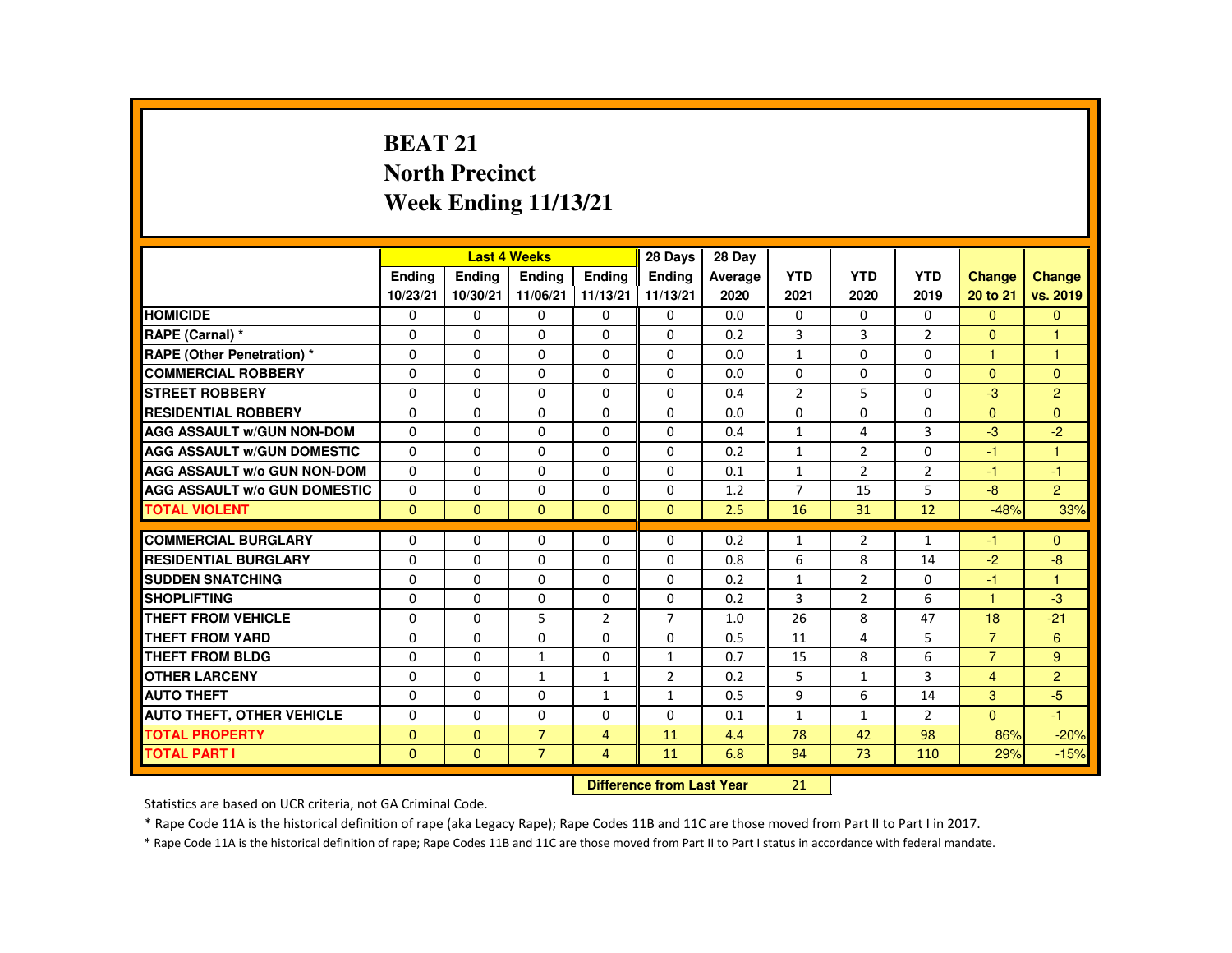# **BEAT 22 North PrecinctWeek Ending 11/13/21**

|                                     |                |                | <b>Last 4 Weeks</b> |                | 28 Days        | 28 Dav  |              |                |                |                |                |
|-------------------------------------|----------------|----------------|---------------------|----------------|----------------|---------|--------------|----------------|----------------|----------------|----------------|
|                                     | <b>Endina</b>  | <b>Endina</b>  | <b>Endina</b>       | <b>Endina</b>  | <b>Endina</b>  | Average | <b>YTD</b>   | <b>YTD</b>     | <b>YTD</b>     | <b>Change</b>  | <b>Change</b>  |
|                                     | 10/23/21       | 10/30/21       | 11/06/21            | 11/13/21       | 11/13/21       | 2020    | 2021         | 2020           | 2019           | 20 to 21       | vs. 2019       |
| <b>HOMICIDE</b>                     | 0              | 0              | 0                   | 0              | $\Omega$       | 0.2     | 1            | 2              | $\mathbf{1}$   | $-1$           | $\Omega$       |
| RAPE (Carnal) *                     | $\Omega$       | $\Omega$       | $\Omega$            | $\Omega$       | $\Omega$       | 0.2     | $\mathbf{1}$ | $\overline{2}$ | $\overline{2}$ | $-1$           | $-1$           |
| <b>RAPE (Other Penetration) *</b>   | $\Omega$       | $\Omega$       | $\Omega$            | $\Omega$       | $\Omega$       | 0.1     | $\mathbf{1}$ | $\mathbf{1}$   | $\Omega$       | $\Omega$       | $\mathbf{1}$   |
| <b>COMMERCIAL ROBBERY</b>           | 0              | $\mathbf{0}$   | 0                   | 0              | $\Omega$       | 0.1     | 0            | $\mathbf{1}$   | 1              | $-1$           | $-1$           |
| <b>STREET ROBBERY</b>               | $\Omega$       | $\mathbf{1}$   | $\Omega$            | $\Omega$       | $\mathbf{1}$   | 0.5     | 3            | 5              | 9              | $-2$           | $-6$           |
| <b>RESIDENTIAL ROBBERY</b>          | $\Omega$       | $\Omega$       | $\mathbf{1}$        | $\Omega$       | $\mathbf{1}$   | 0.1     | $\mathbf{1}$ | $\mathbf{1}$   | $\mathbf{1}$   | $\Omega$       | $\Omega$       |
| <b>AGG ASSAULT W/GUN NON-DOM</b>    | $\Omega$       | $\mathbf{0}$   | 0                   | 1              | $\mathbf{1}$   | 2.6     | 20           | 29             | 17             | $-9$           | 3              |
| <b>AGG ASSAULT W/GUN DOMESTIC</b>   | $\Omega$       | $\Omega$       | $\Omega$            | $\Omega$       | $\Omega$       | 0.2     | 3            | $\overline{2}$ | 4              | $\overline{1}$ | $-1$           |
| <b>AGG ASSAULT W/o GUN NON-DOM</b>  | $\overline{2}$ | $\overline{2}$ | $\Omega$            | $\Omega$       | 4              | 0.5     | 8            | 3              | 14             | 5              | $-6$           |
| <b>AGG ASSAULT W/o GUN DOMESTIC</b> | $\Omega$       | $\Omega$       | $\mathbf{1}$        | $\mathbf{1}$   | $\overline{2}$ | 0.7     | 9            | 8              | 18             | 1              | -9             |
| <b>TOTAL VIOLENT</b>                | $\overline{2}$ | $\overline{3}$ | $\overline{2}$      | $\overline{2}$ | $\overline{9}$ | 5.0     | 47           | 54             | 67             | $-13%$         | $-30%$         |
|                                     |                |                |                     |                |                |         |              |                |                |                |                |
| <b>COMMERCIAL BURGLARY</b>          | 0              | $\mathbf{1}$   | 0                   | 0              | $\mathbf{1}$   | 0.3     | 9            | 3              | 6              | 6              | 3              |
| <b>RESIDENTIAL BURGLARY</b>         | $\Omega$       | $\mathbf{1}$   | $\Omega$            | $\overline{2}$ | 3              | 2.3     | 20           | 29             | 11             | $-9$           | 9              |
| <b>SUDDEN SNATCHING</b>             | $\Omega$       | $\Omega$       | $\Omega$            | $\Omega$       | $\Omega$       | 0.1     | $\Omega$     | $\mathbf{1}$   | $\overline{2}$ | $-1$           | $-2$           |
| <b>SHOPLIFTING</b>                  | $\overline{2}$ | $\Omega$       | $\mathbf{1}$        | $\mathbf{1}$   | 4              | 0.5     | 11           | $\overline{7}$ | 12             | $\overline{4}$ | $-1$           |
| THEFT FROM VEHICLE                  | $\mathbf{1}$   | $\Omega$       | $\Omega$            | 4              | 5              | 2.3     | 38           | 26             | 30             | 12             | 8              |
| <b>THEFT FROM YARD</b>              | 0              | $\Omega$       | $\Omega$            | $\mathbf{1}$   | $\mathbf{1}$   | 0.9     | 18           | 10             | 15             | 8              | 3              |
| <b>THEFT FROM BLDG</b>              | $\Omega$       | $\Omega$       | $\mathbf{1}$        | $\Omega$       | $\mathbf{1}$   | 1.1     | 17           | 13             | 16             | $\overline{4}$ | $\mathbf{1}$   |
| <b>OTHER LARCENY</b>                | $\Omega$       | $\mathbf{0}$   | 0                   | $\Omega$       | 0              | 0.6     | 3            | 5              | 3              | $-2$           | $\Omega$       |
| <b>AUTO THEFT</b>                   | $\Omega$       | $\Omega$       | $\Omega$            | $\overline{2}$ | $\overline{2}$ | 1.5     | 20           | 15             | 18             | 5              | $\overline{c}$ |
| <b>AUTO THEFT, OTHER VEHICLE</b>    | $\Omega$       | $\Omega$       | $\Omega$            | $\Omega$       | $\Omega$       | 0.2     | $\Omega$     | 3              | $\Omega$       | $-3$           | $\Omega$       |
| <b>TOTAL PROPERTY</b>               | 3              | $\overline{2}$ | $\overline{2}$      | 10             | 17             | 9.8     | 136          | 112            | 113            | 21%            | 20%            |
| <b>TOTAL PART I</b>                 | 5              | 5              | $\overline{4}$      | 12             | 26             | 14.8    | 183          | 166            | 180            | 10%            | 2%             |
|                                     |                |                |                     |                |                |         |              |                |                |                |                |

#### **Difference from Last Year**<sup>17</sup>

Statistics are based on UCR criteria, not GA Criminal Code.

\* Rape Code 11A is the historical definition of rape (aka Legacy Rape); Rape Codes 11B and 11C are those moved from Part II to Part I in 2017.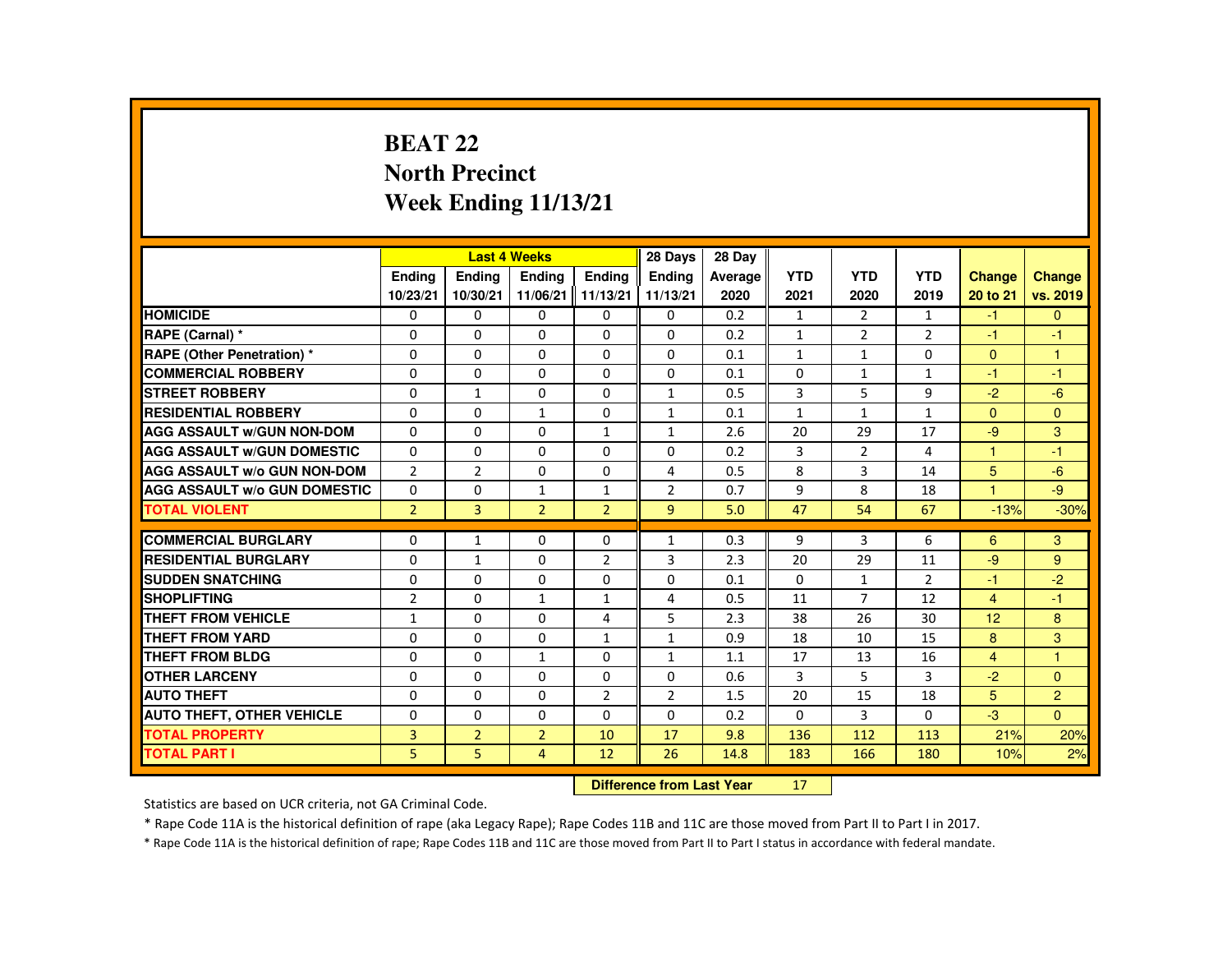# **BEAT 23 North PrecinctWeek Ending 11/13/21**

|                                     |                |                | <b>Last 4 Weeks</b> |                | 28 Days        | 28 Day  |                |                |                |                |                |
|-------------------------------------|----------------|----------------|---------------------|----------------|----------------|---------|----------------|----------------|----------------|----------------|----------------|
|                                     | <b>Endina</b>  | <b>Endina</b>  | <b>Endina</b>       | <b>Endina</b>  | <b>Endina</b>  | Average | <b>YTD</b>     | <b>YTD</b>     | <b>YTD</b>     | <b>Change</b>  | <b>Change</b>  |
|                                     | 10/23/21       | 10/30/21       | 11/06/21   11/13/21 |                | 11/13/21       | 2020    | 2021           | 2020           | 2019           | 20 to 21       | vs. 2019       |
| <b>HOMICIDE</b>                     | 0              | $\mathbf{0}$   | 0                   | $\mathbf{0}$   | 0              | 0.3     | $\overline{2}$ | 3              | $\overline{2}$ | $-1$           | $\mathbf{0}$   |
| RAPE (Carnal) *                     | $\Omega$       | $\Omega$       | $\Omega$            | $\Omega$       | $\Omega$       | 0.2     | $\overline{2}$ | $\mathbf{1}$   | $\mathbf{1}$   | $\mathbf{1}$   | 1              |
| <b>RAPE (Other Penetration) *</b>   | $\Omega$       | $\Omega$       | $\Omega$            | $\Omega$       | $\Omega$       | 0.2     | $\Omega$       | $\overline{2}$ | $\Omega$       | $-2$           | $\mathbf{0}$   |
| <b>COMMERCIAL ROBBERY</b>           | $\Omega$       | $\Omega$       | $\Omega$            | $\Omega$       | $\Omega$       | 0.0     | $\mathbf{1}$   | $\Omega$       | $\Omega$       | 1              | $\mathbf{1}$   |
| <b>STREET ROBBERY</b>               | $\Omega$       | $\Omega$       | $\Omega$            | $\Omega$       | $\Omega$       | 0.3     | $\overline{7}$ | 10             | $\overline{7}$ | $-3$           | $\Omega$       |
| <b>RESIDENTIAL ROBBERY</b>          | $\Omega$       | $\Omega$       | $\Omega$            | $\Omega$       | $\Omega$       | 0.0     | $\overline{2}$ | $\mathbf{1}$   | $\Omega$       | $\mathbf{1}$   | $\overline{c}$ |
| <b>AGG ASSAULT W/GUN NON-DOM</b>    | $\Omega$       | $\overline{2}$ | $\mathbf{1}$        | $\Omega$       | 3              | 1.6     | 12             | 16             | 10             | $-4$           | $\overline{2}$ |
| <b>AGG ASSAULT W/GUN DOMESTIC</b>   | $\Omega$       | $\Omega$       | $\Omega$            | $\Omega$       | $\Omega$       | 0.2     | $\mathbf{1}$   | 3              | 3              | $-2$           | $-2$           |
| <b>AGG ASSAULT W/o GUN NON-DOM</b>  | $\Omega$       | $\Omega$       | $\Omega$            | $\Omega$       | 0              | 0.4     | 8              | 4              | 14             | $\overline{4}$ | $-6$           |
| <b>AGG ASSAULT W/o GUN DOMESTIC</b> | $\Omega$       | $\Omega$       | $\Omega$            | $\Omega$       | $\Omega$       | 0.8     | 12             | 8              | 9              | $\overline{4}$ | 3              |
| <b>TOTAL VIOLENT</b>                | $\Omega$       | $\overline{2}$ | $\mathbf{1}$        | $\mathbf{0}$   | $\overline{3}$ | 3.9     | 47             | 48             | 46             | $-2%$          | 2%             |
| <b>COMMERCIAL BURGLARY</b>          |                |                |                     |                |                |         |                |                |                |                |                |
|                                     | $\Omega$       | $\Omega$       | $\Omega$            | $\mathbf{1}$   | $\mathbf{1}$   | 0.7     | 9              | 8              | 16             | $\overline{1}$ | $-7$           |
| <b>RESIDENTIAL BURGLARY</b>         | $\mathbf{1}$   | $\mathbf{0}$   | $\mathbf{1}$        | $\Omega$       | $\overline{2}$ | 1.6     | 14             | 19             | 11             | $-5$           | 3              |
| <b>SUDDEN SNATCHING</b>             | $\Omega$       | $\Omega$       | $\Omega$            | $\Omega$       | $\Omega$       | 0.2     | 3              | 3              | $\overline{2}$ | $\Omega$       | $\mathbf{1}$   |
| <b>SHOPLIFTING</b>                  | $\mathbf{1}$   | $\Omega$       | $\Omega$            | $\Omega$       | $\mathbf{1}$   | 1.2     | 11             | 12             | 19             | $-1$           | $-8$           |
| THEFT FROM VEHICLE                  | $\mathbf{1}$   | $\mathbf{0}$   | 0                   | $\mathbf{1}$   | $\overline{2}$ | 2.5     | 39             | 29             | 28             | 10             | 11             |
| <b>THEFT FROM YARD</b>              | $\Omega$       | $\mathbf{1}$   | $\Omega$            | $\Omega$       | $\mathbf{1}$   | 2.3     | 16             | 27             | 11             | $-11$          | 5              |
| <b>THEFT FROM BLDG</b>              | $\Omega$       | $\Omega$       | $\mathbf{1}$        | $\Omega$       | $\mathbf{1}$   | 0.9     | 12             | 12             | 13             | $\Omega$       | $-1$           |
| <b>OTHER LARCENY</b>                | $\Omega$       | $\Omega$       | $\Omega$            | $\Omega$       | $\Omega$       | 0.4     | 6              | 4              | 3              | $\overline{2}$ | 3              |
| <b>AUTO THEFT</b>                   | $\Omega$       | $\Omega$       | $\Omega$            | $\Omega$       | $\Omega$       | 1.5     | 19             | 16             | 9              | 3              | 10             |
| <b>AUTO THEFT, OTHER VEHICLE</b>    | 0              | $\mathbf{0}$   | $\Omega$            | 0              | $\Omega$       | 0.1     | 3              | $\mathbf{1}$   | $\overline{2}$ | $\overline{2}$ | $\mathbf{1}$   |
| <b>TOTAL PROPERTY</b>               | 3              | $\mathbf{1}$   | $\overline{2}$      | $\overline{2}$ | 8              | 11.4    | 132            | 131            | 114            | 1%             | 16%            |
| <b>TOTAL PART I</b>                 | $\overline{3}$ | 3              | $\overline{3}$      | $\overline{2}$ | 11             | 15.4    | 179            | 179            | 160            | 0%             | 12%            |

### **Difference from Last Year** 0

Statistics are based on UCR criteria, not GA Criminal Code.

\* Rape Code 11A is the historical definition of rape (aka Legacy Rape); Rape Codes 11B and 11C are those moved from Part II to Part I in 2017.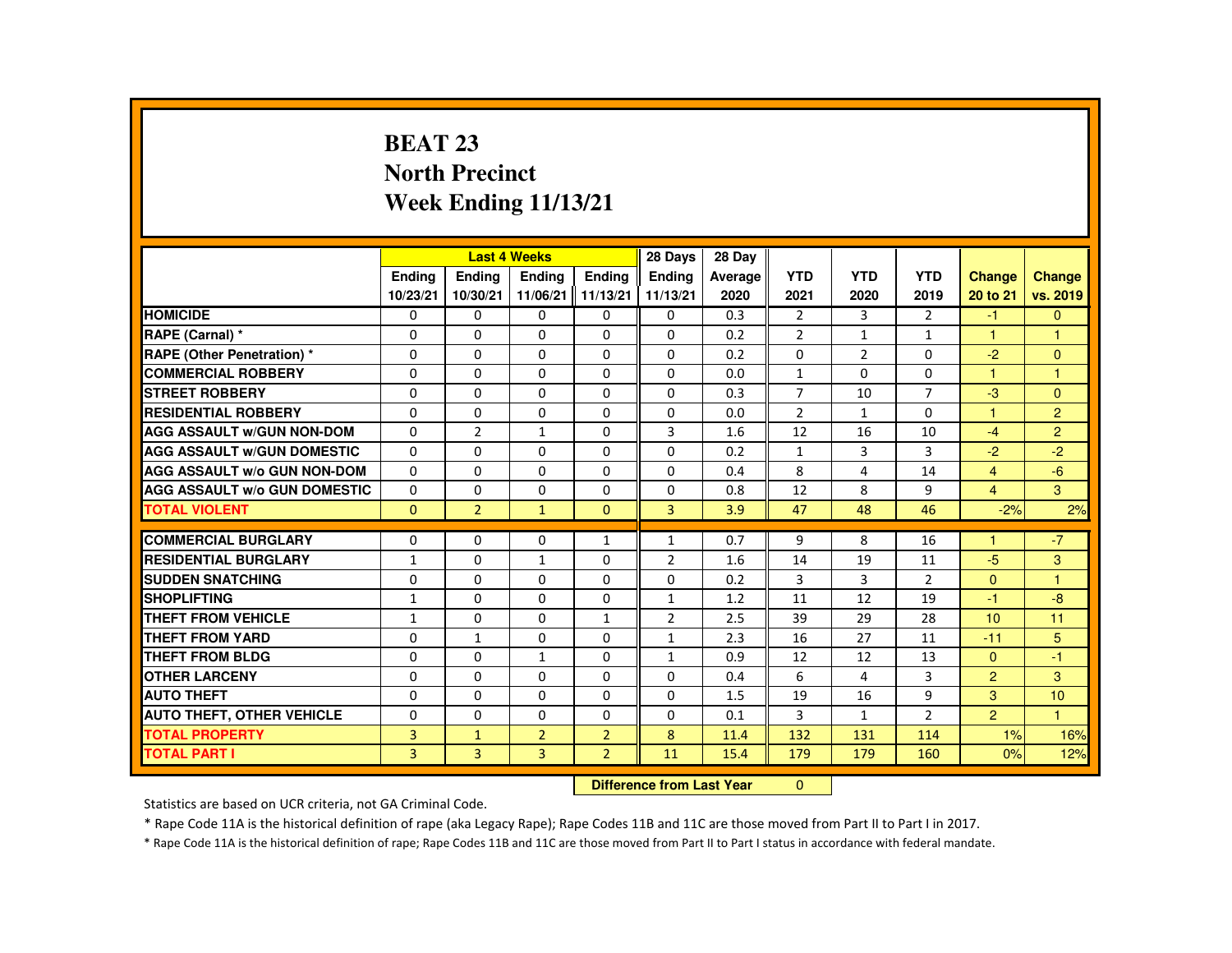# **BEAT 24 North PrecinctWeek Ending 11/13/21**

|                                     |                |                | <b>Last 4 Weeks</b> |                | 28 Days        | 28 Day  |                |                |                |                |                |
|-------------------------------------|----------------|----------------|---------------------|----------------|----------------|---------|----------------|----------------|----------------|----------------|----------------|
|                                     | <b>Endina</b>  | <b>Endina</b>  | <b>Endina</b>       | <b>Endina</b>  | <b>Endina</b>  | Average | <b>YTD</b>     | <b>YTD</b>     | <b>YTD</b>     | <b>Change</b>  | <b>Change</b>  |
|                                     | 10/23/21       | 10/30/21       | 11/06/21 11/13/21   |                | 11/13/21       | 2020    | 2021           | 2020           | 2019           | 20 to 21       | vs. 2019       |
| <b>HOMICIDE</b>                     | $\mathbf{1}$   | $\mathbf{0}$   | 0                   | 0              | $\mathbf{1}$   | 0.1     | $\mathbf{1}$   | $\mathbf{1}$   | $\mathbf{0}$   | $\mathbf{0}$   | $\mathbf{1}$   |
| RAPE (Carnal) *                     | $\Omega$       | $\Omega$       | $\Omega$            | $\Omega$       | $\Omega$       | 0.2     | $\mathbf{1}$   | 3              | $\overline{2}$ | $-2$           | $-1$           |
| <b>RAPE (Other Penetration) *</b>   | $\Omega$       | $\Omega$       | $\Omega$            | $\Omega$       | $\Omega$       | 0.0     | $\Omega$       | $\Omega$       | 3              | $\Omega$       | $-3$           |
| <b>COMMERCIAL ROBBERY</b>           | $\Omega$       | $\Omega$       | $\Omega$            | $\Omega$       | $\Omega$       | 0.6     | $\Omega$       | 6              | $\mathbf{1}$   | $-6$           | $-1$           |
| <b>STREET ROBBERY</b>               | $\Omega$       | $\Omega$       | $\Omega$            | $\mathbf{1}$   | 1              | 0.4     | 9              | 5              | 11             | $\overline{4}$ | $-2$           |
| <b>RESIDENTIAL ROBBERY</b>          | $\Omega$       | $\Omega$       | $\Omega$            | $\Omega$       | $\Omega$       | 0.0     | $\overline{3}$ | $\Omega$       | $\mathbf{1}$   | 3              | $\overline{2}$ |
| <b>AGG ASSAULT W/GUN NON-DOM</b>    | $\Omega$       | $\Omega$       | $\Omega$            | $\Omega$       | $\Omega$       | 0.6     | 4              | 8              | 4              | $-4$           | $\Omega$       |
| <b>AGG ASSAULT W/GUN DOMESTIC</b>   | $\Omega$       | $\Omega$       | $\Omega$            | $\Omega$       | $\Omega$       | 0.0     | $\Omega$       | $\Omega$       | $\Omega$       | $\Omega$       | $\Omega$       |
| <b>AGG ASSAULT W/o GUN NON-DOM</b>  | $\Omega$       | $\Omega$       | $\Omega$            | $\Omega$       | $\Omega$       | 0.5     | 5              | 4              | 5              | 1              | $\mathbf{0}$   |
| <b>AGG ASSAULT W/o GUN DOMESTIC</b> | $\Omega$       | $\mathbf{0}$   | $\Omega$            | 0              | $\Omega$       | 0.3     | $\overline{2}$ | 3              | 5              | $-1$           | $-3$           |
| <b>TOTAL VIOLENT</b>                | $\mathbf{1}$   | $\mathbf{0}$   | $\Omega$            | $\mathbf{1}$   | $\overline{2}$ | 2.7     | 25             | 30             | 32             | $-17%$         | $-22%$         |
|                                     |                |                |                     |                |                |         |                |                |                |                |                |
| <b>COMMERCIAL BURGLARY</b>          | $\Omega$       | $\mathbf{1}$   | $\Omega$            | 0              | $\mathbf{1}$   | 0.2     | $\overline{2}$ | 2              | 5              | $\Omega$       | $-3$           |
| <b>RESIDENTIAL BURGLARY</b>         | $\mathbf{1}$   | 1              | 1                   | $\mathbf{1}$   | 4              | 0.8     | 15             | 8              | 14             | $\overline{7}$ | 1              |
| <b>SUDDEN SNATCHING</b>             | $\Omega$       | $\Omega$       | $\Omega$            | $\Omega$       | $\Omega$       | 0.1     | $\Omega$       | $\mathbf{1}$   | $\overline{2}$ | $-1$           | $-2$           |
| <b>SHOPLIFTING</b>                  | $\mathbf{1}$   | $\Omega$       | $\Omega$            | $\Omega$       | $\mathbf{1}$   | 2.2     | 28             | 26             | 25             | $\overline{2}$ | 3              |
| <b>THEFT FROM VEHICLE</b>           | 3              | $\overline{2}$ | 0                   | $\mathbf{1}$   | 6              | 3.5     | 29             | 39             | 45             | $-10$          | $-16$          |
| <b>THEFT FROM YARD</b>              | $\Omega$       | $\mathbf{1}$   | $\overline{2}$      | $\Omega$       | 3              | 1.7     | 23             | 21             | 51             | $\overline{2}$ | $-28$          |
| <b>THEFT FROM BLDG</b>              | $\Omega$       | $\Omega$       | $\overline{2}$      | $\Omega$       | $\overline{2}$ | 0.8     | 6              | 9              | 12             | $-3$           | $-6$           |
| <b>OTHER LARCENY</b>                | $\mathbf{1}$   | $\mathbf{0}$   | $\Omega$            | $\mathbf{1}$   | 2              | 1.2     | 17             | 15             | 15             | $\overline{2}$ | 2              |
| <b>AUTO THEFT</b>                   | $\Omega$       | $\Omega$       | $\Omega$            | $\Omega$       | $\Omega$       | 0.8     | 6              | 10             | $\overline{7}$ | $-4$           | $-1$           |
| <b>AUTO THEFT, OTHER VEHICLE</b>    | $\Omega$       | $\Omega$       | $\Omega$            | $\Omega$       | $\Omega$       | 0.5     | 11             | $\overline{7}$ | $\overline{2}$ | $\overline{4}$ | 9              |
| <b>TOTAL PROPERTY</b>               | 6              | 5              | 5                   | $\overline{3}$ | 19             | 11.8    | 137            | 138            | 178            | $-1%$          | $-23%$         |
| <b>TOTAL PART I</b>                 | $\overline{7}$ | 5              | 5 <sup>1</sup>      | $\overline{4}$ | 21             | 14.5    | 162            | 168            | 210            | $-4%$          | $-23%$         |

#### **Difference from Last Year**-6

Statistics are based on UCR criteria, not GA Criminal Code.

\* Rape Code 11A is the historical definition of rape (aka Legacy Rape); Rape Codes 11B and 11C are those moved from Part II to Part I in 2017.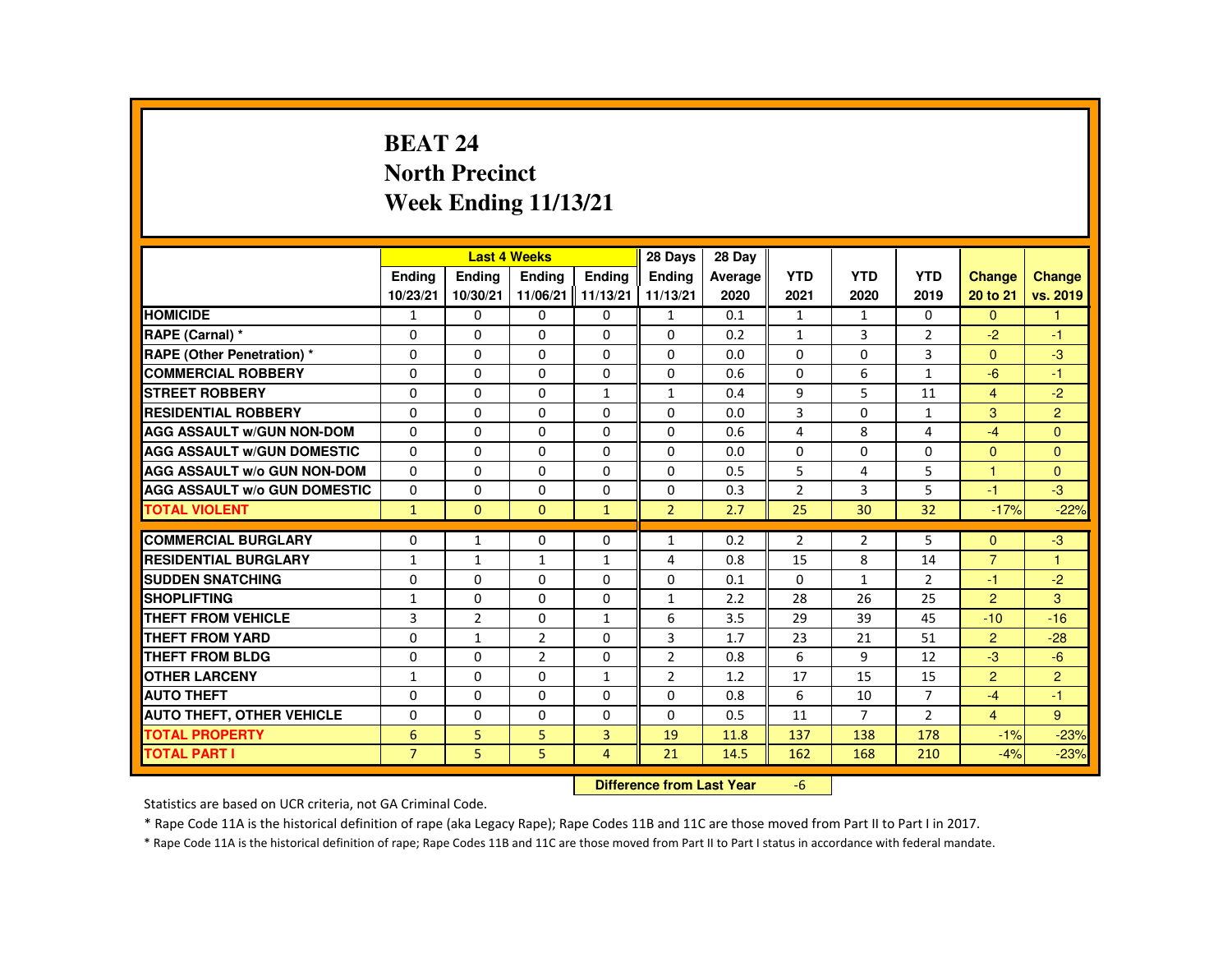# **BEAT 25 North PrecinctWeek Ending 11/13/21**

|                                     |                |               | <b>Last 4 Weeks</b> |                      | 28 Days        | 28 Dav  |              |                |                |                |                |
|-------------------------------------|----------------|---------------|---------------------|----------------------|----------------|---------|--------------|----------------|----------------|----------------|----------------|
|                                     | <b>Endina</b>  | <b>Endina</b> | <b>Endina</b>       | <b>Endina</b>        | <b>Endina</b>  | Average | <b>YTD</b>   | <b>YTD</b>     | <b>YTD</b>     | <b>Change</b>  | Change         |
|                                     | 10/23/21       | 10/30/21      | 11/06/21            | $\parallel$ 11/13/21 | 11/13/21       | 2020    | 2021         | 2020           | 2019           | 20 to 21       | vs. 2019       |
| <b>HOMICIDE</b>                     | 0              | 0             | 0                   | 0                    | 0              | 0.1     | 0            | 1              | $\mathbf{0}$   | $-1$           | $\Omega$       |
| RAPE (Carnal) *                     | $\Omega$       | $\Omega$      | $\Omega$            | $\Omega$             | $\Omega$       | 0.2     | $\mathbf{1}$ | 2              | $\mathbf{1}$   | -1             | $\mathbf{0}$   |
| RAPE (Other Penetration) *          | $\Omega$       | $\Omega$      | $\Omega$            | $\Omega$             | $\Omega$       | 0.0     | $\Omega$     | $\Omega$       | $\Omega$       | $\Omega$       | $\Omega$       |
| <b>COMMERCIAL ROBBERY</b>           | 0              | 0             | 0                   | 0                    | 0              | 0.0     | $\mathbf{1}$ | 0              | $\mathbf{1}$   | $\mathbf{1}$   | $\Omega$       |
| <b>STREET ROBBERY</b>               | $\Omega$       | $\Omega$      | $\Omega$            | $\Omega$             | $\Omega$       | 0.2     | 4            | 2              | 4              | 2              | $\Omega$       |
| <b>RESIDENTIAL ROBBERY</b>          | $\Omega$       | $\Omega$      | $\Omega$            | $\Omega$             | $\Omega$       | 0.2     | $\mathbf{1}$ | $\overline{2}$ | $\Omega$       | $-1$           | $\overline{1}$ |
| <b>AGG ASSAULT W/GUN NON-DOM</b>    | 0              | 0             | $\Omega$            | 0                    | 0              | 0.0     | 4            | 0              | $\overline{2}$ | $\overline{4}$ | $\overline{2}$ |
| <b>AGG ASSAULT W/GUN DOMESTIC</b>   | $\Omega$       | $\Omega$      | $\Omega$            | $\Omega$             | $\Omega$       | 0.0     | $\Omega$     | $\Omega$       | $\Omega$       | $\Omega$       | $\Omega$       |
| <b>AGG ASSAULT w/o GUN NON-DOM</b>  | $\Omega$       | $\Omega$      | $\Omega$            | $\Omega$             | $\Omega$       | 0.5     | 4            | 5              | 3              | $-1$           | $\overline{1}$ |
| <b>AGG ASSAULT W/o GUN DOMESTIC</b> | $\Omega$       | 0             | $\Omega$            | $\Omega$             | $\Omega$       | 0.5     | $\mathbf{1}$ | 6              | $\overline{2}$ | $-5$           | $-1$           |
| <b>TOTAL VIOLENT</b>                | $\Omega$       | $\mathbf{0}$  | $\mathbf{0}$        | $\Omega$             | $\mathbf{0}$   | 1.5     | 16           | 18             | 13             | $-11%$         | 23%            |
|                                     |                |               |                     |                      |                |         |              |                |                |                |                |
| <b>COMMERCIAL BURGLARY</b>          | 0              | 0             | 0                   | 0                    | 0              | 0.6     | 3            | 8              | 9              | $-5$           | $-6$           |
| <b>RESIDENTIAL BURGLARY</b>         | $\Omega$       | $\Omega$      | $\Omega$            | $\Omega$             | $\Omega$       | 0.8     | 4            | 10             | 16             | $-6$           | $-12$          |
| <b>SUDDEN SNATCHING</b>             | $\Omega$       | $\Omega$      | $\Omega$            | $\Omega$             | $\Omega$       | 0.2     | 5            | 2              | $\mathbf{1}$   | 3              | $\overline{4}$ |
| <b>SHOPLIFTING</b>                  | 3              | $\mathbf{1}$  | $\mathbf{1}$        | $\Omega$             | 5              | 1.5     | 34           | 19             | 16             | 15             | 18             |
| THEFT FROM VEHICLE                  | $\Omega$       | $\Omega$      | $\mathbf{1}$        | $\Omega$             | $\mathbf{1}$   | 3.1     | 61           | 31             | 57             | 30             | $\overline{4}$ |
| <b>THEFT FROM YARD</b>              | $\mathbf{1}$   | $\Omega$      | $\mathbf{1}$        | $\Omega$             | $\overline{2}$ | 1.3     | 30           | 17             | 22             | 13             | 8              |
| <b>THEFT FROM BLDG</b>              | $\Omega$       | $\Omega$      | $\mathbf{1}$        | $\Omega$             | $\mathbf{1}$   | 0.8     | 32           | $\overline{7}$ | 21             | 25             | 11             |
| <b>OTHER LARCENY</b>                | 0              | 0             | 0                   | 0                    | 0              | 1.1     | 11           | 11             | 7              | $\mathbf{0}$   | $\overline{4}$ |
| <b>AUTO THEFT</b>                   | $\Omega$       | $\Omega$      | $\Omega$            | $\Omega$             | $\Omega$       | 0.6     | 14           | 8              | 10             | 6              | $\overline{4}$ |
| <b>AUTO THEFT, OTHER VEHICLE</b>    | $\Omega$       | $\Omega$      | $\Omega$            | $\Omega$             | $\Omega$       | 0.2     | 8            | $\overline{2}$ | $\mathbf{1}$   | 6              | $\overline{7}$ |
| <b>TOTAL PROPERTY</b>               | 4              | $\mathbf{1}$  | $\overline{4}$      | $\mathbf{0}$         | 9              | 10.0    | 202          | 115            | 160            | 76%            | 26%            |
| <b>TOTAL PART I</b>                 | $\overline{4}$ | $\mathbf{1}$  | $\overline{4}$      | $\mathbf{0}$         | 9              | 11.4    | 218          | 133            | 173            | 64%            | 26%            |
|                                     |                |               |                     |                      |                |         |              |                |                |                |                |

#### **Difference from Last Year**<sup>85</sup>

Statistics are based on UCR criteria, not GA Criminal Code.

\* Rape Code 11A is the historical definition of rape (aka Legacy Rape); Rape Codes 11B and 11C are those moved from Part II to Part I in 2017.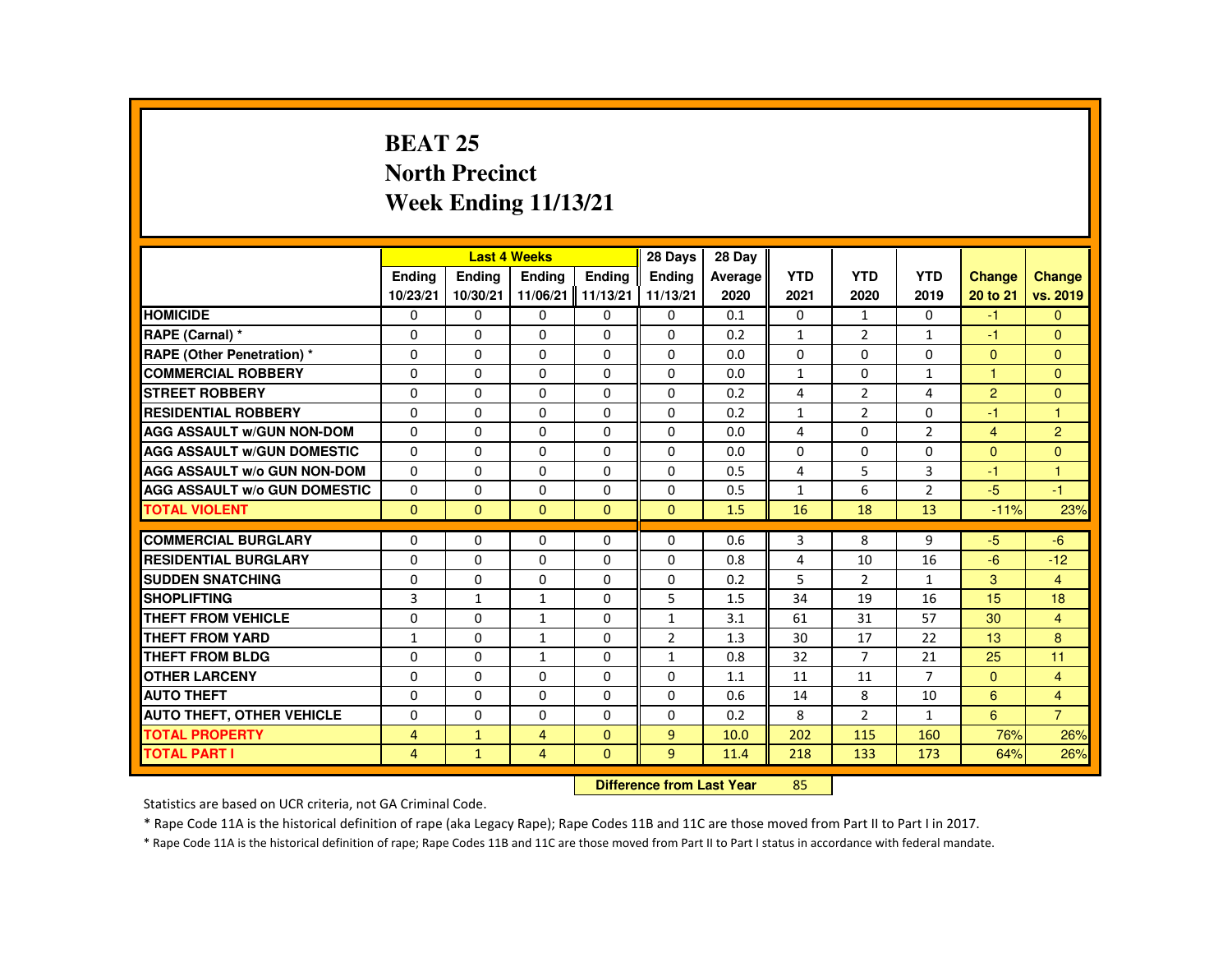## **BEAT 26 North PrecinctWeek Ending 11/13/21**

|                                     |                |                | <b>Last 4 Weeks</b> |                | 28 Days        | 28 Dav  |                |                |                |                |                |
|-------------------------------------|----------------|----------------|---------------------|----------------|----------------|---------|----------------|----------------|----------------|----------------|----------------|
|                                     | <b>Ending</b>  | <b>Ending</b>  | Ending              | Ending         | Ending         | Average | <b>YTD</b>     | <b>YTD</b>     | <b>YTD</b>     | Change         | <b>Change</b>  |
|                                     | 10/23/21       | 10/30/21       | 11/06/21 11/13/21   |                | 11/13/21       | 2020    | 2021           | 2020           | 2019           | 20 to 21       | vs. 2019       |
| <b>HOMICIDE</b>                     | $\Omega$       | $\mathbf{0}$   | 0                   | 0              | 0              | 0.0     | $\mathbf{0}$   | 0              | $\mathbf{1}$   | $\mathbf{0}$   | $-1$           |
| RAPE (Carnal) *                     | $\Omega$       | $\Omega$       | $\Omega$            | $\Omega$       | $\Omega$       | 0.1     | $\Omega$       | 5              | $\overline{2}$ | $-5$           | $-2$           |
| <b>RAPE (Other Penetration) *</b>   | $\Omega$       | $\Omega$       | $\Omega$            | $\Omega$       | $\Omega$       | 0.0     | $\overline{2}$ | $\mathbf{1}$   | $\Omega$       | $\mathbf{1}$   | $\overline{2}$ |
| <b>COMMERCIAL ROBBERY</b>           | 0              | $\mathbf{0}$   | 0                   | 0              | 0              | 0.0     | 4              | $\mathbf{1}$   | $\mathbf{1}$   | 3              | 3              |
| <b>STREET ROBBERY</b>               | $\Omega$       | $\mathbf{1}$   | $\Omega$            | $\Omega$       | $\mathbf{1}$   | 0.1     | $\overline{7}$ | 10             | 13             | $-3$           | $-6$           |
| <b>RESIDENTIAL ROBBERY</b>          | $\Omega$       | $\Omega$       | $\Omega$            | $\Omega$       | $\Omega$       | 0.0     | $\Omega$       | $\Omega$       | $\Omega$       | $\Omega$       | $\Omega$       |
| <b>AGG ASSAULT W/GUN NON-DOM</b>    | $\Omega$       | $\mathbf{1}$   | $\Omega$            | $\Omega$       | $\mathbf{1}$   | 0.1     | 4              | 5              | 5              | $-1$           | $-1$           |
| <b>AGG ASSAULT W/GUN DOMESTIC</b>   | $\Omega$       | $\Omega$       | $\Omega$            | $\Omega$       | $\Omega$       | 0.0     | $\Omega$       | $\Omega$       | $\Omega$       | $\Omega$       | $\mathbf{0}$   |
| <b>AGG ASSAULT W/o GUN NON-DOM</b>  | $\Omega$       | $\mathbf{1}$   | $\Omega$            | $\Omega$       | $\mathbf{1}$   | 0.3     | 20             | 18             | 15             | $\overline{2}$ | 5              |
| <b>AGG ASSAULT W/o GUN DOMESTIC</b> | $\Omega$       | $\Omega$       | $\Omega$            | $\mathbf{1}$   | 1              | 0.1     | 4              | $\overline{7}$ | 3              | $-3$           | $\mathbf{1}$   |
| <b>TOTAL VIOLENT</b>                | $\Omega$       | 3              | $\mathbf{0}$        | $\mathbf{1}$   | $\overline{4}$ | 0.6     | 41             | 47             | 40             | $-13%$         | 3%             |
|                                     |                |                |                     |                |                |         |                |                |                |                |                |
| <b>COMMERCIAL BURGLARY</b>          | $\Omega$       | $\Omega$       | $\Omega$            | $\Omega$       | $\Omega$       | 0.1     | $\overline{2}$ | 13             | 6              | $-11$          | $-4$           |
| <b>RESIDENTIAL BURGLARY</b>         | $\Omega$       | $\Omega$       | $\Omega$            | $\Omega$       | $\Omega$       | 0.0     | $\overline{2}$ | 0              | $\overline{2}$ | $\overline{2}$ | $\mathbf{0}$   |
| <b>SUDDEN SNATCHING</b>             | $\Omega$       | $\Omega$       | $\Omega$            | $\Omega$       | $\Omega$       | 0.1     | 9              | 6              | 5              | 3              | $\overline{4}$ |
| <b>SHOPLIFTING</b>                  | 3              | $\mathbf{1}$   | $\Omega$            | $\mathbf{1}$   | 5              | 0.3     | 23             | 27             | 30             | $-4$           | $-7$           |
| <b>THEFT FROM VEHICLE</b>           | 3              | $\mathbf{1}$   | 3                   | $\mathbf{1}$   | 8              | 0.4     | 84             | 27             | 35             | 57             | 49             |
| <b>THEFT FROM YARD</b>              | $\overline{2}$ | $\Omega$       | $\mathbf{1}$        | $\mathbf{1}$   | 4              | 0.2     | 17             | 21             | 21             | $-4$           | $-4$           |
| <b>THEFT FROM BLDG</b>              | $\mathbf{1}$   | $\mathbf{1}$   | 3                   | $\Omega$       | 5              | 0.2     | 30             | 13             | 25             | 17             | 5              |
| <b>OTHER LARCENY</b>                | 0              | $\mathbf{1}$   | 0                   | 0              | 1              | 0.0     | 4              | 3              | 5              | 1              | $-1$           |
| <b>AUTO THEFT</b>                   | $\overline{2}$ | $\Omega$       | $\Omega$            | $\Omega$       | $\overline{2}$ | 0.2     | 26             | 14             | 4              | 12             | 22             |
| <b>AUTO THEFT, OTHER VEHICLE</b>    | $\Omega$       | $\Omega$       | $\Omega$            | $\Omega$       | $\Omega$       | 0.2     | 10             | $\mathbf{1}$   | $\mathbf{1}$   | 9              | 9              |
| <b>TOTAL PROPERTY</b>               | 11             | $\overline{4}$ | $\overline{7}$      | $\overline{3}$ | 25             | 1.7     | 207            | 125            | 134            | 66%            | 54%            |
| <b>TOTAL PART I</b>                 | 11             | $\overline{7}$ | $\overline{7}$      | $\overline{4}$ | 29             | 2.3     | 248            | 172            | 174            | 44%            | 43%            |

#### **Difference from Last Year**<sup>76</sup>

Statistics are based on UCR criteria, not GA Criminal Code.

\* Rape Code 11A is the historical definition of rape (aka Legacy Rape); Rape Codes 11B and 11C are those moved from Part II to Part I in 2017.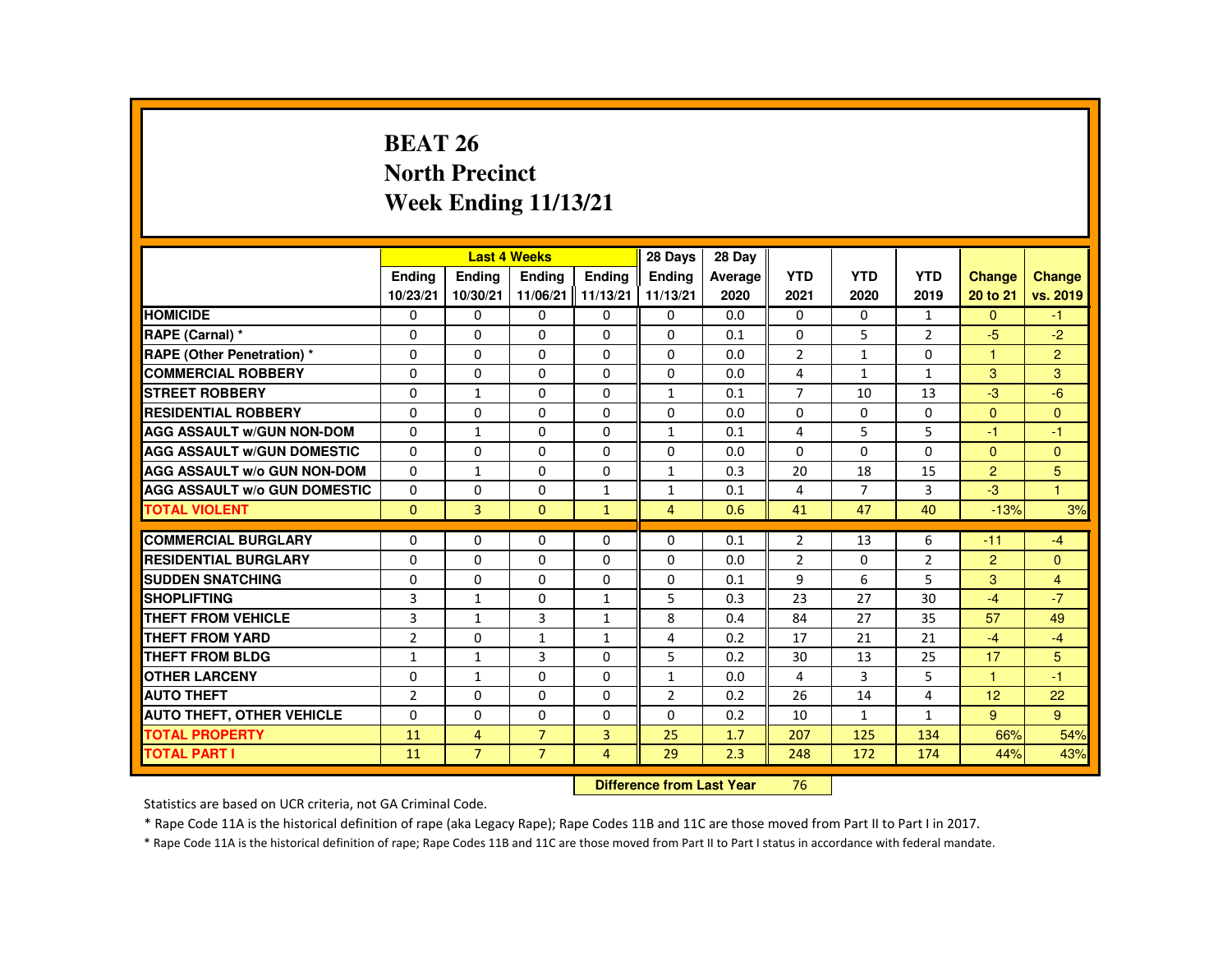# **BEAT 27 North PrecinctWeek Ending 11/13/21**

|                                     |                |                | <b>Last 4 Weeks</b> |                | 28 Days        | 28 Day  |                |              |                |                      |                |
|-------------------------------------|----------------|----------------|---------------------|----------------|----------------|---------|----------------|--------------|----------------|----------------------|----------------|
|                                     | <b>Endina</b>  | <b>Endina</b>  | <b>Endina</b>       | <b>Endina</b>  | <b>Endina</b>  | Average | <b>YTD</b>     | <b>YTD</b>   | <b>YTD</b>     | <b>Change</b>        | Change         |
|                                     | 10/23/21       | 10/30/21       | 11/06/21 11/13/21   |                | 11/13/21       | 2020    | 2021           | 2020         | 2019           | 20 to 21             | vs. 2019       |
| <b>HOMICIDE</b>                     | 0              | 0              | 0                   | 0              | 0              | 0.0     | $\overline{2}$ | 0            | $\mathbf{1}$   | $\overline{2}$       | 1              |
| RAPE (Carnal) *                     | $\Omega$       | $\Omega$       | $\Omega$            | $\Omega$       | $\Omega$       | 0.3     | 5              | 3            | $\overline{2}$ | $\overline{2}$       | 3              |
| RAPE (Other Penetration) *          | $\Omega$       | $\Omega$       | $\Omega$            | $\Omega$       | $\Omega$       | 0.1     | $\overline{2}$ | $\mathbf{1}$ | 3              | $\overline{1}$       | $-1$           |
| <b>COMMERCIAL ROBBERY</b>           | 0              | 0              | 0                   | 0              | 0              | 0.1     | $\Omega$       | 0            | $\mathbf{1}$   | $\Omega$             | $-1$           |
| <b>STREET ROBBERY</b>               | $\Omega$       | $\overline{2}$ | $\Omega$            | $\Omega$       | $\overline{2}$ | 1.2     | 18             | 14           | 16             | 4                    | $\overline{2}$ |
| <b>RESIDENTIAL ROBBERY</b>          | $\Omega$       | $\Omega$       | $\Omega$            | $\Omega$       | $\Omega$       | 0.0     | $\Omega$       | $\Omega$     | $\mathbf{1}$   | $\Omega$             | $-1$           |
| <b>AGG ASSAULT W/GUN NON-GUN</b>    | $\overline{2}$ | $\Omega$       | $\Omega$            | $\mathbf{1}$   | 3              | 1.3     | 12             | 17           | 11             | -5                   | $\mathbf{1}$   |
| <b>AGG ASSAULT W/GUN DOMESTIC</b>   | $\Omega$       | $\Omega$       | $\Omega$            | $\Omega$       | $\Omega$       | 0.1     | $\overline{2}$ | $\mathbf{1}$ | 3              | 1                    | $-1$           |
| <b>AGG ASSAULT W/o GUN NON-DOM</b>  | $\Omega$       | $\mathbf{1}$   | $\Omega$            | $\Omega$       | $\mathbf{1}$   | 1.8     | 20             | 19           | 16             | $\mathbf{1}$         | $\overline{4}$ |
| <b>AGG ASSAULT W/o GUN DOMESTIC</b> | $\Omega$       | $\Omega$       | $\Omega$            | $\mathbf{1}$   | $\mathbf{1}$   | 0.6     | 13             | 6            | 17             | $\overline{7}$       | $-4$           |
| <b>TOTAL VIOLENT</b>                | $\overline{2}$ | $\overline{3}$ | $\Omega$            | $\overline{2}$ | $\overline{7}$ | 5.4     | 74             | 61           | 71             | 21%                  | 4%             |
|                                     |                |                |                     |                |                |         |                |              |                |                      |                |
| <b>COMMERCIAL BURGLARY</b>          | $\Omega$       | $\Omega$       | $\mathbf{1}$        | $\Omega$       | $\mathbf{1}$   | 0.3     | 4              | 4            | 4              | $\Omega$             | $\Omega$       |
| <b>RESIDENTIAL BURGLARY</b>         | $\mathbf{1}$   | 0              | $\mathbf{1}$        | 0              | 2              | 0.4     | 5              | 4            | 5              | 1                    | $\Omega$       |
| <b>SUDDEN SNATCHING</b>             | $\Omega$       | $\Omega$       | $\mathbf{1}$        | $\mathbf{1}$   | $\overline{2}$ | 0.5     | 8              | 6            | 4              | $\overline{2}$       | $\overline{4}$ |
| <b>SHOPLIFTING</b>                  | $\Omega$       | $\mathbf{1}$   | $\Omega$            | $\mathbf{1}$   | $\overline{2}$ | 1.8     | 16             | 24           | 37             | -8                   | $-21$          |
| <b>THEFT FROM VEHICLE</b>           | $\overline{2}$ | 0              | $\Omega$            | $\mathbf{1}$   | 3              | 1.9     | 85             | 24           | 37             | 61                   | 48             |
| <b>THEFT FROM YARD</b>              | $\mathbf{1}$   | $\Omega$       | $\Omega$            | $\Omega$       | $\mathbf{1}$   | 1.6     | 12             | 20           | 11             | $-8$                 | $\overline{1}$ |
| <b>THEFT FROM BLDG</b>              | $\overline{2}$ | $\overline{2}$ | $\mathbf{1}$        | $\Omega$       | 5              | 2.1     | 15             | 23           | 29             | $-8$                 | $-14$          |
| <b>OTHER LARCENY</b>                | $\Omega$       | $\Omega$       | $\mathbf{1}$        | $\Omega$       | $\mathbf{1}$   | 0.0     | $\mathbf{1}$   | 0            | 3              | $\blacktriangleleft$ | $-2$           |
| <b>AUTO THEFT</b>                   | $\Omega$       | $\mathbf{1}$   | $\Omega$            | $\mathbf{1}$   | 2              | 1.2     | 23             | 14           | 11             | 9                    | 12             |
| <b>AUTO THEFT, OTHER VEHICLE</b>    | $\Omega$       | $\Omega$       | $\Omega$            | $\Omega$       | $\Omega$       | 0.2     | $\overline{7}$ | $\mathbf{3}$ | $\mathbf{1}$   | $\overline{4}$       | 6              |
| <b>TOTAL PROPERTY</b>               | 6              | $\overline{4}$ | 5                   | $\overline{4}$ | 19             | 10.0    | 176            | 122          | 142            | 44%                  | 24%            |
| <b>TOTAL PART I</b>                 | 8              | $\overline{7}$ | 5 <sup>1</sup>      | 6              | 26             | 15.5    | 250            | 183          | 213            | 37%                  | 17%            |

#### **Difference from Last Year**<sup>67</sup>

Statistics are based on UCR criteria, not GA Criminal Code.

\* Rape Code 11A is the historical definition of rape (aka Legacy Rape); Rape Codes 11B and 11C are those moved from Part II to Part I in 2017.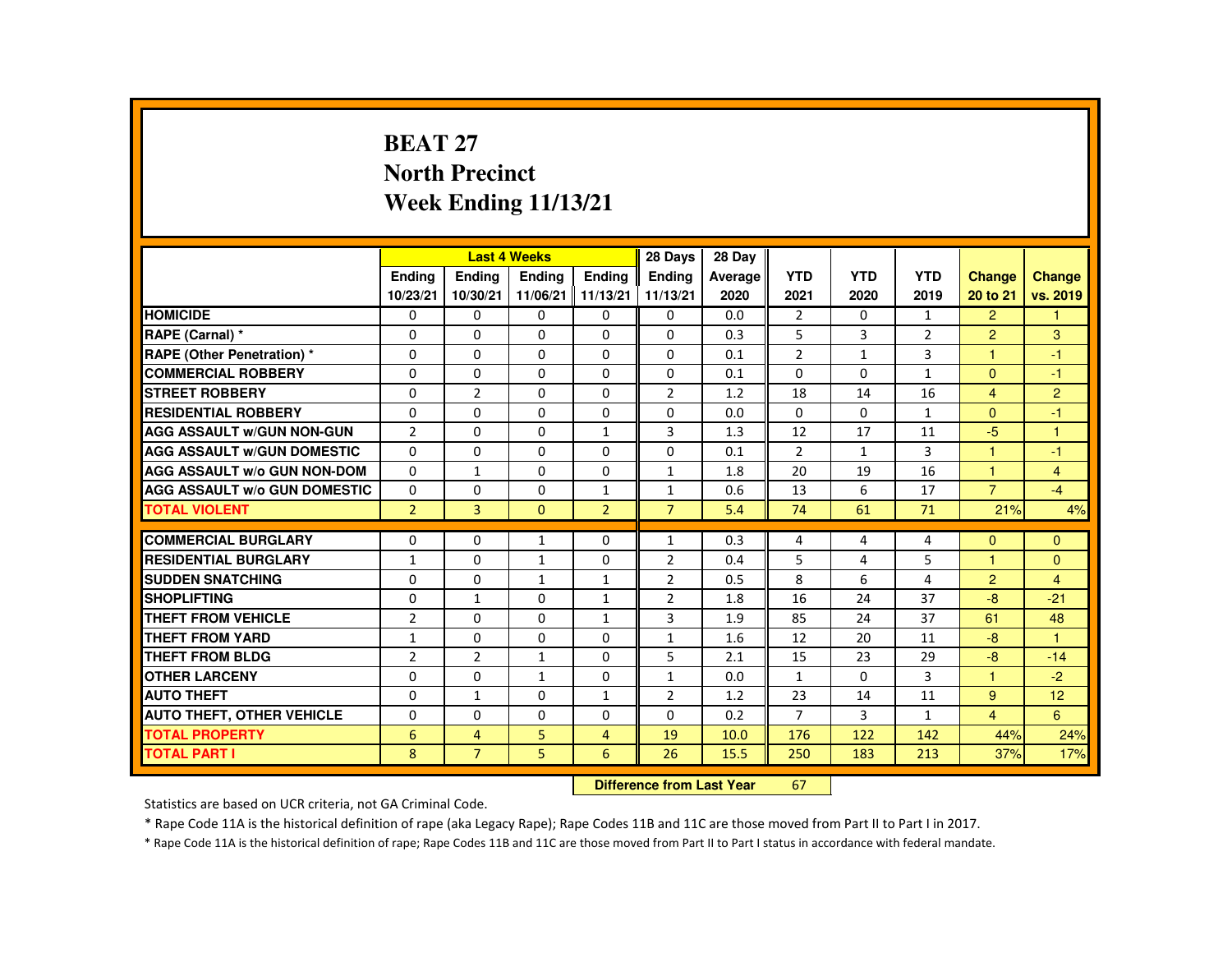# **BEAT 31 Central PrecinctWeek Ending 11/13/21**

|                                     |                |                | <b>Last 4 Weeks</b> |                | 28 Days        | 28 Day  |                |                |                |                      |              |
|-------------------------------------|----------------|----------------|---------------------|----------------|----------------|---------|----------------|----------------|----------------|----------------------|--------------|
|                                     | <b>Endina</b>  | <b>Endina</b>  | <b>Endina</b>       | <b>Endina</b>  | <b>Endina</b>  | Average | <b>YTD</b>     | <b>YTD</b>     | <b>YTD</b>     | <b>Change</b>        | Change       |
|                                     | 10/23/21       | 10/30/21       | 11/06/21 11/13/21   |                | 11/13/21       | 2020    | 2021           | 2020           | 2019           | 20 to 21             | vs. 2019     |
| <b>HOMICIDE</b>                     | 0              | 0              | 0                   | 0              | 0              | 0.1     | 0              | $\mathbf{1}$   | $\mathbf{1}$   | $-1$                 | $-1$         |
| RAPE (Carnal) *                     | $\Omega$       | $\Omega$       | $\Omega$            | $\Omega$       | $\Omega$       | 0.3     | $\overline{2}$ | 4              | 4              | $-2$                 | $-2$         |
| RAPE (Other Penetration) *          | $\Omega$       | $\Omega$       | $\Omega$            | $\Omega$       | $\Omega$       | 0.1     | $\Omega$       | $\mathbf{1}$   | $\overline{2}$ | $-1$                 | $-2$         |
| <b>COMMERCIAL ROBBERY</b>           | 0              | 0              | 0                   | 0              | 0              | 0.1     | 0              | $\mathbf{1}$   | 0              | $-1$                 | $\mathbf{0}$ |
| <b>STREET ROBBERY</b>               | $\Omega$       | $\overline{2}$ | $\Omega$            | $\Omega$       | $\overline{2}$ | 0.3     | $\overline{7}$ | 4              | 8              | 3                    | $-1$         |
| <b>RESIDENTIAL ROBBERY</b>          | $\Omega$       | $\Omega$       | $\Omega$            | $\Omega$       | $\Omega$       | 0.3     | $\mathbf{1}$   | 4              | $\Omega$       | $-3$                 | $\mathbf{1}$ |
| <b>AGG ASSAULT W/GUN NON-DOM</b>    | $\Omega$       | $\Omega$       | $\Omega$            | 0              | $\Omega$       | 1.2     | 25             | 13             | 13             | 12                   | 12           |
| <b>AGG ASSAULT W/GUN DOMESTIC</b>   | $\Omega$       | $\Omega$       | $\Omega$            | $\Omega$       | $\Omega$       | 0.2     | $\Omega$       | $\overline{2}$ | 2              | $-2$                 | $-2$         |
| <b>AGG ASSAULT W/o GUN NON-DOM</b>  | $\Omega$       | $\Omega$       | $\Omega$            | $\Omega$       | $\Omega$       | 0.5     | 6              | 5              | 9              | $\mathbf{1}$         | $-3$         |
| <b>AGG ASSAULT W/o GUN DOMESTIC</b> | $\Omega$       | $\Omega$       | $\Omega$            | $\Omega$       | $\Omega$       | 0.8     | 8              | 9              | 12             | $-1$                 | $-4$         |
| <b>TOTAL VIOLENT</b>                | $\mathbf{0}$   | $\overline{2}$ | $\Omega$            | $\Omega$       | $\overline{2}$ | 3.7     | 49             | 44             | 51             | 11%                  | $-4%$        |
|                                     |                |                |                     |                |                |         |                |                |                |                      |              |
| <b>COMMERCIAL BURGLARY</b>          | $\Omega$       | $\Omega$       | $\Omega$            | $\Omega$       | $\Omega$       | 0.6     | 5              | 8              | 13             | $-3$                 | $-8$         |
| <b>RESIDENTIAL BURGLARY</b>         | $\Omega$       | 0              | $\Omega$            | $\mathbf{1}$   | $\mathbf{1}$   | 2.6     | 26             | 31             | 37             | $-5$                 | $-11$        |
| <b>SUDDEN SNATCHING</b>             | $\Omega$       | $\Omega$       | $\Omega$            | $\Omega$       | $\Omega$       | 0.1     | $\overline{2}$ | $\mathbf{1}$   | 4              | $\blacktriangleleft$ | $-2$         |
| <b>SHOPLIFTING</b>                  | $\Omega$       | $\Omega$       | $\Omega$            | $\Omega$       | $\Omega$       | 0.5     | 3              | 6              | 5              | $-3$                 | $-2$         |
| <b>THEFT FROM VEHICLE</b>           | $\overline{2}$ | $\mathbf{1}$   | $\Omega$            | 0              | 3              | 2.8     | 50             | 31             | 54             | 19                   | $-4$         |
| <b>THEFT FROM YARD</b>              | $\mathbf{1}$   | $\mathbf{1}$   | $\Omega$            | $\Omega$       | $\overline{2}$ | 2.7     | 23             | 33             | 50             | $-10$                | $-27$        |
| <b>THEFT FROM BLDG</b>              | $\Omega$       | $\mathbf{1}$   | $\Omega$            | $\mathbf{1}$   | $\overline{2}$ | 1.4     | 12             | 17             | 18             | $-5$                 | $-6$         |
| <b>OTHER LARCENY</b>                | $\mathbf{1}$   | $\Omega$       | $\mathbf{1}$        | $\mathbf{1}$   | 3              | 1.5     | 22             | 17             | 19             | 5                    | 3            |
| <b>AUTO THEFT</b>                   | $\Omega$       | $\Omega$       | $\Omega$            | $\Omega$       | $\Omega$       | 1.6     | 15             | 18             | 12             | $-3$                 | 3            |
| <b>AUTO THEFT, OTHER VEHICLE</b>    | $\Omega$       | $\Omega$       | $\Omega$            | $\mathbf{1}$   | $\mathbf{1}$   | 0.5     | 15             | 6              | $\mathbf{1}$   | 9                    | 14           |
| <b>TOTAL PROPERTY</b>               | 4              | 3              | $\mathbf{1}$        | $\overline{4}$ | 12             | 14.2    | 173            | 168            | 213            | 3%                   | $-19%$       |
| <b>TOTAL PART I</b>                 | $\overline{4}$ | 5              | $\mathbf{1}$        | $\overline{4}$ | 14             | 17.9    | 222            | 212            | 264            | 5%                   | $-16%$       |

#### **Difference from Last Year**<sup>10</sup>

Statistics are based on UCR criteria, not GA Criminal Code.

\* Rape Code 11A is the historical definition of rape (aka Legacy Rape); Rape Codes 11B and 11C are those moved from Part II to Part I in 2017.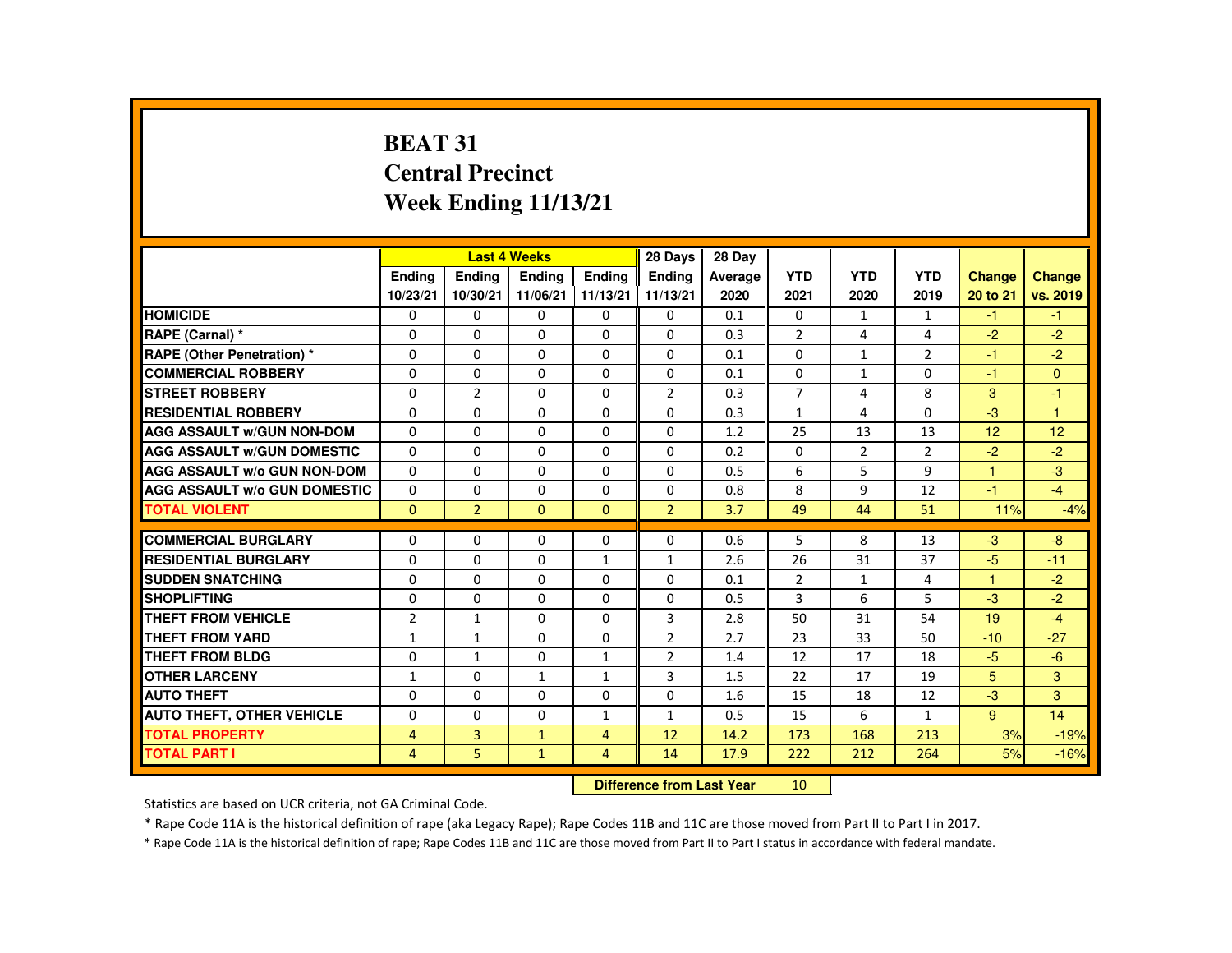# **BEAT 32 Central PrecinctWeek Ending 11/13/21**

|                                     |                |                | <b>Last 4 Weeks</b> |              | 28 Days        | 28 Dav  |                |              |                |                |                 |
|-------------------------------------|----------------|----------------|---------------------|--------------|----------------|---------|----------------|--------------|----------------|----------------|-----------------|
|                                     | <b>Ending</b>  | <b>Ending</b>  | Ending              | Ending       | Ending         | Average | <b>YTD</b>     | <b>YTD</b>   | <b>YTD</b>     | Change         | <b>Change</b>   |
|                                     | 10/23/21       | 10/30/21       | 11/06/21 11/13/21   |              | 11/13/21       | 2020    | 2021           | 2020         | 2019           | 20 to 21       | vs. 2019        |
| <b>HOMICIDE</b>                     | $\Omega$       | $\mathbf{0}$   | 0                   | 0            | 0              | 0.0     | $\mathbf{0}$   | 0            | $\mathbf{1}$   | $\mathbf{0}$   | $-1$            |
| RAPE (Carnal) *                     | $\Omega$       | $\Omega$       | $\Omega$            | $\Omega$     | $\Omega$       | 0.1     | $\Omega$       | $\mathbf{1}$ | $\mathbf{1}$   | $-1$           | $-1$            |
| <b>RAPE (Other Penetration) *</b>   | $\Omega$       | $\Omega$       | $\Omega$            | $\Omega$     | $\Omega$       | 0.0     | 3              | $\Omega$     | $\mathbf{1}$   | 3              | $\overline{2}$  |
| <b>COMMERCIAL ROBBERY</b>           | 0              | $\mathbf{0}$   | 0                   | 0            | 0              | 0.5     | $\mathbf{1}$   | 6            | 8              | $-5$           | $-7$            |
| <b>STREET ROBBERY</b>               | $\Omega$       | $\Omega$       | $\Omega$            | $\Omega$     | $\Omega$       | 0.2     | $\mathbf{1}$   | $\mathbf{1}$ | 3              | $\Omega$       | $-2$            |
| <b>RESIDENTIAL ROBBERY</b>          | $\Omega$       | $\Omega$       | $\Omega$            | $\Omega$     | $\Omega$       | 0.0     | $\mathbf{1}$   | $\Omega$     | $\Omega$       | $\overline{1}$ | $\mathbf{1}$    |
| <b>AGG ASSAULT W/GUN NON-DOM</b>    | $\Omega$       | $\Omega$       | $\Omega$            | $\Omega$     | $\Omega$       | 0.5     | 4              | 5            | 3              | $-1$           | $\mathbf{1}$    |
| <b>AGG ASSAULT W/GUN DOMESTIC</b>   | $\Omega$       | $\Omega$       | $\Omega$            | $\Omega$     | $\Omega$       | 0.1     | $\Omega$       | $\mathbf{1}$ | $\Omega$       | $-1$           | $\mathbf{0}$    |
| <b>AGG ASSAULT W/o GUN NON-DOM</b>  | $\mathbf{1}$   | $\mathbf{1}$   | $\Omega$            | $\Omega$     | $\overline{2}$ | 0.4     | $\overline{7}$ | 5            | 4              | $\overline{2}$ | 3               |
| <b>AGG ASSAULT W/o GUN DOMESTIC</b> | $\mathbf{1}$   | $\Omega$       | $\Omega$            | $\Omega$     | $\mathbf{1}$   | 0.3     | 3              | 4            | $\overline{4}$ | $-1$           | $-1$            |
| <b>TOTAL VIOLENT</b>                | $\overline{2}$ | $\mathbf{1}$   | $\mathbf{0}$        | $\mathbf{0}$ | $\overline{3}$ | 2.1     | 20             | 23           | 25             | $-13%$         | $-20%$          |
|                                     |                |                |                     |              |                |         |                |              |                |                |                 |
| <b>COMMERCIAL BURGLARY</b>          | $\Omega$       | $\Omega$       | $\Omega$            | $\Omega$     | $\Omega$       | 0.6     | 6              | 6            | 4              | $\Omega$       | $\overline{2}$  |
| <b>RESIDENTIAL BURGLARY</b>         | $\Omega$       | $\Omega$       | $\overline{2}$      | $\mathbf{1}$ | 3              | 1.9     | 25             | 19           | 23             | 6              | $\overline{2}$  |
| <b>SUDDEN SNATCHING</b>             | $\Omega$       | $\Omega$       | $\Omega$            | $\Omega$     | $\Omega$       | 0.0     | $\Omega$       | $\Omega$     | 3              | $\Omega$       | $-3$            |
| <b>SHOPLIFTING</b>                  | $\Omega$       | $\mathbf{1}$   | $\Omega$            | $\mathbf{3}$ | 4              | 2.4     | 36             | 26           | 38             | 10             | $-2$            |
| <b>THEFT FROM VEHICLE</b>           | $\Omega$       | 4              | $\Omega$            | $\Omega$     | 4              | 2.5     | 49             | 32           | 52             | 17             | $-3$            |
| <b>THEFT FROM YARD</b>              | 0              | $\mathbf{1}$   | $\mathbf{1}$        | $\mathbf{1}$ | 3              | 2.1     | 22             | 24           | 30             | $-2$           | -8              |
| <b>THEFT FROM BLDG</b>              | $\Omega$       | $\Omega$       | $\Omega$            | $\Omega$     | $\Omega$       | 1.2     | 10             | 16           | 31             | $-6$           | $-21$           |
| <b>OTHER LARCENY</b>                | $\mathbf{1}$   | 1              | 0                   | $\Omega$     | $\overline{2}$ | 1.5     | 16             | 19           | 6              | $-3$           | 10 <sup>1</sup> |
| <b>AUTO THEFT</b>                   | $\Omega$       | $\Omega$       | $\Omega$            | $\Omega$     | $\Omega$       | 0.8     | 16             | 8            | 13             | 8              | 3               |
| <b>AUTO THEFT, OTHER VEHICLE</b>    | $\Omega$       | $\Omega$       | $\Omega$            | $\Omega$     | $\Omega$       | 0.3     | 9              | 3            | $\mathbf{1}$   | 6              | 8               |
| <b>TOTAL PROPERTY</b>               | $\mathbf{1}$   | $\overline{7}$ | 3                   | 5            | 16             | 13.4    | 189            | 153          | 201            | 24%            | $-6%$           |
| <b>TOTAL PART I</b>                 | $\overline{3}$ | 8              | $\overline{3}$      | 5            | 19             | 15.6    | 209            | 176          | 226            | 19%            | $-8%$           |

#### **Difference from Last Year**<sup>33</sup>

Statistics are based on UCR criteria, not GA Criminal Code.

\* Rape Code 11A is the historical definition of rape (aka Legacy Rape); Rape Codes 11B and 11C are those moved from Part II to Part I in 2017.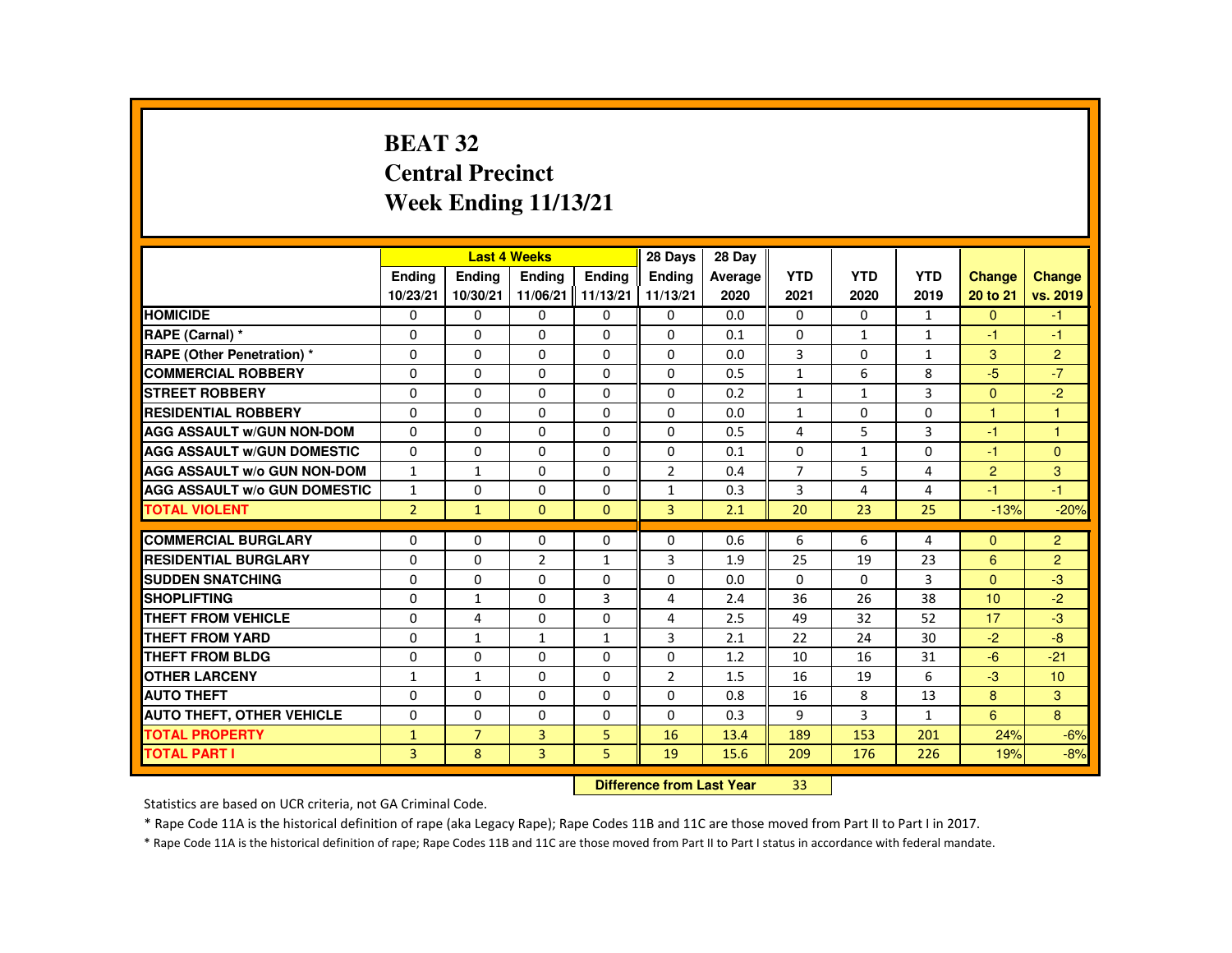## **BEAT 33 Central PrecinctWeek Ending 11/13/21**

|                                     |                | <b>Last 4 Weeks</b> |                |                | 28 Days        | 28 Day  |                |                |                |                      |                |
|-------------------------------------|----------------|---------------------|----------------|----------------|----------------|---------|----------------|----------------|----------------|----------------------|----------------|
|                                     | <b>Endina</b>  | <b>Endina</b>       | <b>Ending</b>  | <b>Endina</b>  | <b>Endina</b>  | Average | <b>YTD</b>     | <b>YTD</b>     | <b>YTD</b>     | <b>Change</b>        | <b>Change</b>  |
|                                     | 10/23/21       | 10/30/21            | 11/06/21       | 11/13/21       | 11/13/21       | 2020    | 2021           | 2020           | 2019           | 20 to 21             | vs. 2019       |
| <b>HOMICIDE</b>                     | 0              | 0                   | 0              | 0              | 0              | 0.2     | $\mathbf{1}$   | $\mathbf{1}$   | $\overline{2}$ | $\mathbf{0}$         | $-1$           |
| <b>RAPE (Carnal) *</b>              | 0              | $\Omega$            | $\Omega$       | $\Omega$       | $\Omega$       | 0.2     | $\mathbf{1}$   | $\Omega$       | $\Omega$       | $\blacktriangleleft$ | $\mathbf{1}$   |
| RAPE (Other Penetration) *          | $\Omega$       | $\Omega$            | $\Omega$       | $\Omega$       | $\Omega$       | 0.0     | $\mathbf{1}$   | $\Omega$       | $\mathbf{1}$   | $\mathbf{1}$         | $\mathbf{0}$   |
| <b>COMMERCIAL ROBBERY</b>           | $\mathbf{1}$   | 0                   | $\Omega$       | 0              | $\mathbf{1}$   | 0.3     | $\overline{2}$ | 3              | 3              | $-1$                 | $-1$           |
| <b>STREET ROBBERY</b>               | $\Omega$       | $\Omega$            | $\Omega$       | $\mathbf{1}$   | $\mathbf{1}$   | 1.0     | 10             | 12             | 16             | $-2$                 | $-6$           |
| <b>RESIDENTIAL ROBBERY</b>          | $\Omega$       | $\Omega$            | $\Omega$       | $\Omega$       | $\Omega$       | 0.0     | $\Omega$       | $\Omega$       | $\Omega$       | $\Omega$             | $\Omega$       |
| <b>AGG ASSAULT W/GUN NON-DOM</b>    | $\Omega$       | 0                   | $\Omega$       | 0              | $\Omega$       | 0.7     | 9              | 9              | 10             | $\Omega$             | $-1$           |
| <b>AGG ASSAULT W/GUN DOMESTIC</b>   | 0              | $\Omega$            | $\mathbf{1}$   | $\Omega$       | $\mathbf{1}$   | 0.1     | 4              | 1              | $\overline{2}$ | 3                    | $\overline{2}$ |
| <b>AGG ASSAULT W/o GUN NON-DOM</b>  | $\mathbf{1}$   | $\Omega$            | 1              | $\Omega$       | $\overline{2}$ | 0.6     | 10             | 8              | 10             | $\overline{2}$       | $\Omega$       |
| <b>AGG ASSAULT w/o GUN DOMESTIC</b> | $\Omega$       | $\Omega$            | $\Omega$       | $\mathbf{1}$   | $\mathbf{1}$   | 0.8     | 3              | 11             | 9              | $-8$                 | $-6$           |
| <b>TOTAL VIOLENT</b>                | $\overline{2}$ | $\Omega$            | $\overline{2}$ | $\overline{2}$ | 6              | 3.8     | 41             | 45             | 53             | $-9%$                | $-23%$         |
|                                     |                |                     |                |                |                |         |                |                |                |                      |                |
| <b>COMMERCIAL BURGLARY</b>          | $\mathbf{1}$   | $\Omega$            | $\Omega$       | 0              | $\mathbf{1}$   | 0.8     | 12             | 9              | 11             | 3                    | $\mathbf{1}$   |
| <b>RESIDENTIAL BURGLARY</b>         | 0              | 0                   | 1              | $\overline{2}$ | 3              | 1.2     | 14             | 14             | 24             | $\Omega$             | $-10$          |
| <b>SUDDEN SNATCHING</b>             | 0              | $\Omega$            | $\Omega$       | $\Omega$       | $\Omega$       | 0.2     | $\Omega$       | $\overline{2}$ | $\mathbf{1}$   | $-2$                 | $-1$           |
| <b>SHOPLIFTING</b>                  | $\overline{2}$ | $\Omega$            | $\mathbf{1}$   | $\overline{2}$ | 5              | 2.4     | 34             | 28             | 96             | 6                    | $-62$          |
| <b>THEFT FROM VEHICLE</b>           | 1              | $\mathbf{1}$        | 0              | 0              | 2              | 2.9     | 30             | 35             | 43             | $-5$                 | $-13$          |
| <b>THEFT FROM YARD</b>              | 1              | $\overline{2}$      | $\overline{2}$ | $\mathbf{1}$   | 6              | 3.3     | 29             | 43             | 46             | $-14$                | $-17$          |
| <b>THEFT FROM BLDG</b>              | $\Omega$       | $\mathbf{1}$        | $\mathbf{1}$   | $\mathbf{1}$   | 3              | 1.2     | 14             | 14             | 17             | $\Omega$             | $-3$           |
| <b>OTHER LARCENY</b>                | $\mathbf{1}$   | 3                   | $\mathbf{1}$   | $\Omega$       | 5              | 1.0     | 19             | 12             | 25             | $\overline{7}$       | $-6$           |
| <b>AUTO THEFT</b>                   | $\mathbf{1}$   | 0                   | 0              | 0              | $\mathbf{1}$   | 1.0     | 10             | 12             | 13             | $-2$                 | $-3$           |
| <b>AUTO THEFT, OTHER VEHICLE</b>    | $\Omega$       | $\Omega$            | $\Omega$       | $\mathbf{1}$   | $\mathbf{1}$   | 0.5     | 9              | 6              | $\mathbf{1}$   | 3                    | 8              |
| <b>TOTAL PROPERTY</b>               | $\overline{7}$ | $\overline{7}$      | 6              | $\overline{7}$ | 27             | 14.4    | 171            | 175            | 277            | $-2%$                | $-38%$         |
| <b>TOTAL PART I</b>                 | 9              | $\overline{7}$      | 8              | 9              | 33             | 18.3    | 212            | 220            | 330            | $-4%$                | $-36%$         |

#### **Difference from Last Year**-8

Statistics are based on UCR criteria, not GA Criminal Code.

\* Rape Code 11A is the historical definition of rape (aka Legacy Rape); Rape Codes 11B and 11C are those moved from Part II to Part I in 2017.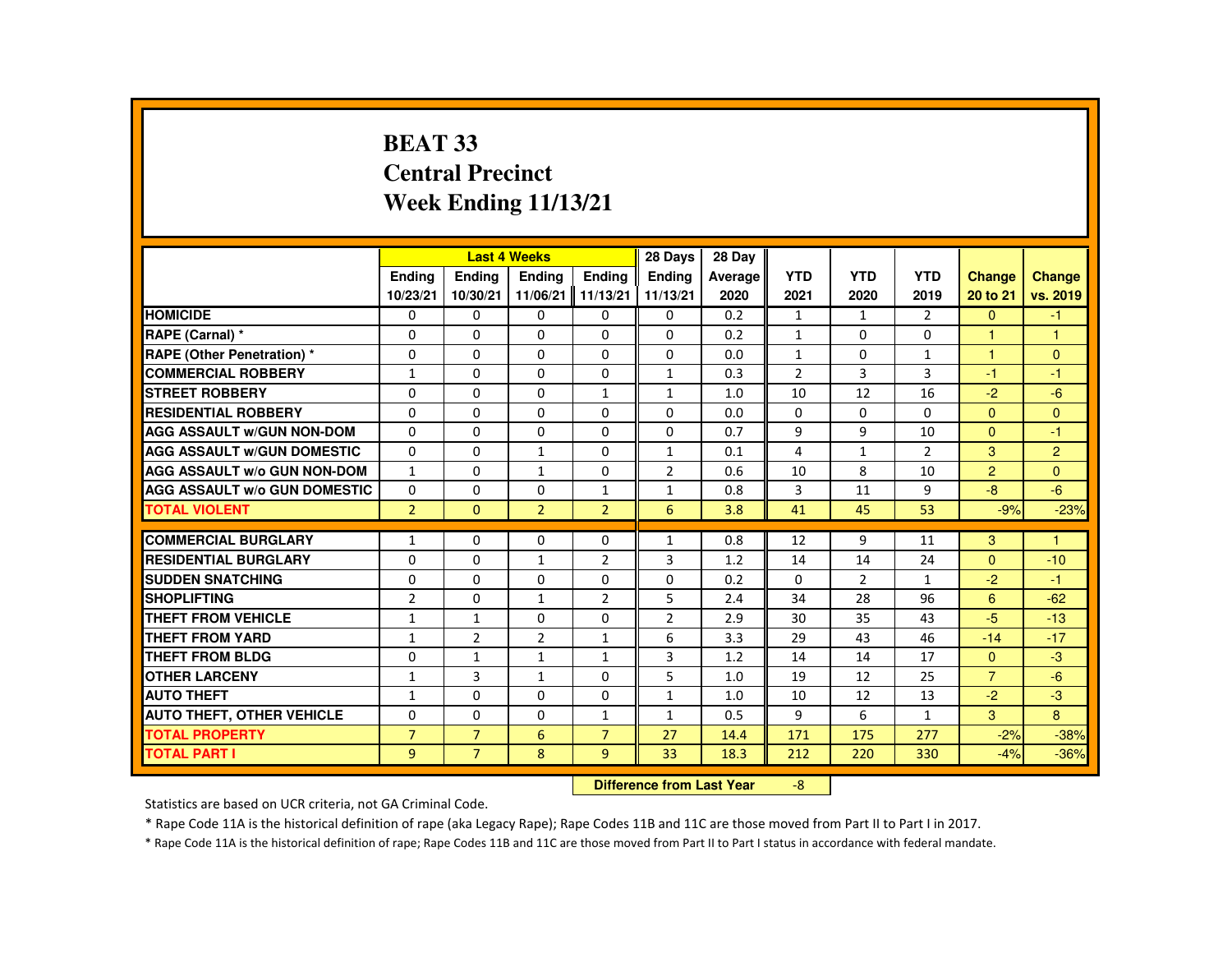# **BEAT 34 Central PrecinctWeek Ending 11/13/21**

|                                     |                |                | <b>Last 4 Weeks</b> |                | 28 Days        | 28 Day  |                |              |                |                |                |
|-------------------------------------|----------------|----------------|---------------------|----------------|----------------|---------|----------------|--------------|----------------|----------------|----------------|
|                                     | <b>Endina</b>  | <b>Endina</b>  | <b>Endina</b>       | <b>Endina</b>  | <b>Endina</b>  | Average | <b>YTD</b>     | <b>YTD</b>   | <b>YTD</b>     | <b>Change</b>  | Change         |
|                                     | 10/23/21       | 10/30/21       | 11/06/21 11/13/21   |                | 11/13/21       | 2020    | 2021           | 2020         | 2019           | 20 to 21       | vs. 2019       |
| <b>HOMICIDE</b>                     | 0              | 0              | 0                   | 0              | 0              | 0.2     | $\mathbf{1}$   | 3            | $\mathbf{1}$   | $-2$           | $\Omega$       |
| RAPE (Carnal) *                     | $\Omega$       | $\Omega$       | $\Omega$            | $\Omega$       | $\Omega$       | 0.4     | $\overline{2}$ | 2            | 3              | $\Omega$       | $-1$           |
| RAPE (Other Penetration) *          | $\Omega$       | $\Omega$       | $\Omega$            | $\Omega$       | $\Omega$       | 0.2     | $\Omega$       | $\mathbf{1}$ | $\mathbf{1}$   | $-1$           | $-1$           |
| <b>COMMERCIAL ROBBERY</b>           | 0              | 0              | 0                   | 0              | 0              | 0.1     | 0              | $\mathbf{1}$ | 0              | $-1$           | $\mathbf{0}$   |
| <b>STREET ROBBERY</b>               | $\Omega$       | $\mathbf{1}$   | $\Omega$            | $\Omega$       | $\mathbf{1}$   | 1.1     | 8              | 13           | 12             | $-5$           | $-4$           |
| <b>RESIDENTIAL ROBBERY</b>          | $\Omega$       | $\Omega$       | $\Omega$            | $\Omega$       | $\Omega$       | 0.0     | $\Omega$       | $\Omega$     | $\overline{2}$ | $\Omega$       | $-2$           |
| <b>AGG ASSAULT W/GUN NON-DOM</b>    | $\overline{2}$ | $\Omega$       | $\Omega$            | 0              | $\overline{2}$ | 1.8     | 18             | 22           | 17             | $-4$           | $\overline{1}$ |
| <b>AGG ASSAULT W/GUN DOMESTIC</b>   | $\Omega$       | $\Omega$       | $\Omega$            | $\Omega$       | $\Omega$       | 0.0     | $\overline{2}$ | $\Omega$     | 6              | $\overline{2}$ | $-4$           |
| <b>AGG ASSAULT W/o GUN NON-DOM</b>  | $\Omega$       | $\mathbf{1}$   | $\mathbf{1}$        | $\mathbf{1}$   | 3              | 1.1     | 8              | 12           | 11             | $-4$           | $-3$           |
| <b>AGG ASSAULT W/o GUN DOMESTIC</b> | $\Omega$       | $\Omega$       | $\Omega$            | $\mathbf{1}$   | $\mathbf{1}$   | 1.4     | 27             | 18           | 20             | 9              | $\overline{7}$ |
| <b>TOTAL VIOLENT</b>                | $\overline{2}$ | $\overline{2}$ | $\mathbf{1}$        | $\overline{2}$ | $\overline{7}$ | 6.1     | 66             | 72           | 73             | $-8%$          | $-10%$         |
|                                     |                |                |                     |                |                |         |                |              |                |                |                |
| <b>COMMERCIAL BURGLARY</b>          | $\mathbf{1}$   | $\Omega$       | $\Omega$            | $\Omega$       | $\mathbf{1}$   | 0.5     | 4              | 4            | 5              | $\Omega$       | $-1$           |
| <b>RESIDENTIAL BURGLARY</b>         | $\Omega$       | $\mathbf{1}$   | 2                   | $\mathbf{1}$   | 4              | 2.0     | 31             | 24           | 40             | $\overline{7}$ | $-9$           |
| <b>SUDDEN SNATCHING</b>             | $\Omega$       | $\Omega$       | $\Omega$            | $\Omega$       | 0              | 0.1     | 4              | $\mathbf{1}$ | $\mathbf{1}$   | 3              | 3              |
| <b>SHOPLIFTING</b>                  | $\mathbf{1}$   | $\Omega$       | $\Omega$            | $\Omega$       | $\mathbf{1}$   | 0.6     | 5              | 6            | 14             | $-1$           | $-9$           |
| <b>THEFT FROM VEHICLE</b>           | $\mathbf{1}$   | 0              | 0                   | 0              | $\mathbf{1}$   | 2.3     | 24             | 27           | 27             | $-3$           | $-3$           |
| <b>THEFT FROM YARD</b>              | $\Omega$       | $\Omega$       | $\Omega$            | $\mathbf{1}$   | $\mathbf{1}$   | 1.3     | 19             | 14           | 27             | 5              | $-8$           |
| <b>THEFT FROM BLDG</b>              | $\Omega$       | $\overline{2}$ | $\Omega$            | $\Omega$       | 2              | 1.4     | 19             | 16           | 14             | 3              | 5              |
| <b>OTHER LARCENY</b>                | 0              | $\mathbf{1}$   | $\Omega$            | $\Omega$       | $\mathbf{1}$   | 0.4     | 17             | 5            | 4              | 12             | 13             |
| <b>AUTO THEFT</b>                   | $\mathbf{1}$   | $\mathbf{1}$   | $\mathbf{1}$        | $\Omega$       | 3              | 1.8     | 18             | 18           | 22             | $\Omega$       | $-4$           |
| <b>AUTO THEFT, OTHER VEHICLE</b>    | $\Omega$       | $\mathbf{1}$   | $\Omega$            | $\Omega$       | $\mathbf{1}$   | 0.3     | $\overline{7}$ | 4            | 3              | $\mathcal{R}$  | $\overline{4}$ |
| <b>TOTAL PROPERTY</b>               | 4              | 6              | $\overline{3}$      | $\overline{2}$ | 15             | 10.7    | 148            | 119          | 157            | 24%            | $-6%$          |
| <b>TOTAL PART I</b>                 | 6              | 8              | $\overline{4}$      | $\overline{4}$ | 22             | 16.8    | 214            | 191          | 230            | 12%            | $-7%$          |

#### **Difference from Last Year**<sup>23</sup>

Statistics are based on UCR criteria, not GA Criminal Code.

\* Rape Code 11A is the historical definition of rape (aka Legacy Rape); Rape Codes 11B and 11C are those moved from Part II to Part I in 2017.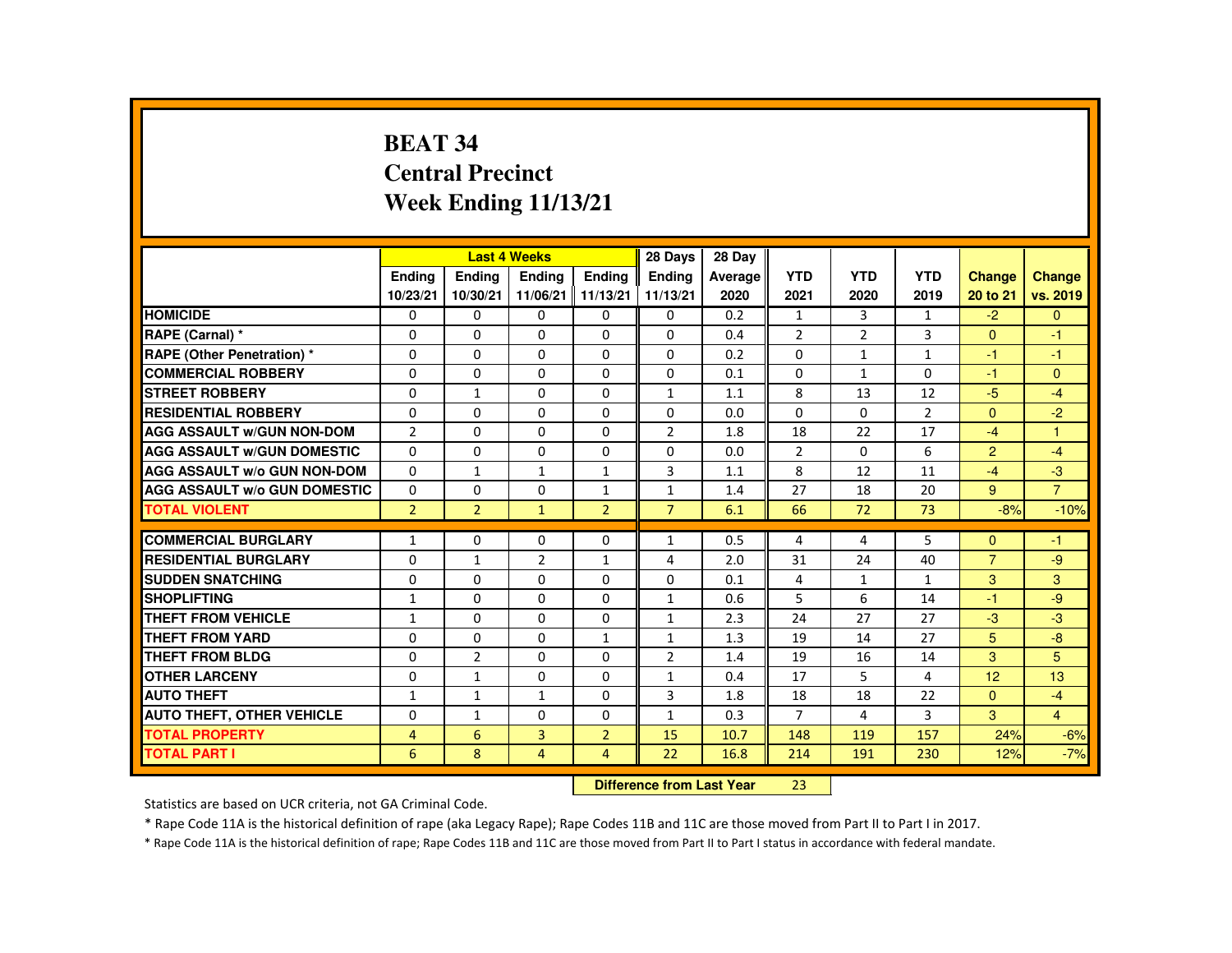# **BEAT 35 Central PrecinctWeek Ending 11/13/21**

|                                     |                |                | <b>Last 4 Weeks</b> |                      | 28 Days        | 28 Dav  |                |              |                |                      |                |
|-------------------------------------|----------------|----------------|---------------------|----------------------|----------------|---------|----------------|--------------|----------------|----------------------|----------------|
|                                     | <b>Endina</b>  | <b>Endina</b>  | <b>Endina</b>       | <b>Endina</b>        | <b>Endina</b>  | Average | <b>YTD</b>     | <b>YTD</b>   | <b>YTD</b>     | <b>Change</b>        | <b>Change</b>  |
|                                     | 10/23/21       | 10/30/21       | 11/06/21            | $\parallel$ 11/13/21 | 11/13/21       | 2020    | 2021           | 2020         | 2019           | 20 to 21             | vs. 2019       |
| <b>HOMICIDE</b>                     | $\mathbf{0}$   | 0              | $\Omega$            | 0                    | 0              | 0.5     | $\overline{2}$ | 6            | 0              | $-4$                 | $\overline{2}$ |
| RAPE (Carnal) *                     | $\Omega$       | $\Omega$       | $\Omega$            | $\Omega$             | $\Omega$       | 0.2     | $\overline{2}$ | 5            | $\Omega$       | $-3$                 | $\overline{2}$ |
| <b>RAPE (Other Penetration)*</b>    | $\Omega$       | $\Omega$       | $\Omega$            | $\Omega$             | $\Omega$       | 0.1     | $\Omega$       | $\mathbf{1}$ | $\Omega$       | $-1$                 | $\Omega$       |
| <b>COMMERCIAL ROBBERY</b>           | $\Omega$       | $\Omega$       | $\Omega$            | $\Omega$             | $\Omega$       | 0.3     | 3              | 3            | $\overline{2}$ | $\Omega$             | $\overline{1}$ |
| <b>STREET ROBBERY</b>               | $\Omega$       | $\mathbf{1}$   | $\Omega$            | $\Omega$             | $\mathbf{1}$   | 0.5     | 5              | 5            | 11             | $\Omega$             | $-6$           |
| <b>RESIDENTIAL ROBBERY</b>          | $\Omega$       | 0              | $\Omega$            | 0                    | $\Omega$       | 0.1     | 0              | $\mathbf{1}$ | 0              | $-1$                 | $\mathbf{0}$   |
| <b>AGG ASSAULT W/GUN NON-DOM</b>    | $\Omega$       | $\Omega$       | $\Omega$            | $\overline{2}$       | 2              | 1.7     | 18             | 17           | 26             | $\blacktriangleleft$ | $-8$           |
| <b>AGG ASSAULT W/GUN DOMESTIC</b>   | $\Omega$       | $\Omega$       | $\Omega$            | $\Omega$             | $\Omega$       | 0.2     | 3              | 3            | $\overline{2}$ | $\Omega$             | $\mathbf{1}$   |
| <b>AGG ASSAULT W/o GUN NON-DOM</b>  | $\Omega$       | $\Omega$       | $\Omega$            | $\Omega$             | 0              | 0.5     | $\overline{7}$ | 5            | 8              | $\overline{2}$       | $-1$           |
| <b>AGG ASSAULT W/o GUN DOMESTIC</b> | $\mathbf{1}$   | $\Omega$       | $\Omega$            | $\Omega$             | $\mathbf{1}$   | 1.1     | 13             | 12           | 10             | $\overline{1}$       | 3              |
| <b>TOTAL VIOLENT</b>                | 1              | $\mathbf{1}$   | $\mathbf{0}$        | $\overline{2}$       | $\overline{4}$ | 5.1     | 53             | 58           | 59             | $-9%$                | $-10%$         |
|                                     |                |                |                     |                      |                |         |                |              |                |                      |                |
| <b>COMMERCIAL BURGLARY</b>          | $\Omega$       | $\Omega$       | $\Omega$            | $\Omega$             | $\Omega$       | 0.5     | 5              | 6            | 8              | -1                   | $-3$           |
| <b>RESIDENTIAL BURGLARY</b>         | $\Omega$       | $\mathbf{1}$   | $\mathbf{1}$        | 0                    | $\overline{2}$ | 2.3     | 17             | 27           | 33             | $-10$                | $-16$          |
| <b>SUDDEN SNATCHING</b>             | $\Omega$       | $\Omega$       | $\Omega$            | $\Omega$             | $\Omega$       | 0.0     | $\Omega$       | $\Omega$     | $\mathbf{1}$   | $\Omega$             | $-1$           |
| <b>SHOPLIFTING</b>                  | $\Omega$       | $\mathbf{1}$   | $\Omega$            | $\Omega$             | $\mathbf{1}$   | 2.5     | 31             | 29           | 28             | 2                    | $\mathbf{3}$   |
| <b>THEFT FROM VEHICLE</b>           | $\mathbf{1}$   | $\Omega$       | $\Omega$            | $\mathbf{1}$         | $\overline{2}$ | 3.0     | 51             | 36           | 76             | 15                   | $-25$          |
| <b>THEFT FROM YARD</b>              | $\Omega$       | $\mathbf{1}$   | $\Omega$            | $\Omega$             | $\mathbf{1}$   | 0.5     | 19             | 5            | 16             | 14                   | 3              |
| <b>THEFT FROM BLDG</b>              | $\Omega$       | $\Omega$       | $\Omega$            | $\Omega$             | $\Omega$       | 1.2     | 12             | 12           | 21             | $\Omega$             | $-9$           |
| <b>OTHER LARCENY</b>                | $\Omega$       | $\Omega$       | $\Omega$            | $\Omega$             | $\Omega$       | 0.3     | 4              | 3            | 13             | $\blacktriangleleft$ | $-9$           |
| <b>AUTO THEFT</b>                   | $\Omega$       | $\mathbf{1}$   | $\mathbf{1}$        | $\Omega$             | 2              | 2.5     | 24             | 28           | 22             | $-4$                 | $\overline{2}$ |
| <b>AUTO THEFT, OTHER VEHICLE</b>    | $\Omega$       | $\Omega$       | $\Omega$            | $\Omega$             | $\Omega$       | 0.2     | $\mathbf{1}$   | 3            | $\overline{2}$ | $-2$                 | $-1$           |
| <b>TOTAL PROPERTY</b>               | $\mathbf{1}$   | $\overline{4}$ | $\overline{2}$      | $\mathbf{1}$         | 8              | 13.1    | 164            | 149          | 220            | 10%                  | $-25%$         |
| <b>TOTAL PART I</b>                 | $\overline{2}$ | 5              | $\overline{2}$      | $\overline{3}$       | 12             | 18.3    | 217            | 207          | 279            | 5%                   | $-22%$         |

#### **Difference from Last Year**<sup>10</sup>

Statistics are based on UCR criteria, not GA Criminal Code.

\* Rape Code 11A is the historical definition of rape (aka Legacy Rape); Rape Codes 11B and 11C are those moved from Part II to Part I in 2017.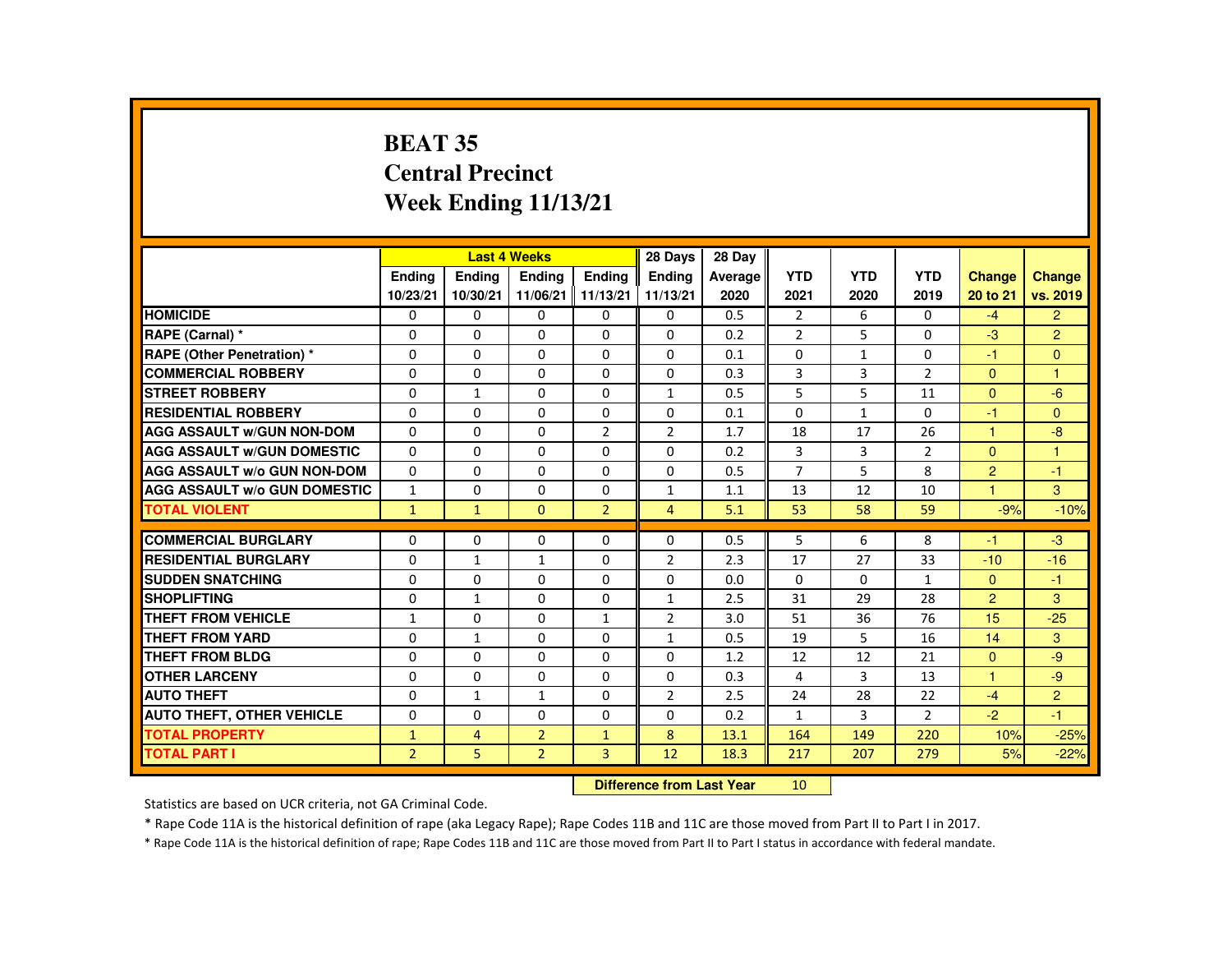## **BEAT 36 Central PrecinctWeek Ending 11/13/21**

|                                     |                | <b>Last 4 Weeks</b> |                |                | 28 Days        | 28 Day  |                |                |                |                |                |
|-------------------------------------|----------------|---------------------|----------------|----------------|----------------|---------|----------------|----------------|----------------|----------------|----------------|
|                                     | <b>Ending</b>  | <b>Ending</b>       | <b>Ending</b>  | <b>Ending</b>  | <b>Endina</b>  | Average | <b>YTD</b>     | <b>YTD</b>     | <b>YTD</b>     | <b>Change</b>  | <b>Change</b>  |
|                                     | 10/23/21       | 10/30/21            | 11/06/21       | 11/13/21       | 11/13/21       | 2020    | 2021           | 2020           | 2019           | 20 to 21       | vs. 2019       |
| <b>HOMICIDE</b>                     | 0              | 0                   | 0              | 0              | 0              | 0.2     | $\mathbf{1}$   | 1              | 0              | $\mathbf{0}$   |                |
| <b>RAPE (Carnal) *</b>              | $\Omega$       | 0                   | $\mathbf{1}$   | $\Omega$       | $\mathbf{1}$   | 0.4     | $\mathbf{1}$   | 2              | $\overline{2}$ | $-1$           | -1             |
| <b>RAPE (Other Penetration) *</b>   | $\Omega$       | $\Omega$            | $\Omega$       | $\Omega$       | $\Omega$       | 0.0     | $\mathbf{1}$   | $\Omega$       | $\Omega$       | $\mathbf{1}$   | $\overline{1}$ |
| <b>COMMERCIAL ROBBERY</b>           | 1              | $\Omega$            | $\Omega$       | $\Omega$       | $\mathbf{1}$   | 0.0     | $\overline{2}$ | $\Omega$       | 3              | $\overline{2}$ | $-1$           |
| <b>STREET ROBBERY</b>               | 0              | $\Omega$            | $\mathbf{1}$   | $\Omega$       | $\mathbf{1}$   | 0.2     | 5              | $\overline{2}$ | 6              | 3              | -1             |
| <b>RESIDENTIAL ROBBERY</b>          | $\Omega$       | $\Omega$            | $\Omega$       | $\Omega$       | $\Omega$       | 0.3     | $\overline{2}$ | 4              | $\mathbf{1}$   | $-2$           | $\mathbf{1}$   |
| <b>AGG ASSAULT W/GUN NON-DOM</b>    | $\Omega$       | 0                   | $\Omega$       | $\mathbf{0}$   | 0              | 0.4     | 12             | 3              | 10             | 9              | $\overline{2}$ |
| <b>AGG ASSAULT W/GUN DOMESTIC</b>   | $\Omega$       | 0                   | $\Omega$       | $\mathbf{0}$   | 0              | 0.2     | $\mathbf{1}$   | $\mathbf{1}$   | $\overline{2}$ | $\Omega$       | -1             |
| <b>AGG ASSAULT W/o GUN NON-DOM</b>  | $\mathbf{1}$   | $\Omega$            | $\mathbf{1}$   | $\Omega$       | $\overline{2}$ | 0.5     | 10             | 5              | 4              | 5              | 6              |
| <b>AGG ASSAULT W/o GUN DOMESTIC</b> | 0              | 0                   | 1              | $\mathbf{1}$   | $\overline{2}$ | 1.0     | 10             | 12             | 3              | $-2$           | $\overline{7}$ |
| <b>TOTAL VIOLENT</b>                | $\overline{2}$ | $\Omega$            | $\overline{4}$ | $\mathbf{1}$   | $\overline{7}$ | 3.0     | 45             | 30             | 31             | 50%            | 45%            |
|                                     |                |                     |                |                |                |         |                |                |                |                |                |
| <b>COMMERCIAL BURGLARY</b>          | 0              | 0                   | 0              | 0              | 0              | 0.6     | 13             | 6              | 10             | $\overline{7}$ | 3              |
| <b>RESIDENTIAL BURGLARY</b>         | $\Omega$       | $\Omega$            | $\Omega$       | $\mathbf{1}$   | $\mathbf{1}$   | 1.0     | 9              | 12             | 26             | $-3$           | $-17$          |
| <b>SUDDEN SNATCHING</b>             | $\Omega$       | $\Omega$            | $\Omega$       | $\Omega$       | $\Omega$       | 0.2     | $\overline{2}$ | 2              | $\mathbf{1}$   | $\Omega$       | $\overline{1}$ |
| <b>SHOPLIFTING</b>                  | 2              | $\mathbf{1}$        | 0              | 2              | 5              | 3.9     | 37             | 46             | 43             | $-9$           | $-6$           |
| <b>THEFT FROM VEHICLE</b>           | 1              | $\mathbf{1}$        | $\Omega$       | $\mathbf{1}$   | 3              | 2.8     | 42             | 32             | 41             | 10             | $\overline{1}$ |
| <b>THEFT FROM YARD</b>              | $\mathbf{1}$   | 0                   | $\Omega$       | $\mathbf{1}$   | $\overline{2}$ | 1.4     | 13             | 16             | 8              | $-3$           | 5              |
| <b>THEFT FROM BLDG</b>              | 0              | $\mathbf{1}$        | $\Omega$       | 0              | $\mathbf{1}$   | 1.5     | 12             | 16             | 19             | $-4$           | $-7$           |
| <b>OTHER LARCENY</b>                | 1              | 0                   | $\Omega$       | 0              | $\mathbf{1}$   | 0.2     | $\overline{7}$ | 3              | 3              | $\overline{4}$ | $\overline{4}$ |
| <b>AUTO THEFT</b>                   | 1              | $\mathbf{1}$        | $\Omega$       | $\mathbf{1}$   | 3              | 2.3     | 25             | 29             | 19             | $-4$           | 6              |
| <b>AUTO THEFT, OTHER VEHICLE</b>    | 0              | $\Omega$            | $\Omega$       | $\Omega$       | $\Omega$       | 0.2     | $\mathbf{1}$   | $\overline{2}$ | $\mathbf{1}$   | $-1$           | $\Omega$       |
| <b>TOTAL PROPERTY</b>               | 6              | 4                   | $\Omega$       | 6              | 16             | 14.0    | 161            | 164            | 171            | $-2%$          | $-6%$          |
| <b>TOTAL PART I</b>                 | 8              | $\overline{4}$      | $\overline{4}$ | $\overline{7}$ | 23             | 17.0    | 206            | 194            | 202            | 6%             | 2%             |
|                                     |                |                     |                |                |                |         |                |                |                |                |                |

 **Difference from Last Year**<sup>12</sup>

Statistics are based on UCR criteria, not GA Criminal Code.

\* Rape Code 11A is the historical definition of rape (aka Legacy Rape); Rape Codes 11B and 11C are those moved from Part II to Part I in 2017.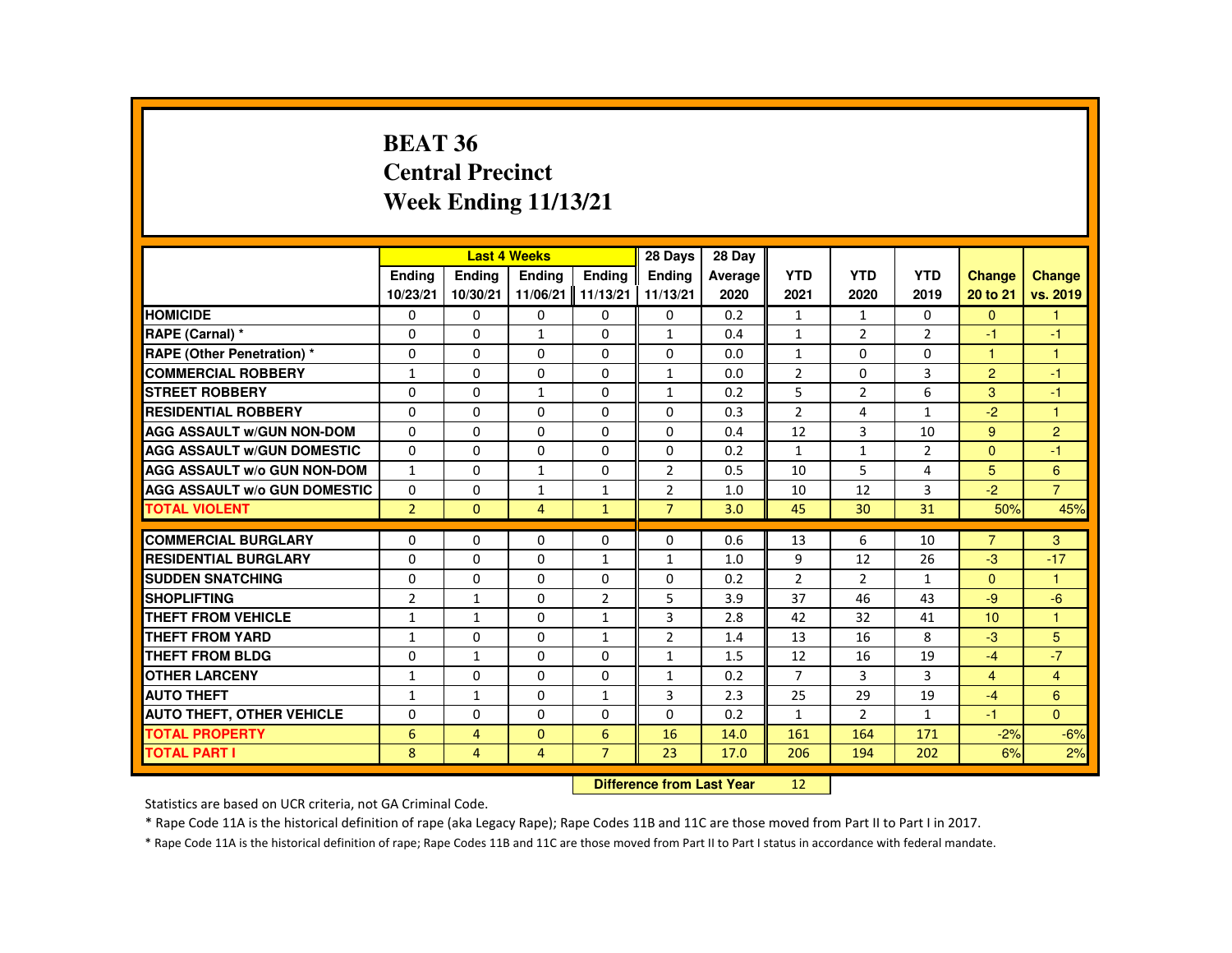# **BEAT 41 South PrecinctWeek Ending 11/13/21**

|                                     |               |                | <b>Last 4 Weeks</b> |                | 28 Days        | 28 Dav  |                |                |                |                |                |
|-------------------------------------|---------------|----------------|---------------------|----------------|----------------|---------|----------------|----------------|----------------|----------------|----------------|
|                                     | <b>Endina</b> | <b>Endina</b>  | <b>Endina</b>       | <b>Endina</b>  | <b>Endina</b>  | Average | <b>YTD</b>     | <b>YTD</b>     | <b>YTD</b>     | <b>Change</b>  | <b>Change</b>  |
|                                     | 10/23/21      | 10/30/21       | 11/06/21 11/13/21   |                | 11/13/21       | 2020    | 2021           | 2020           | 2019           | 20 to 21       | vs. 2019       |
| <b>HOMICIDE</b>                     | 0             | 0              | 0                   | 0              | 0              | 0.0     | 1              | 0              | $\mathbf{1}$   | 1              | $\mathbf{0}$   |
| RAPE (Carnal) *                     | $\Omega$      | $\Omega$       | $\Omega$            | $\Omega$       | $\Omega$       | 0.1     | $\mathbf{1}$   | 5              | 3              | $-4$           | $-2$           |
| RAPE (Other Penetration) *          | $\Omega$      | $\Omega$       | $\Omega$            | $\Omega$       | $\Omega$       | 0.1     | 3              | $\Omega$       | $\Omega$       | $\mathbf{3}$   | $\mathbf{3}$   |
| <b>COMMERCIAL ROBBERY</b>           | $\Omega$      | $\Omega$       | $\Omega$            | $\Omega$       | $\Omega$       | 0.2     | $\mathbf{1}$   | $\overline{2}$ | 6              | -1             | $-5$           |
| <b>STREET ROBBERY</b>               | $\Omega$      | $\mathbf{1}$   | $\Omega$            | $\Omega$       | $\mathbf{1}$   | 0.6     | 5              | 6              | 10             | $-1$           | -5             |
| <b>RESIDENTIAL ROBBERY</b>          | $\Omega$      | $\Omega$       | $\Omega$            | $\Omega$       | $\Omega$       | 0.1     | $\Omega$       | $\mathbf{1}$   | $\mathbf{1}$   | $-1$           | $-1$           |
| <b>AGG ASSAULT w/GUN NON-DOM</b>    | 0             | 0              | 0                   | 0              | 0              | 0.5     | $\overline{7}$ | 5              | $\overline{2}$ | $\overline{2}$ | 5              |
| <b>AGG ASSAULT W/GUN DOMESTIC</b>   | $\Omega$      | $\Omega$       | $\Omega$            | $\Omega$       | $\Omega$       | 0.1     | $\Omega$       | $\mathbf{1}$   | $\mathbf{1}$   | -1             | $-1$           |
| <b>AGG ASSAULT W/o GUN NON-DOM</b>  | $\Omega$      | $\Omega$       | $\Omega$            | $\Omega$       | $\Omega$       | 0.5     | 5              | 6              | 4              | $-1$           | $\mathbf{1}$   |
| <b>AGG ASSAULT W/o GUN DOMESTIC</b> | $\Omega$      | $\Omega$       | $\Omega$            | $\Omega$       | $\Omega$       | 0.6     | 5              | 6              | 6              | $-1$           | $-1$           |
| <b>TOTAL VIOLENT</b>                | $\Omega$      | $\mathbf{1}$   | $\Omega$            | $\Omega$       | $\mathbf{1}$   | 2.6     | 28             | 32             | 34             | $-13%$         | $-18%$         |
|                                     |               |                |                     |                |                |         |                |                |                |                |                |
| <b>COMMERCIAL BURGLARY</b>          | 0             | $\Omega$       | $\Omega$            | $\Omega$       | $\Omega$       | 0.5     | 9              | 6              | 13             | 3              | -4             |
| <b>RESIDENTIAL BURGLARY</b>         | $\Omega$      | $\mathbf{1}$   | $\Omega$            | $\Omega$       | $\mathbf{1}$   | 0.9     | 6              | 8              | 10             | $-2$           | $-4$           |
| <b>SUDDEN SNATCHING</b>             | $\Omega$      | $\Omega$       | $\Omega$            | $\mathbf{1}$   | $\mathbf{1}$   | 0.1     | 3              | $\mathbf{1}$   | $\overline{2}$ | 2              | $\overline{1}$ |
| <b>SHOPLIFTING</b>                  | $\Omega$      | $\Omega$       | $\mathbf{1}$        | $\Omega$       | $\mathbf{1}$   | 0.9     | 19             | 10             | 23             | 9              | $-4$           |
| <b>THEFT FROM VEHICLE</b>           | $\mathbf{1}$  | $\Omega$       | $\mathbf{1}$        | $\Omega$       | $\overline{2}$ | 3.5     | 31             | 35             | 64             | $-4$           | $-33$          |
| <b>THEFT FROM YARD</b>              | 0             | 0              | 0                   | $\mathbf{1}$   | $\mathbf{1}$   | 0.8     | 12             | 9              | 9              | 3              | 3              |
| <b>THEFT FROM BLDG</b>              | $\Omega$      | $\mathbf{1}$   | $\mathbf{1}$        | $\mathbf{1}$   | 3              | 2.3     | 14             | 25             | 38             | $-11$          | $-24$          |
| <b>OTHER LARCENY</b>                | $\Omega$      | 0              | 0                   | 0              | 0              | 0.4     | 8              | 4              | 4              | $\overline{4}$ | $\overline{4}$ |
| <b>AUTO THEFT</b>                   | $\Omega$      | $\mathbf{1}$   | 1                   | $\mathbf{1}$   | 3              | 1.2     | 11             | 12             | 17             | -1             | $-6$           |
| <b>AUTO THEFT, OTHER VEHICLE</b>    | $\Omega$      | $\Omega$       | $\Omega$            | $\Omega$       | $\Omega$       | 0.5     | 3              | 5              | $\mathbf{1}$   | $-2$           | $\overline{2}$ |
| <b>TOTAL PROPERTY</b>               | $\mathbf{1}$  | $\overline{3}$ | $\overline{4}$      | $\overline{4}$ | 12             | 11.1    | 116            | 115            | 181            | 1%             | $-36%$         |
| <b>TOTAL PART I</b>                 | $\mathbf{1}$  | $\overline{4}$ | $\overline{4}$      | 4              | 13             | 13.7    | 144            | 147            | 215            | $-2%$          | $-33%$         |

#### **Difference from Last Year**-3

Statistics are based on UCR criteria, not GA Criminal Code.

\* Rape Code 11A is the historical definition of rape (aka Legacy Rape); Rape Codes 11B and 11C are those moved from Part II to Part I in 2017.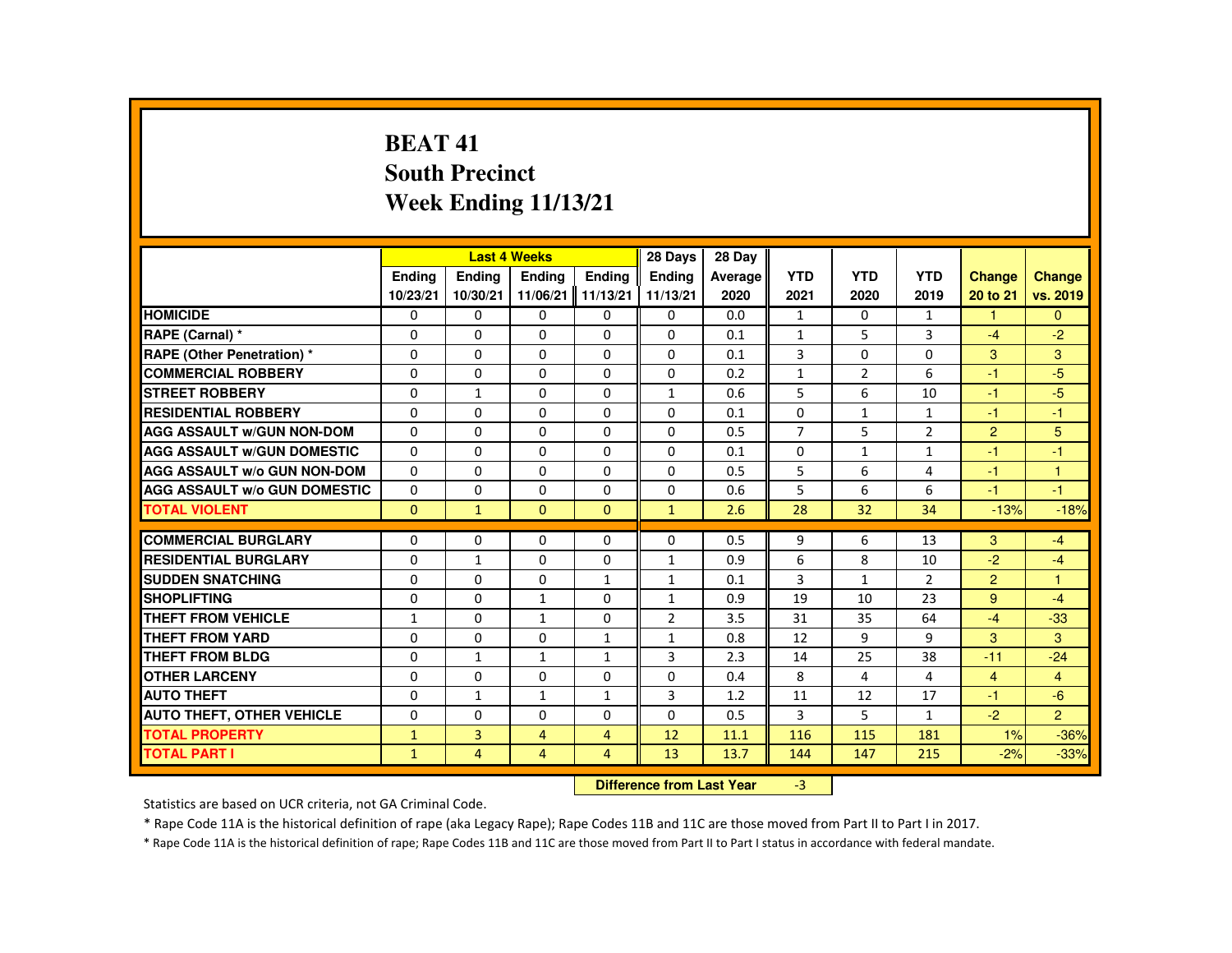# **BEAT 42 South PrecinctWeek Ending 11/13/21**

|                                     |                |                | <b>Last 4 Weeks</b> |                | 28 Days        | 28 Dav  |                |                |                |                |               |
|-------------------------------------|----------------|----------------|---------------------|----------------|----------------|---------|----------------|----------------|----------------|----------------|---------------|
|                                     | <b>Endina</b>  | <b>Endina</b>  | <b>Ending</b>       | <b>Endina</b>  | <b>Endina</b>  | Average | <b>YTD</b>     | <b>YTD</b>     | <b>YTD</b>     | <b>Change</b>  | <b>Change</b> |
|                                     | 10/23/21       | 10/30/21       | 11/06/21            | 11/13/21       | 11/13/21       | 2020    | 2021           | 2020           | 2019           | 20 to 21       | vs. 2019      |
| <b>HOMICIDE</b>                     | 0              | 0              | 0                   | 0              | 0              | 0.0     | $\mathbf{1}$   | 0              | 0              | 1              | $\mathbf{1}$  |
| RAPE (Carnal) *                     | $\Omega$       | $\Omega$       | $\Omega$            | $\Omega$       | $\Omega$       | 0.3     | $\mathbf{1}$   | $\mathbf{1}$   | $\overline{2}$ | $\Omega$       | $-1$          |
| <b>RAPE (Other Penetration) *</b>   | $\Omega$       | $\Omega$       | $\Omega$            | $\Omega$       | $\Omega$       | 0.2     | $\Omega$       | $\mathbf{1}$   | $\mathbf{1}$   | $-1$           | $-1$          |
| <b>COMMERCIAL ROBBERY</b>           | 0              | 0              | $\Omega$            | 0              | 0              | 0.5     | $\overline{2}$ | 6              | 3              | $-4$           | $-1$          |
| <b>STREET ROBBERY</b>               | $\Omega$       | $\Omega$       | $\Omega$            | $\mathbf{1}$   | $\mathbf{1}$   | 0.2     | 5              | 2              | 4              | 3              | 1             |
| <b>RESIDENTIAL ROBBERY</b>          | $\Omega$       | $\Omega$       | $\Omega$            | $\Omega$       | $\Omega$       | 0.2     | $\overline{2}$ | $\overline{2}$ | 1              | $\Omega$       | $\mathbf{1}$  |
| <b>AGG ASSAULT W/GUN NON-DOM</b>    | $\Omega$       | $\mathbf{1}$   | 0                   | $\mathbf{1}$   | $\overline{2}$ | 0.3     | 6              | 4              | 5              | $\overline{2}$ | $\mathbf{1}$  |
| <b>AGG ASSAULT W/GUN DOMESTIC</b>   | 0              | $\Omega$       | 0                   | 0              | 0              | 0.0     | 0              | 0              | $\mathbf{1}$   | $\Omega$       | $-1$          |
| <b>AGG ASSAULT W/o GUN NON-DOM</b>  | $\Omega$       | $\Omega$       | $\Omega$            | $\Omega$       | $\Omega$       | 0.6     | 6              | $\overline{7}$ | 3              | $-1$           | 3             |
| <b>AGG ASSAULT W/o GUN DOMESTIC</b> | $\Omega$       | $\Omega$       | $\Omega$            | $\Omega$       | $\Omega$       | 0.2     | 3              | $\overline{2}$ | 3              | $\mathbf{1}$   | $\Omega$      |
| <b>TOTAL VIOLENT</b>                | $\Omega$       | $\mathbf{1}$   | $\Omega$            | $\overline{2}$ | $\overline{3}$ | 2.5     | 26             | 25             | 23             | 4%             | 13%           |
|                                     |                |                |                     |                |                |         |                |                |                |                |               |
| <b>COMMERCIAL BURGLARY</b>          | $\Omega$       | $\Omega$       | $\Omega$            | $\Omega$       | $\Omega$       | 0.7     | 9              | 9              | 10             | $\Omega$       | $-1$          |
| <b>RESIDENTIAL BURGLARY</b>         | $\Omega$       | 0              | $\Omega$            | 0              | 0              | 0.2     | 6              | 3              | 9              | 3              | $-3$          |
| <b>SUDDEN SNATCHING</b>             | $\Omega$       | $\Omega$       | $\Omega$            | $\Omega$       | $\Omega$       | 0.2     | $\mathbf{1}$   | $\overline{2}$ | $\overline{2}$ | $-1$           | $-1$          |
| <b>SHOPLIFTING</b>                  | 3              | 5              | 4                   | 3              | 15             | 13.3    | 137            | 139            | 214            | $-2$           | $-77$         |
| <b>THEFT FROM VEHICLE</b>           | 0              | $\mathbf{1}$   | 3                   | $\mathbf{1}$   | 5              | 3.8     | 49             | 47             | 40             | $\overline{2}$ | 9             |
| <b>THEFT FROM YARD</b>              | $\Omega$       | $\overline{2}$ | 2                   | $\Omega$       | 4              | 1.4     | 20             | 15             | 6              | 5              | 14            |
| THEFT FROM BLDG                     | $\Omega$       | $\Omega$       | $\Omega$            | $\Omega$       | $\Omega$       | 2.1     | 11             | 24             | 24             | $-13$          | $-13$         |
| <b>OTHER LARCENY</b>                | 0              | 0              | 0                   | 0              | 0              | 0.6     | 9              | 5              | 9              | $\overline{4}$ | $\mathbf{0}$  |
| <b>AUTO THEFT</b>                   | $\Omega$       | $\Omega$       | $\mathbf{1}$        | $\Omega$       | $\mathbf{1}$   | 1.2     | 14             | 14             | 16             | $\Omega$       | $-2$          |
| <b>AUTO THEFT, OTHER VEHICLE</b>    | $\Omega$       | $\Omega$       | $\Omega$            | $\Omega$       | $\Omega$       | 0.6     | 5              | $\overline{7}$ | $\overline{7}$ | $-2$           | $-2$          |
| <b>TOTAL PROPERTY</b>               | 3              | 8              | 10                  | $\overline{4}$ | 25             | 24.1    | 261            | 265            | 337            | $-2%$          | $-23%$        |
| TOTAL PART I                        | $\overline{3}$ | 9              | 10                  | 6              | 28             | 26.5    | 287            | 290            | 360            | $-1%$          | $-20%$        |

#### **Difference from Last Year**-3

Statistics are based on UCR criteria, not GA Criminal Code.

\* Rape Code 11A is the historical definition of rape (aka Legacy Rape); Rape Codes 11B and 11C are those moved from Part II to Part I in 2017.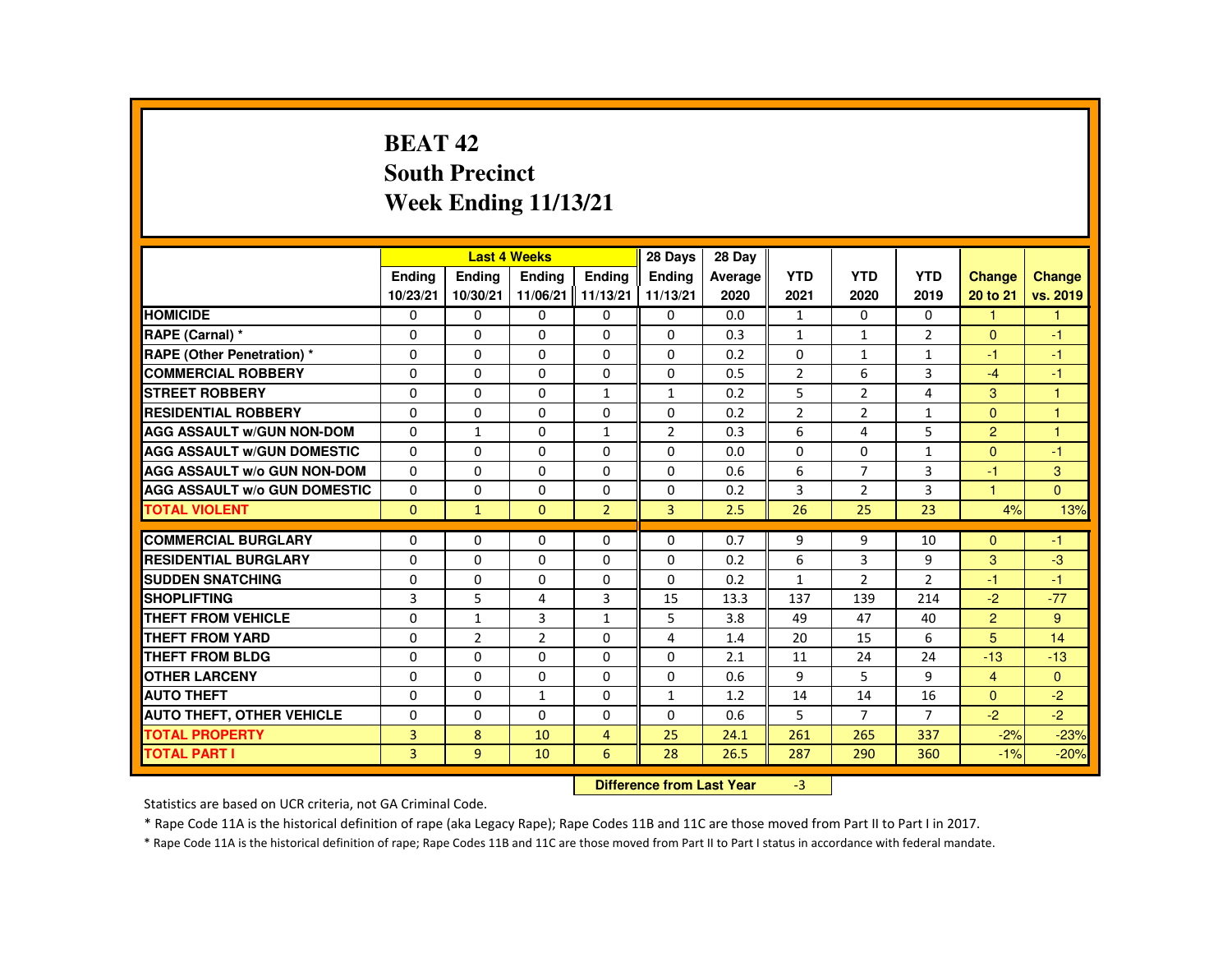# **BEAT 43 South PrecinctWeek Ending 11/13/21**

|                                     |                |                | <b>Last 4 Weeks</b> |                | 28 Days        | 28 Day  |                |              |                |                      |                      |
|-------------------------------------|----------------|----------------|---------------------|----------------|----------------|---------|----------------|--------------|----------------|----------------------|----------------------|
|                                     | <b>Endina</b>  | <b>Endina</b>  | <b>Endina</b>       | <b>Endina</b>  | <b>Endina</b>  | Average | <b>YTD</b>     | <b>YTD</b>   | <b>YTD</b>     | <b>Change</b>        | <b>Change</b>        |
|                                     | 10/23/21       | 10/30/21       | 11/06/21   11/13/21 |                | 11/13/21       | 2020    | 2021           | 2020         | 2019           | 20 to 21             | vs. 2019             |
| <b>HOMICIDE</b>                     | 0              | 0              | $\mathbf{1}$        | 0              | $\mathbf{1}$   | 0.0     | $\overline{2}$ | $\Omega$     | $\mathbf{1}$   | $\overline{2}$       | 1                    |
| RAPE (Carnal) *                     | $\Omega$       | $\Omega$       | $\Omega$            | $\Omega$       | $\Omega$       | 0.0     | 3              | 4            | $\overline{2}$ | -1                   | $\blacktriangleleft$ |
| <b>RAPE (Other Penetration) *</b>   | $\Omega$       | $\Omega$       | $\Omega$            | $\Omega$       | $\Omega$       | 0.0     | $\Omega$       | $\mathbf{1}$ | $\mathbf{1}$   | $-1$                 | $-1$                 |
| <b>COMMERCIAL ROBBERY</b>           | $\Omega$       | $\Omega$       | $\Omega$            | $\Omega$       | $\Omega$       | 0.1     | $\mathbf{1}$   | 9            | 3              | $-8$                 | $-2$                 |
| <b>STREET ROBBERY</b>               | $\Omega$       | $\Omega$       | $\Omega$            | $\mathbf{1}$   | $\mathbf{1}$   | 0.1     | 4              | 4            | 5              | $\Omega$             | $-1$                 |
| <b>RESIDENTIAL ROBBERY</b>          | $\Omega$       | $\Omega$       | $\Omega$            | $\Omega$       | $\Omega$       | 0.0     | 3              | $\Omega$     | $\mathbf{1}$   | 3                    | 2                    |
| <b>AGG ASSAULT w/GUN ON-DOM</b>     | $\Omega$       | $\mathbf{1}$   | $\Omega$            | $\mathbf{1}$   | $\overline{2}$ | 0.2     | 11             | 17           | 8              | $-6$                 | 3                    |
| <b>AGG ASSAULT W/GUN DOMESTIC</b>   | $\Omega$       | $\Omega$       | $\Omega$            | 0              | $\Omega$       | 0.0     | $\Omega$       | 3            | $\overline{2}$ | $-3$                 | $-2$                 |
| <b>AGG ASSAULT W/o GUN NON-DOM</b>  | $\Omega$       | $\Omega$       | $\Omega$            | $\Omega$       | $\Omega$       | 0.1     | 4              | 5            | 8              | -1                   | $-4$                 |
| <b>AGG ASSAULT W/o GUN DOMESTIC</b> | $\Omega$       | $\Omega$       | $\mathbf{1}$        | $\Omega$       | $\mathbf{1}$   | 0.2     | 14             | 13           | 8              | $\blacktriangleleft$ | 6                    |
| <b>TOTAL VIOLENT</b>                | $\mathbf{0}$   | $\mathbf{1}$   | $\overline{2}$      | $\overline{2}$ | 5              | 0.7     | 42             | 56           | 39             | $-25%$               | 8%                   |
|                                     |                |                |                     |                |                |         |                |              |                |                      |                      |
| <b>COMMERCIAL BURGLARY</b>          | $\Omega$       | $\Omega$       | $\Omega$            | $\Omega$       | $\Omega$       | 0.1     | 5              | 8            | 12             | $-3$                 | $-7$                 |
| <b>RESIDENTIAL BURGLARY</b>         | $\mathbf{1}$   | $\mathbf{1}$   | $\Omega$            | $\Omega$       | $\overline{2}$ | 0.3     | 8              | 19           | 24             | $-11$                | $-16$                |
| <b>SUDDEN SNATCHING</b>             | $\Omega$       | $\Omega$       | $\Omega$            | $\Omega$       | $\Omega$       | 0.0     | $\overline{2}$ | 2            | $\overline{2}$ | $\Omega$             | $\Omega$             |
| <b>SHOPLIFTING</b>                  | $\mathbf{1}$   | $\Omega$       | $\mathbf{1}$        | $\Omega$       | $\overline{2}$ | 0.4     | 39             | 29           | 82             | 10                   | $-43$                |
| THEFT FROM VEHICLE                  | $\Omega$       | 0              | 1                   | 0              | $\mathbf{1}$   | 0.6     | 37             | 48           | 33             | $-11$                | $\overline{4}$       |
| <b>THEFT FROM YARD</b>              | $\Omega$       | $\mathbf{1}$   | $\Omega$            | $\Omega$       | $\mathbf{1}$   | 0.2     | 20             | 14           | 14             | 6                    | 6                    |
| <b>THEFT FROM BLDG</b>              | $\Omega$       | $\mathbf{1}$   | $\mathbf{1}$        | $\Omega$       | $\overline{2}$ | 0.2     | 16             | 12           | 26             | $\overline{4}$       | $-10$                |
| <b>OTHER LARCENY</b>                | $\Omega$       | $\Omega$       | $\Omega$            | $\Omega$       | $\Omega$       | 0.1     | 8              | 8            | 5              | $\Omega$             | 3                    |
| <b>AUTO THEFT</b>                   | $\Omega$       | $\Omega$       | $\mathbf{1}$        | $\mathbf{1}$   | 2              | 0.2     | 13             | 14           | 14             | -1                   | $-1$                 |
| <b>AUTO THEFT, OTHER VEHICLE</b>    | $\Omega$       | $\Omega$       | $\Omega$            | $\Omega$       | $\Omega$       | 0.6     | 4              | 8            | 3              | $-4$                 | $\mathbf{1}$         |
| <b>TOTAL PROPERTY</b>               | $\overline{2}$ | $\overline{3}$ | $\overline{4}$      | $\mathbf{1}$   | 10             | 2.7     | 152            | 162          | 215            | $-6%$                | $-29%$               |
| <b>TOTAL PART I</b>                 | $\overline{2}$ | $\overline{4}$ | 6                   | $\overline{3}$ | 15             | 3.4     | 194            | 218          | 254            | $-11%$               | $-24%$               |

#### **Difference from Last Year**-24

Statistics are based on UCR criteria, not GA Criminal Code.

\* Rape Code 11A is the historical definition of rape (aka Legacy Rape); Rape Codes 11B and 11C are those moved from Part II to Part I in 2017.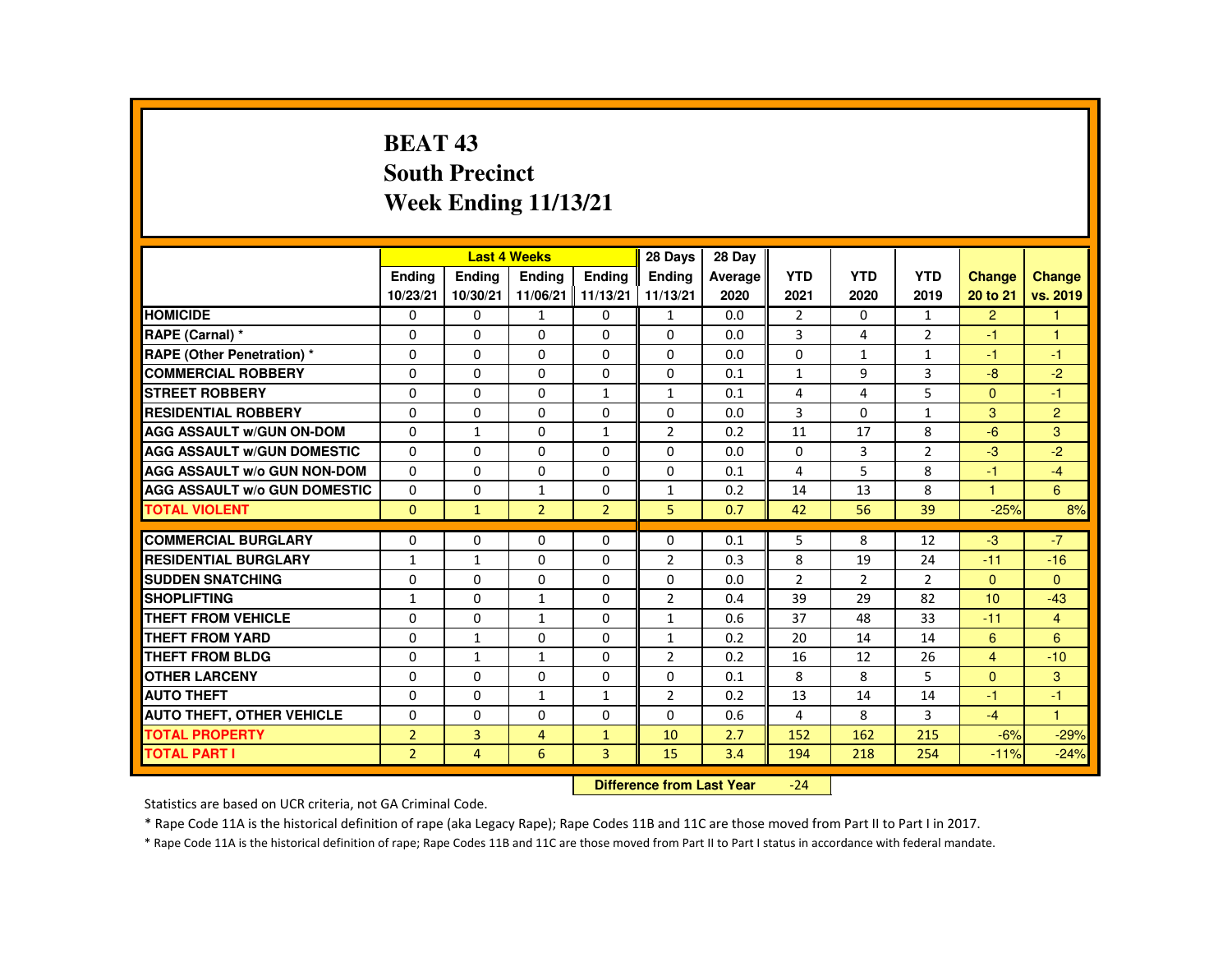# **BEAT 44 South PrecinctWeek Ending 11/13/21**

|                                     |               |                | <b>Last 4 Weeks</b>      |                | 28 Days       | 28 Day  |                |                |                |                |                |
|-------------------------------------|---------------|----------------|--------------------------|----------------|---------------|---------|----------------|----------------|----------------|----------------|----------------|
|                                     | <b>Endina</b> | <b>Endina</b>  | <b>Endina</b>            | <b>Endina</b>  | <b>Endina</b> | Average | <b>YTD</b>     | <b>YTD</b>     | <b>YTD</b>     | <b>Change</b>  | Change         |
|                                     | 10/23/21      | 10/30/21       | 11/06/21 11/13/21        |                | 11/13/21      | 2020    | 2021           | 2020           | 2019           | 20 to 21       | vs. 2019       |
| <b>HOMICIDE</b>                     | 0             | 0              | 0                        | 0              | 0             | 0.1     | $\overline{2}$ | $\mathbf{1}$   | $\mathbf{1}$   | 1              | 1              |
| RAPE (Carnal) *                     | $\Omega$      | $\Omega$       | $\Omega$                 | $\Omega$       | $\Omega$      | 0.2     | 3              | 2              | $\overline{2}$ | $\mathbf{1}$   | $\mathbf{1}$   |
| RAPE (Other Penetration) *          | $\Omega$      | $\Omega$       | $\Omega$                 | $\Omega$       | $\Omega$      | 0.2     | $\Omega$       | 2              | $\Omega$       | $-2$           | $\Omega$       |
| <b>COMMERCIAL ROBBERY</b>           | 0             | 0              | 0                        | 0              | 0             | 0.1     | $\mathbf{1}$   | $\mathbf{1}$   | 0              | $\Omega$       | $\overline{1}$ |
| <b>STREET ROBBERY</b>               | $\Omega$      | $\Omega$       | $\Omega$                 | $\Omega$       | $\Omega$      | 0.5     | $\overline{2}$ | 6              | 5              | $-4$           | $-3$           |
| <b>RESIDENTIAL ROBBERY</b>          | $\Omega$      | $\Omega$       | $\Omega$                 | $\Omega$       | $\Omega$      | 0.2     | 5              | $\overline{2}$ | $\Omega$       | 3              | 5              |
| <b>AGG ASSAULT W/GUN NON-DOM</b>    | $\Omega$      | $\Omega$       | $\Omega$                 | 0              | $\Omega$      | 0.9     | 9              | 10             | 9              | $-1$           | $\Omega$       |
| <b>AGG ASSAULT W/GUN DOMESTIC</b>   | $\Omega$      | $\Omega$       | $\Omega$                 | $\Omega$       | $\Omega$      | 0.1     | $\Omega$       | $\mathbf{1}$   | $\overline{2}$ | -1             | $-2$           |
| <b>AGG ASSAULT W/o GUN NON-DOM</b>  | $\Omega$      | $\Omega$       | $\Omega$                 | $\Omega$       | $\Omega$      | 0.5     | 5              | 5              | 5              | $\Omega$       | $\Omega$       |
| <b>AGG ASSAULT W/o GUN DOMESTIC</b> | $\Omega$      | $\Omega$       | $\Omega$                 | $\Omega$       | $\Omega$      | 1.1     | 13             | 13             | 14             | $\Omega$       | $-1$           |
| <b>TOTAL VIOLENT</b>                | $\Omega$      | $\mathbf{0}$   | $\Omega$                 | $\Omega$       | $\Omega$      | 3.6     | 40             | 43             | 38             | $-7%$          | 5%             |
|                                     |               |                |                          |                |               |         |                |                |                |                |                |
| <b>COMMERCIAL BURGLARY</b>          | $\Omega$      | $\Omega$       | $\Omega$                 | $\Omega$       | $\Omega$      | 0.2     | 5              | $\overline{2}$ | 11             | 3              | $-6$           |
| <b>RESIDENTIAL BURGLARY</b>         | $\Omega$      | 0              | $\Omega$                 | $\mathbf{1}$   | $\mathbf{1}$  | 2.1     | 7              | 25             | 18             | $-18$          | $-11$          |
| <b>SUDDEN SNATCHING</b>             | $\Omega$      | $\Omega$       | $\Omega$                 | $\Omega$       | $\Omega$      | 0.0     | $\Omega$       | $\Omega$       | 3              | $\Omega$       | $-3$           |
| <b>SHOPLIFTING</b>                  | $\mathbf{1}$  | $\overline{2}$ | $\overline{\phantom{a}}$ | $\Omega$       | 5             | 1.8     | 28             | 20             | 31             | 8              | $-3$           |
| <b>THEFT FROM VEHICLE</b>           | $\mathbf{1}$  | 0              | $\Omega$                 | 0              | $\mathbf{1}$  | 3.8     | 48             | 43             | 77             | 5              | $-29$          |
| <b>THEFT FROM YARD</b>              | $\Omega$      | $\mathbf{1}$   | $\Omega$                 | $\Omega$       | $\mathbf{1}$  | 1.0     | 18             | 11             | 9              | $\overline{7}$ | 9              |
| <b>THEFT FROM BLDG</b>              | $\mathbf{1}$  | $\mathbf{1}$   | $\mathbf{1}$             | $\mathbf{1}$   | 4             | 2.1     | 30             | 22             | 18             | 8              | 12             |
| <b>OTHER LARCENY</b>                | $\mathbf{1}$  | $\mathbf{1}$   | $\Omega$                 | $\mathbf{1}$   | 3             | 0.7     | 18             | 8              | 10             | 10             | 8              |
| <b>AUTO THEFT</b>                   | $\Omega$      | $\Omega$       | $\Omega$                 | $\mathbf{1}$   | $\mathbf{1}$  | 1.1     | 14             | 12             | 27             | $\overline{2}$ | $-13$          |
| <b>AUTO THEFT, OTHER VEHICLE</b>    | $\mathbf{1}$  | $\Omega$       | $\Omega$                 | $\Omega$       | $\mathbf{1}$  | 0.6     | 5              | 6              | 4              | $-1$           | $\mathbf{1}$   |
| <b>TOTAL PROPERTY</b>               | 5             | 5              | 3                        | $\overline{4}$ | 17            | 13.2    | 173            | 149            | 208            | 16%            | $-17%$         |
| <b>TOTAL PART I</b>                 | 5.            | 5              | $\overline{3}$           | $\overline{4}$ | 17            | 16.8    | 213            | 192            | 246            | 11%            | $-13%$         |

#### **Difference from Last Year**<sup>21</sup>

Statistics are based on UCR criteria, not GA Criminal Code.

\* Rape Code 11A is the historical definition of rape (aka Legacy Rape); Rape Codes 11B and 11C are those moved from Part II to Part I in 2017.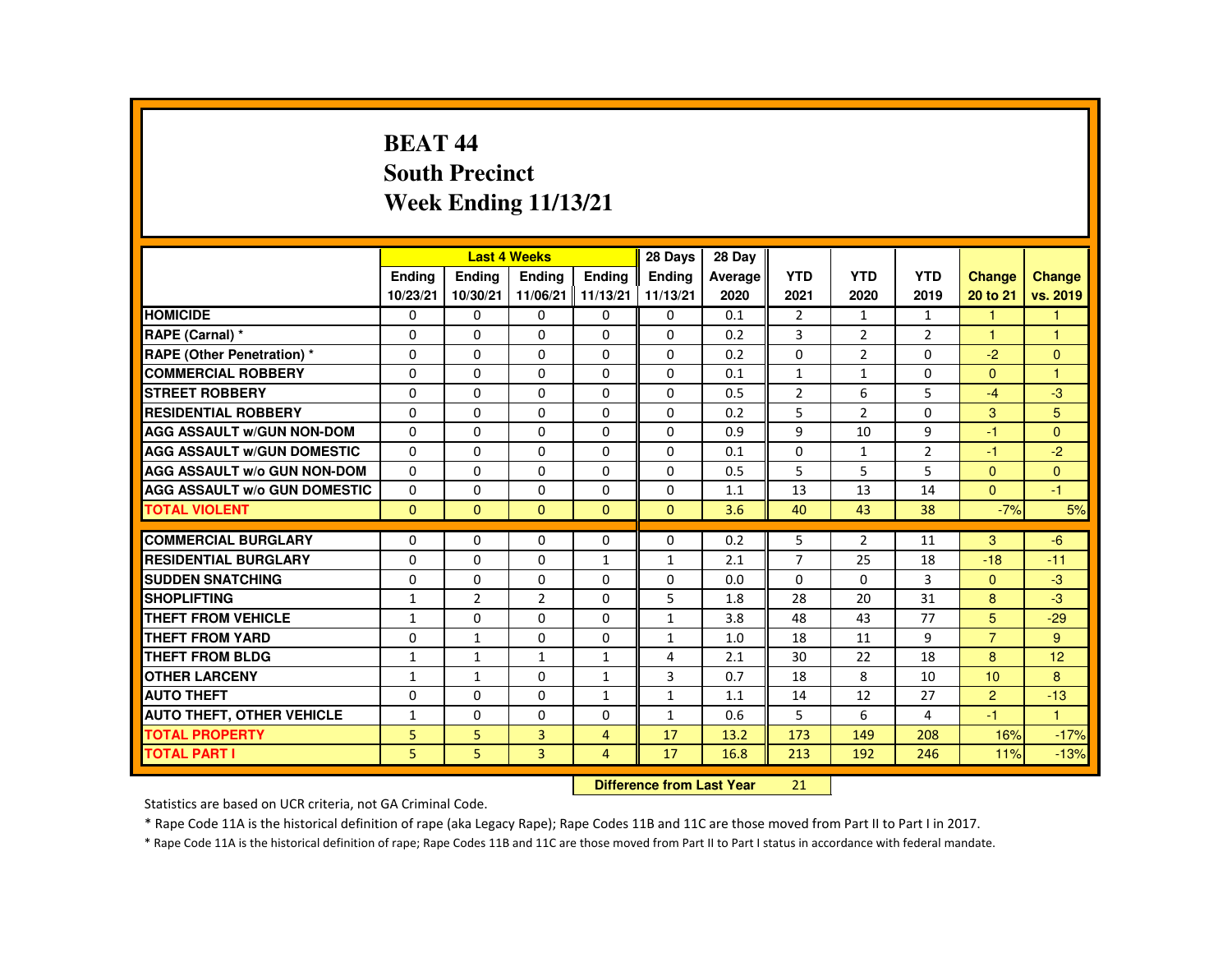# **BEAT 45 South PrecinctWeek Ending 11/13/21**

|                                     |                |                | <b>Last 4 Weeks</b> |                | 28 Days        | 28 Day  |                |                |                |                      |                |
|-------------------------------------|----------------|----------------|---------------------|----------------|----------------|---------|----------------|----------------|----------------|----------------------|----------------|
|                                     | <b>Endina</b>  | <b>Endina</b>  | <b>Endina</b>       | <b>Endina</b>  | <b>Endina</b>  | Average | <b>YTD</b>     | <b>YTD</b>     | <b>YTD</b>     | <b>Change</b>        | <b>Change</b>  |
|                                     | 10/23/21       | 10/30/21       | 11/06/21 11/13/21   |                | 11/13/21       | 2020    | 2021           | 2020           | 2019           | 20 to 21             | vs. 2019       |
| <b>HOMICIDE</b>                     | 0              | 0              | 0                   | 0              | 0              | 0.1     | $\mathbf{1}$   | 1              | 0              | $\Omega$             | 1              |
| RAPE (Carnal) *                     | $\Omega$       | $\Omega$       | $\mathbf{1}$        | $\Omega$       | $\mathbf{1}$   | 0.2     | 5              | 3              | $\Omega$       | $\overline{2}$       | 5              |
| RAPE (Other Penetration) *          | $\Omega$       | $\Omega$       | $\Omega$            | $\Omega$       | $\Omega$       | 0.1     | $\Omega$       | $\mathbf{1}$   | $\Omega$       | $-1$                 | $\Omega$       |
| <b>COMMERCIAL ROBBERY</b>           | 0              | 0              | 0                   | 0              | 0              | 0.3     | 0              | 4              | $\overline{2}$ | $-4$                 | $-2$           |
| <b>STREET ROBBERY</b>               | $\Omega$       | $\Omega$       | $\Omega$            | $\Omega$       | $\Omega$       | 0.2     | 4              | 3              | 3              | $\blacktriangleleft$ | $\overline{1}$ |
| <b>RESIDENTIAL ROBBERY</b>          | $\Omega$       | $\Omega$       | $\Omega$            | $\mathbf{1}$   | $\mathbf{1}$   | 0.1     | $\overline{2}$ | $\Omega$       | $\mathbf{1}$   | $\overline{2}$       | $\overline{1}$ |
| <b>AGG ASSAULT W/GUN NON-DOM</b>    | $\Omega$       | $\Omega$       | $\Omega$            | $\mathbf{1}$   | $\mathbf{1}$   | 0.6     | $\mathbf{1}$   | $\overline{7}$ | 5              | $-6$                 | $-4$           |
| <b>AGG ASSAULT W/GUN DOMESTIC</b>   | $\Omega$       | $\Omega$       | $\Omega$            | $\Omega$       | $\Omega$       | 0.2     | $\overline{2}$ | 2              | $\overline{2}$ | $\Omega$             | $\Omega$       |
| <b>AGG ASSAULT W/o GUN NON-DOM</b>  | $\Omega$       | $\Omega$       | $\Omega$            | $\Omega$       | $\Omega$       | 0.6     | 8              | 4              | $\mathbf{1}$   | $\overline{4}$       | $\overline{7}$ |
| <b>AGG ASSAULT W/o GUN DOMESTIC</b> | $\Omega$       | $\Omega$       | $\Omega$            | $\Omega$       | $\Omega$       | 0.5     | 18             | 6              | 5              | 12                   | 13             |
| <b>TOTAL VIOLENT</b>                | $\Omega$       | $\mathbf{0}$   | $\mathbf{1}$        | $\overline{2}$ | $\overline{3}$ | 2.9     | 41             | 31             | 19             | 32%                  | 116%           |
|                                     |                |                |                     |                |                |         |                |                |                |                      |                |
| <b>COMMERCIAL BURGLARY</b>          | $\Omega$       | $\Omega$       | $\Omega$            | $\Omega$       | $\Omega$       | 0.2     | $\mathbf{1}$   | 3              | $\overline{2}$ | $-2$                 | $-1$           |
| <b>RESIDENTIAL BURGLARY</b>         | $\Omega$       | $\mathbf{1}$   | $\Omega$            | $\mathbf{1}$   | 2              | 0.8     | 14             | 10             | 12             | $\overline{4}$       | $\overline{2}$ |
| <b>SUDDEN SNATCHING</b>             | $\Omega$       | $\Omega$       | $\Omega$            | $\Omega$       | $\Omega$       | 0.1     | $\mathbf{1}$   | $\mathbf{1}$   | $\mathbf{1}$   | $\Omega$             | $\Omega$       |
| <b>SHOPLIFTING</b>                  | $\overline{2}$ | $\Omega$       | $\overline{2}$      | 4              | 8              | 2.5     | 62             | 26             | 98             | 36                   | $-36$          |
| <b>THEFT FROM VEHICLE</b>           | $\mathbf{1}$   | $\mathbf{1}$   | 3                   | $\mathbf{1}$   | 6              | 3.7     | 45             | 44             | 34             | $\blacktriangleleft$ | 11             |
| <b>THEFT FROM YARD</b>              | $\Omega$       | $\mathbf{1}$   | $\Omega$            | $\Omega$       | $\mathbf{1}$   | 1.2     | 8              | 15             | 15             | $-7$                 | $-7$           |
| <b>THEFT FROM BLDG</b>              | $\Omega$       | $\Omega$       | $\overline{2}$      | $\Omega$       | 2              | 1.0     | 17             | 13             | 12             | $\overline{4}$       | 5              |
| <b>OTHER LARCENY</b>                | 0              | $\Omega$       | $\Omega$            | $\Omega$       | $\Omega$       | 0.7     | 13             | $\overline{7}$ | 5              | 6                    | 8              |
| <b>AUTO THEFT</b>                   | $\Omega$       | $\Omega$       | $\Omega$            | $\Omega$       | $\Omega$       | 1.3     | 9              | 16             | 9              | $-7$                 | $\Omega$       |
| <b>AUTO THEFT, OTHER VEHICLE</b>    | $\Omega$       | $\Omega$       | $\Omega$            | $\mathbf{1}$   | $\mathbf{1}$   | 0.4     | $\mathcal{P}$  | 5              | $\mathbf{1}$   | $-3$                 | $\mathbf{1}$   |
| <b>TOTAL PROPERTY</b>               | 3              | 3              | $\overline{7}$      | $\overline{7}$ | 20             | 11.9    | 172            | 140            | 189            | 23%                  | $-9%$          |
| <b>TOTAL PART I</b>                 | 3              | $\overline{3}$ | 8                   | 9              | 23             | 14.8    | 213            | 171            | 208            | 25%                  | 2%             |

#### **Difference from Last Year**<sup>42</sup>

Statistics are based on UCR criteria, not GA Criminal Code.

\* Rape Code 11A is the historical definition of rape (aka Legacy Rape); Rape Codes 11B and 11C are those moved from Part II to Part I in 2017.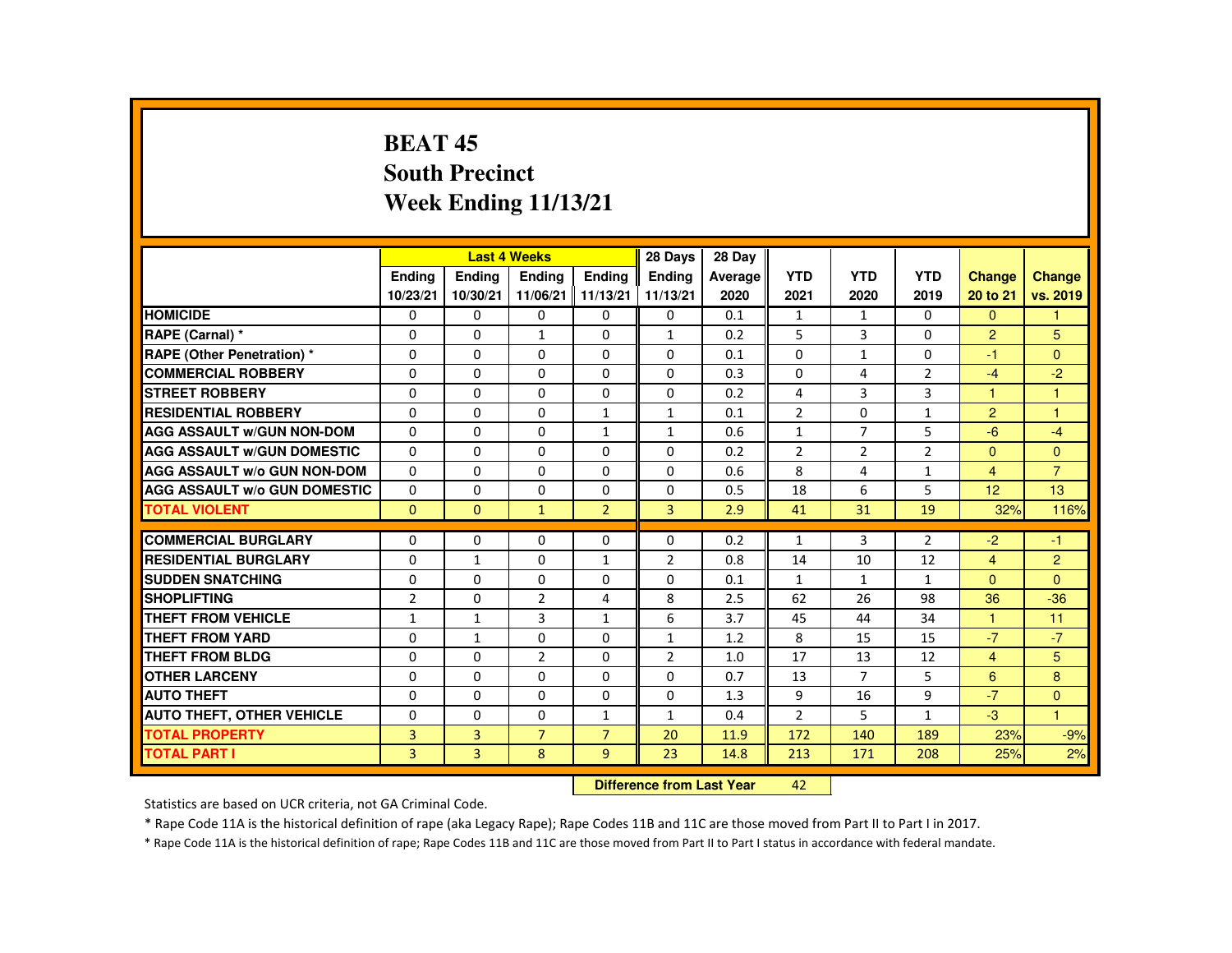# **BEAT 46 South PrecinctWeek Ending 11/13/21**

|                                     |                |               | <b>Last 4 Weeks</b> |                | 28 Days        | 28 Day  |                |                |                |                |                |
|-------------------------------------|----------------|---------------|---------------------|----------------|----------------|---------|----------------|----------------|----------------|----------------|----------------|
|                                     | <b>Endina</b>  | <b>Endina</b> | <b>Endina</b>       | <b>Endina</b>  | <b>Endina</b>  | Average | <b>YTD</b>     | <b>YTD</b>     | <b>YTD</b>     | <b>Change</b>  | Change         |
|                                     | 10/23/21       | 10/30/21      | 11/06/21 11/13/21   |                | 11/13/21       | 2020    | 2021           | 2020           | 2019           | 20 to 21       | vs. 2020       |
| <b>HOMICIDE</b>                     | $\Omega$       | 0             | 0                   | 0              | 0              | 0.0     | $\overline{2}$ | 0              | 2              | $\overline{2}$ | $\mathbf{0}$   |
| RAPE (Carnal) *                     | $\Omega$       | $\Omega$      | $\Omega$            | $\Omega$       | $\Omega$       | 0.4     | $\mathbf{1}$   | 5              | $\overline{2}$ | $-4$           | $-1$           |
| <b>RAPE (Other Penetration) *</b>   | $\Omega$       | $\Omega$      | $\Omega$            | $\Omega$       | $\Omega$       | 0.1     | $\mathbf{1}$   | $\Omega$       | $\Omega$       | $\mathbf{1}$   | $\mathbf{1}$   |
| <b>COMMERCIAL ROBBERY</b>           | $\Omega$       | $\mathbf{0}$  | $\Omega$            | $\Omega$       | $\Omega$       | 0.1     | $\mathbf{1}$   | $\mathbf{1}$   | $\overline{2}$ | $\Omega$       | $-1$           |
| <b>STREET ROBBERY</b>               | $\Omega$       | $\Omega$      | $\Omega$            | $\Omega$       | $\Omega$       | 0.5     | $\overline{2}$ | 4              | $\overline{2}$ | $-2$           | $\mathbf{0}$   |
| <b>RESIDENTIAL ROBBERY</b>          | $\Omega$       | $\Omega$      | $\Omega$            | $\Omega$       | $\Omega$       | 0.0     | $\mathbf{1}$   | $\Omega$       | $\Omega$       | 1              | $\mathbf{1}$   |
| <b>AGG ASSAULT W/GUN NON-DOM</b>    | $\Omega$       | $\mathbf{1}$  | $\Omega$            | $\Omega$       | $\mathbf{1}$   | 0.8     | 6              | 9              | 4              | $-3$           | $\overline{2}$ |
| <b>AGG ASSAULT W/GUN DOMESTIC</b>   | $\Omega$       | $\Omega$      | $\Omega$            | $\Omega$       | $\Omega$       | 0.2     | $\overline{2}$ | $\overline{2}$ | 3              | $\Omega$       | $-1$           |
| <b>AGG ASSAULT W/o GUN NON-DOM</b>  | $\Omega$       | $\Omega$      | $\Omega$            | $\Omega$       | $\Omega$       | 0.5     | 5              | 8              | 5              | $-3$           | $\Omega$       |
| <b>AGG ASSAULT W/o GUN DOMESTIC</b> | $\Omega$       | $\Omega$      | $\Omega$            | $\Omega$       | $\Omega$       | 0.7     | 16             | 5              | 9              | 11             | $\overline{7}$ |
| <b>TOTAL VIOLENT</b>                | $\Omega$       | $\mathbf{1}$  | $\Omega$            | $\Omega$       | $\mathbf{1}$   | 3.1     | 37             | 34             | 29             | 9%             | 28%            |
|                                     |                |               |                     |                |                |         |                |                |                |                |                |
| <b>COMMERCIAL BURGLARY</b>          | $\Omega$       | $\Omega$      | $\Omega$            | $\Omega$       | $\Omega$       | 0.3     | 8              | 4              | 8              | $\overline{4}$ | $\Omega$       |
| <b>RESIDENTIAL BURGLARY</b>         | $\Omega$       | $\Omega$      | $\Omega$            | $\Omega$       | $\Omega$       | 1.6     | 5              | 15             | 24             | $-10$          | $-19$          |
| <b>SUDDEN SNATCHING</b>             | $\Omega$       | $\Omega$      | $\Omega$            | $\Omega$       | $\Omega$       | 0.2     | $\Omega$       | 2              | 4              | $-2$           | $-4$           |
| <b>SHOPLIFTING</b>                  | 5              | 6             | $\Omega$            | $\mathbf{3}$   | 14             | 5.6     | 106            | 56             | 110            | 50             | $-4$           |
| THEFT FROM VEHICLE                  | $\Omega$       | $\Omega$      | $\overline{2}$      | $\Omega$       | 2              | 2.5     | 47             | 30             | 49             | 17             | $-2$           |
| <b>THEFT FROM YARD</b>              | $\overline{2}$ | $\mathbf{1}$  | $\Omega$            | $\Omega$       | $\overline{3}$ | 0.9     | 14             | 12             | $\overline{7}$ | $\overline{2}$ | $\overline{7}$ |
| <b>THEFT FROM BLDG</b>              | $\Omega$       | $\mathbf{1}$  | $\mathbf{1}$        | $\overline{2}$ | $\overline{4}$ | 1.5     | 12             | 17             | 19             | -5             | $-7$           |
| <b>OTHER LARCENY</b>                | $\Omega$       | $\Omega$      | $\Omega$            | 3              | 3              | 0.4     | 13             | 5              | 9              | 8              | $\overline{4}$ |
| <b>AUTO THEFT</b>                   | $\mathbf{1}$   | $\mathbf{0}$  | $\mathbf{1}$        | $\Omega$       | $\overline{2}$ | 0.5     | 21             | 6              | 19             | 15             | $\overline{c}$ |
| <b>AUTO THEFT, OTHER VEHICLE</b>    | $\Omega$       | $\Omega$      | $\Omega$            | $\Omega$       | $\Omega$       | 0.2     | 8              | 3              | $\overline{2}$ | 5              | 6              |
| <b>TOTAL PROPERTY</b>               | 8              | 8             | $\overline{4}$      | 8              | 28             | 13.7    | 234            | 150            | 251            | 56%            | $-7%$          |
| <b>TOTAL PART I</b>                 | 8              | 9             | $\overline{4}$      | 8              | 29             | 16.8    | 271            | 184            | 280            | 47%            | $-3%$          |
|                                     |                |               |                     |                |                |         |                |                |                |                |                |

#### **Difference from Last Year**<sup>87</sup>

Statistics are based on UCR criteria, not GA Criminal Code.

\* Rape Code 11A is the historical definition of rape (aka Legacy Rape); Rape Codes 11B and 11C are those moved from Part II to Part I in 2017.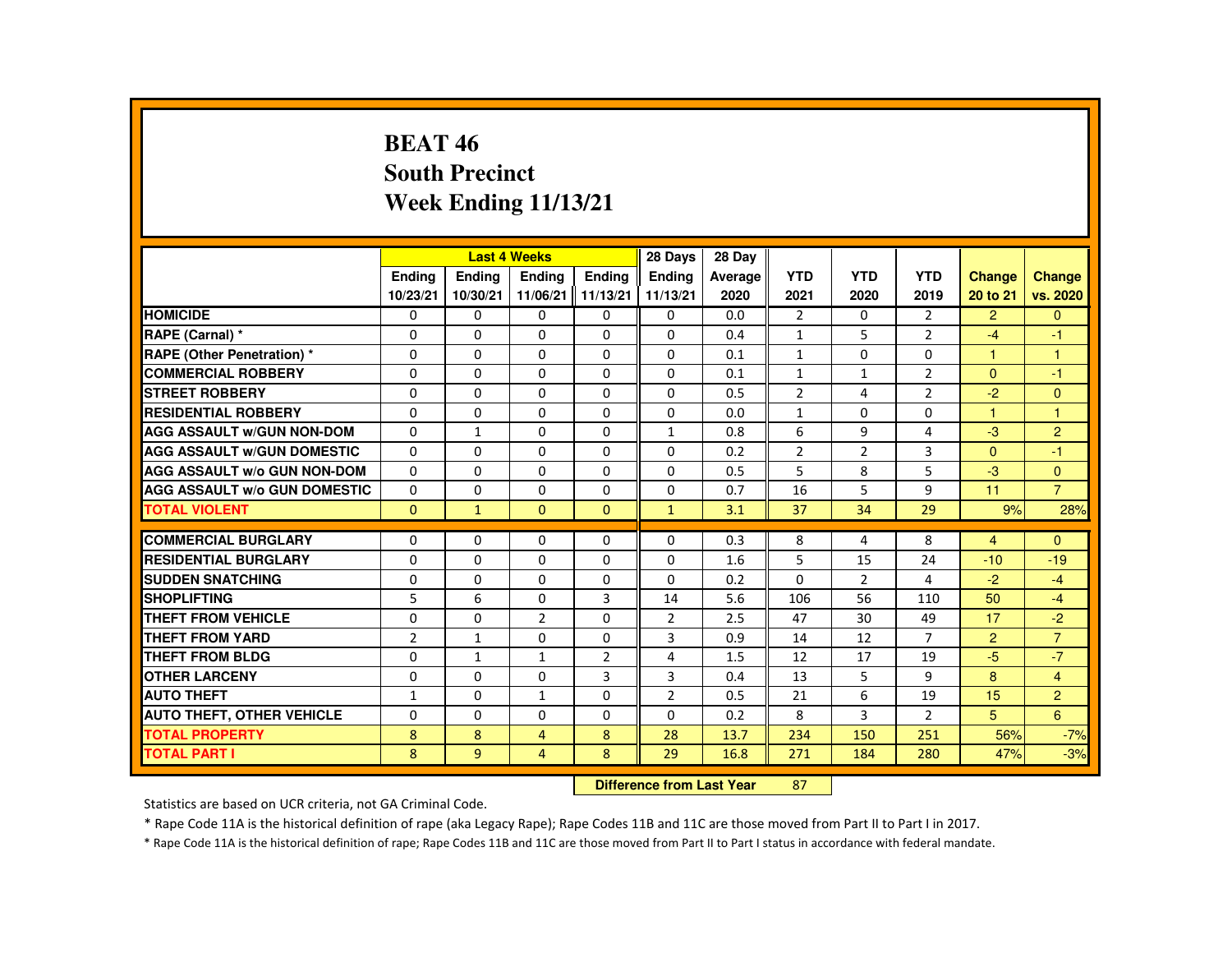# **BEAT 47 South PrecinctWeek Ending 11/13/21**

|                                     |               |                | <b>Last 4 Weeks</b> |                | 28 Days        | 28 Dav  |                |                |                |                |               |
|-------------------------------------|---------------|----------------|---------------------|----------------|----------------|---------|----------------|----------------|----------------|----------------|---------------|
|                                     | <b>Endina</b> | <b>Endina</b>  | <b>Endina</b>       | <b>Endina</b>  | <b>Endina</b>  | Average | <b>YTD</b>     | <b>YTD</b>     | <b>YTD</b>     | <b>Change</b>  | <b>Change</b> |
|                                     | 10/23/21      | 10/30/21       | 11/06/21            | 11/13/21       | 11/13/21       | 2020    | 2021           | 2020           | 2019           | 20 to 21       | vs. 2019      |
| <b>HOMICIDE</b>                     | 0             | 0              | $\mathbf{0}$        | $\Omega$       | $\mathbf{0}$   | 0.1     | $\mathbf{0}$   | 1              | 0              | $-1$           | $\Omega$      |
| RAPE (Carnal) *                     | 0             | $\Omega$       | $\Omega$            | $\Omega$       | $\Omega$       | 0.0     | 0              | $\Omega$       | $\Omega$       | $\Omega$       | $\mathbf{0}$  |
| <b>RAPE (Other Penetration) *</b>   | $\Omega$      | $\Omega$       | $\Omega$            | $\Omega$       | $\Omega$       | 0.0     | $\Omega$       | $\Omega$       | $\Omega$       | $\Omega$       | $\Omega$      |
| <b>COMMERCIAL ROBBERY</b>           | 0             | 0              | 0                   | 0              | 0              | 0.0     | $\mathbf{0}$   | 0              | 0              | $\mathbf{0}$   | $\mathbf{0}$  |
| <b>STREET ROBBERY</b>               | $\Omega$      | $\Omega$       | $\Omega$            | $\Omega$       | $\Omega$       | 0.0     | $\Omega$       | $\Omega$       | $\mathbf{1}$   | $\Omega$       | $-1$          |
| <b>RESIDENTIAL ROBBERY</b>          | $\Omega$      | $\Omega$       | $\Omega$            | $\Omega$       | $\Omega$       | 0.1     | $\Omega$       | $\mathbf{1}$   | 0              | $-1$           | $\Omega$      |
| <b>AGG ASSAULT W/GUN NON-GUN</b>    | 0             | 0              | 0                   | 0              | 0              | 0.1     | 0              | $\mathbf{1}$   | $\overline{2}$ | $-1$           | $-2$          |
| <b>AGG ASSAULT W/GUN DOMESTIC</b>   | $\Omega$      | $\Omega$       | $\Omega$            | $\Omega$       | $\Omega$       | 0.0     | $\overline{2}$ | $\Omega$       | $\mathbf{1}$   | $\overline{2}$ | $\mathbf{1}$  |
| <b>AGG ASSAULT W/o GUN NON-DOM</b>  | $\Omega$      | $\Omega$       | $\Omega$            | $\Omega$       | $\Omega$       | 0.0     | $\Omega$       | $\Omega$       | 4              | $\Omega$       | $-4$          |
| <b>AGG ASSAULT W/o GUN DOMESTIC</b> | $\Omega$      | $\Omega$       | $\Omega$            | $\Omega$       | $\Omega$       | 0.2     | 3              | $\mathbf{1}$   | 3              | $\overline{2}$ | $\Omega$      |
| <b>TOTAL VIOLENT</b>                | $\Omega$      | $\mathbf{0}$   | $\mathbf{0}$        | $\Omega$       | $\mathbf{0}$   | 0.4     | 5              | 4              | 11             | 25%            | $-55%$        |
|                                     |               |                |                     |                |                |         |                |                |                |                |               |
| <b>COMMERCIAL BURGLARY</b>          | 0             | 0              | 0                   | 0              | 0              | 0.0     | 0              | 0              | 1              | $\mathbf{0}$   | $-1$          |
| <b>RESIDENTIAL BURGLARY</b>         | $\Omega$      | $\Omega$       | $\Omega$            | $\mathbf{1}$   | $\mathbf{1}$   | 0.5     | $\overline{7}$ | 3              | $\overline{2}$ | $\overline{4}$ | 5             |
| <b>SUDDEN SNATCHING</b>             | $\Omega$      | $\Omega$       | $\Omega$            | $\Omega$       | $\Omega$       | 0.0     | $\Omega$       | $\Omega$       | $\Omega$       | $\Omega$       | $\Omega$      |
| <b>SHOPLIFTING</b>                  | $\Omega$      | $\Omega$       | $\Omega$            | $\Omega$       | $\Omega$       | 0.0     | $\overline{2}$ | $\Omega$       | $\mathbf{1}$   | $\overline{2}$ | $\mathbf{1}$  |
| <b>THEFT FROM VEHICLE</b>           | $\mathbf{1}$  | $\overline{2}$ | 0                   | 0              | 3              | 1.0     | 11             | 11             | 15             | $\Omega$       | $-4$          |
| <b>THEFT FROM YARD</b>              | $\Omega$      | $\Omega$       | $\Omega$            | $\Omega$       | $\Omega$       | 0.5     | 6              | 6              | 8              | $\Omega$       | $-2$          |
| <b>THEFT FROM BLDG</b>              | $\Omega$      | $\Omega$       | $\Omega$            | $\Omega$       | $\Omega$       | 0.2     | 6              | $\overline{2}$ | $\overline{7}$ | $\overline{4}$ | $-1$          |
| <b>OTHER LARCENY</b>                | $\Omega$      | $\mathbf{1}$   | $\Omega$            | $\mathbf{1}$   | $\overline{2}$ | 0.2     | 6              | 3              | 9              | 3              | $-3$          |
| <b>AUTO THEFT</b>                   | $\Omega$      | $\Omega$       | $\Omega$            | $\mathbf{1}$   | $\mathbf{1}$   | 0.5     | 4              | 6              | 5              | $-2$           | $-1$          |
| <b>AUTO THEFT, OTHER VEHICLE</b>    | $\Omega$      | $\Omega$       | $\Omega$            | $\Omega$       | $\Omega$       | 0.2     | $\Omega$       | $\Omega$       | $\Omega$       | $\Omega$       | $\Omega$      |
| <b>TOTAL PROPERTY</b>               | $\mathbf{1}$  | 3              | $\mathbf{0}$        | 3              | $\overline{7}$ | 3.1     | 42             | 31             | 48             | 35%            | $-13%$        |
| <b>TOTAL PART I</b>                 | $\mathbf{1}$  | $\overline{3}$ | $\mathbf{0}$        | $\overline{3}$ | $\overline{7}$ | 3.5     | 47             | 35             | 59             | 34%            | $-20%$        |
|                                     |               |                |                     |                |                |         |                |                |                |                |               |

#### **Difference from Last Year**<sup>12</sup>

Statistics are based on UCR criteria, not GA Criminal Code.

\* Rape Code 11A is the historical definition of rape (aka Legacy Rape); Rape Codes 11B and 11C are those moved from Part II to Part I in 2017.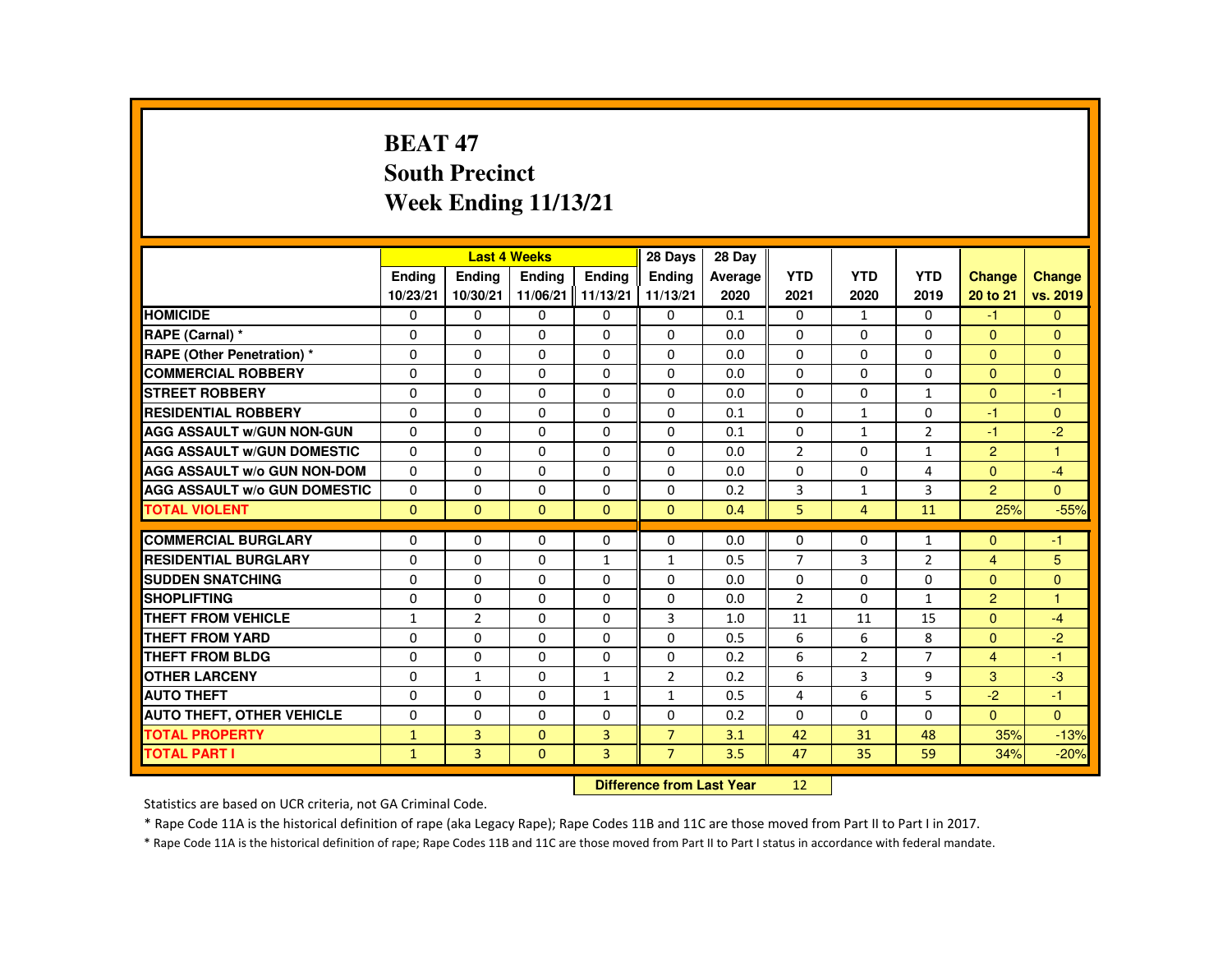# **BEAT 51 East PrecinctWeek Ending 11/13/21**

|                                     |                |                                  | <b>Last 4 Weeks</b> |                | 28 Days        | 28 Day  |                |                |                |                |                |
|-------------------------------------|----------------|----------------------------------|---------------------|----------------|----------------|---------|----------------|----------------|----------------|----------------|----------------|
|                                     | Ending         | Ending                           | Ending              | Ending         | Ending         | Average | <b>YTD</b>     | <b>YTD</b>     | <b>YTD</b>     | <b>Change</b>  | <b>Change</b>  |
|                                     | 10/23/21       | 10/30/21                         | 11/06/21            | 11/13/21       | 11/13/21       | 2020    | 2021           | 2020           | 2019           | 20 to 21       | vs. 2019       |
| <b>HOMICIDE</b>                     | 0              | $\mathbf{0}$                     | 0                   | $\mathbf{0}$   | $\mathbf{0}$   | 0.2     | 4              | 2              | $\overline{2}$ | $\overline{2}$ | $\overline{2}$ |
| RAPE (Carnal) *                     | $\Omega$       | $\Omega$                         | $\Omega$            | $\Omega$       | $\Omega$       | 0.1     | 5              | $\mathbf{1}$   | $\mathbf{1}$   | $\overline{4}$ | $\overline{4}$ |
| RAPE (Other Penetration) *          | $\Omega$       | $\Omega$                         | $\Omega$            | $\Omega$       | $\Omega$       | 0.1     | $\overline{2}$ | $\mathbf{1}$   | $\mathbf{1}$   | 1              | $\overline{1}$ |
| <b>COMMERCIAL ROBBERY</b>           | $\Omega$       | $\mathbf{0}$                     | $\Omega$            | $\Omega$       | $\Omega$       | 0.0     | $\mathbf{1}$   | $\Omega$       | $\Omega$       | н              | -1             |
| <b>STREET ROBBERY</b>               | $\Omega$       | $\Omega$                         | $\Omega$            | $\mathbf{1}$   | $\mathbf{1}$   | 0.3     | 9              | 3              | 14             | 6              | $-5$           |
| <b>RESIDENTIAL ROBBERY</b>          | $\mathbf{1}$   | $\Omega$                         | $\Omega$            | $\Omega$       | $\mathbf{1}$   | 0.1     | 6              | $\mathbf{1}$   | $\overline{2}$ | 5              | $\overline{4}$ |
| <b>AGG ASSAULT W/GUN NON-DOM</b>    | $\Omega$       | $\mathbf{1}$                     | $\Omega$            | $\Omega$       | 1              | 2.1     | 10             | 27             | 18             | $-17$          | $-8$           |
| <b>AGG ASSAULT W/GUN DOMESTIC</b>   | $\Omega$       | $\Omega$                         | $\Omega$            | $\Omega$       | $\Omega$       | 0.2     | $\overline{2}$ | $\overline{2}$ | 5              | $\Omega$       | $-3$           |
| <b>AGG ASSAULT W/o GUN NON-DOM</b>  | $\Omega$       | $\Omega$                         | 0                   | $\Omega$       | $\mathbf{0}$   | 1.5     | 16             | 16             | 18             | $\Omega$       | $-2$           |
| <b>AGG ASSAULT w/o GUN DOMESTIC</b> | $\Omega$       | $\Omega$                         | $\Omega$            | $\mathbf{1}$   | $\mathbf{1}$   | 1.5     | 11             | 15             | 11             | $-4$           | $\overline{0}$ |
| <b>TOTAL VIOLENT</b>                | $\mathbf{1}$   | $\mathbf{1}$                     | $\mathbf{0}$        | $\overline{2}$ | $\overline{4}$ | 6.0     | 66             | 68             | 72             | $-3%$          | $-8%$          |
| <b>COMMERCIAL BURGLARY</b>          | 0              | $\Omega$                         | 0                   | $\Omega$       | $\mathbf{0}$   | 0.3     | $\overline{2}$ | 3              | $\overline{2}$ | -1             | $\mathbf{0}$   |
| <b>RESIDENTIAL BURGLARY</b>         | $\Omega$       | $\mathbf{1}$                     | $\mathbf{1}$        | $\mathbf{1}$   | 3              | 1.5     | 21             | 19             | 31             | $\overline{2}$ | $-10$          |
| <b>SUDDEN SNATCHING</b>             | $\Omega$       | 0                                | $\Omega$            | $\Omega$       | $\Omega$       | 0.1     | 1              | $\mathbf{1}$   | $\Omega$       | $\Omega$       | $\overline{1}$ |
| <b>SHOPLIFTING</b>                  | $\Omega$       | $\mathbf{1}$                     | $\Omega$            | $\Omega$       | $\mathbf{1}$   | 1.2     | 13             | 16             | 26             | $-3$           | $-13$          |
| <b>THEFT FROM VEHICLE</b>           | $\mathbf{1}$   | $\Omega$                         | $\overline{2}$      | 3              | 6              | 2.2     | 43             | 28             | 25             | 15             | 18             |
| <b>THEFT FROM YARD</b>              | $\Omega$       | $\Omega$                         | $\mathbf{1}$        | $\Omega$       | $\mathbf{1}$   | 1.2     | 14             | 15             | 15             | -1             | $-1$           |
| THEFT FROM BLDG                     | $\Omega$       | $\Omega$                         | $\Omega$            | $\Omega$       | $\Omega$       | 1.8     | 18             | 22             | 16             | $-4$           | $\overline{2}$ |
| <b>OTHER LARCENY</b>                | 0              | $\Omega$                         | 1                   | $\Omega$       | 1              | 0.6     | 10             | 8              | 17             | $\overline{2}$ | $-7$           |
| <b>AUTO THEFT</b>                   | $\Omega$       | $\mathbf{1}$                     | $\mathbf{1}$        | $\overline{2}$ | 4              | 1.3     | 13             | 14             | 21             | $-1$           | $-8$           |
| <b>AUTO THEFT, OTHER VEHICLE</b>    | $\Omega$       | $\mathbf{1}$                     | $\Omega$            | $\Omega$       | $\mathbf{1}$   | 0.2     | 4              | $\overline{2}$ | 3              | $\overline{2}$ | $\mathbf{1}$   |
| <b>TOTAL PROPERTY</b>               | $\mathbf{1}$   | 4                                | 6                   | 6              | 17             | 10.4    | 139            | 128            | 156            | 9%             | $-11%$         |
| <b>TOTAL PART I</b>                 | $\overline{2}$ | 5                                | 6                   | 8              | 21             | 16.3    | 205            | 196            | 228            | 5%             | $-10%$         |
|                                     |                | <b>Difference from Last Year</b> |                     | 9              |                |         |                |                |                |                |                |

### **Difference from Last Year**

Statistics are based on UCR criteria, not GA Criminal Code.

\* Rape Code 11A is the historical definition of rape (aka Legacy Rape); Rape Codes 11B and 11C are those moved from Part II to Part I in 2017.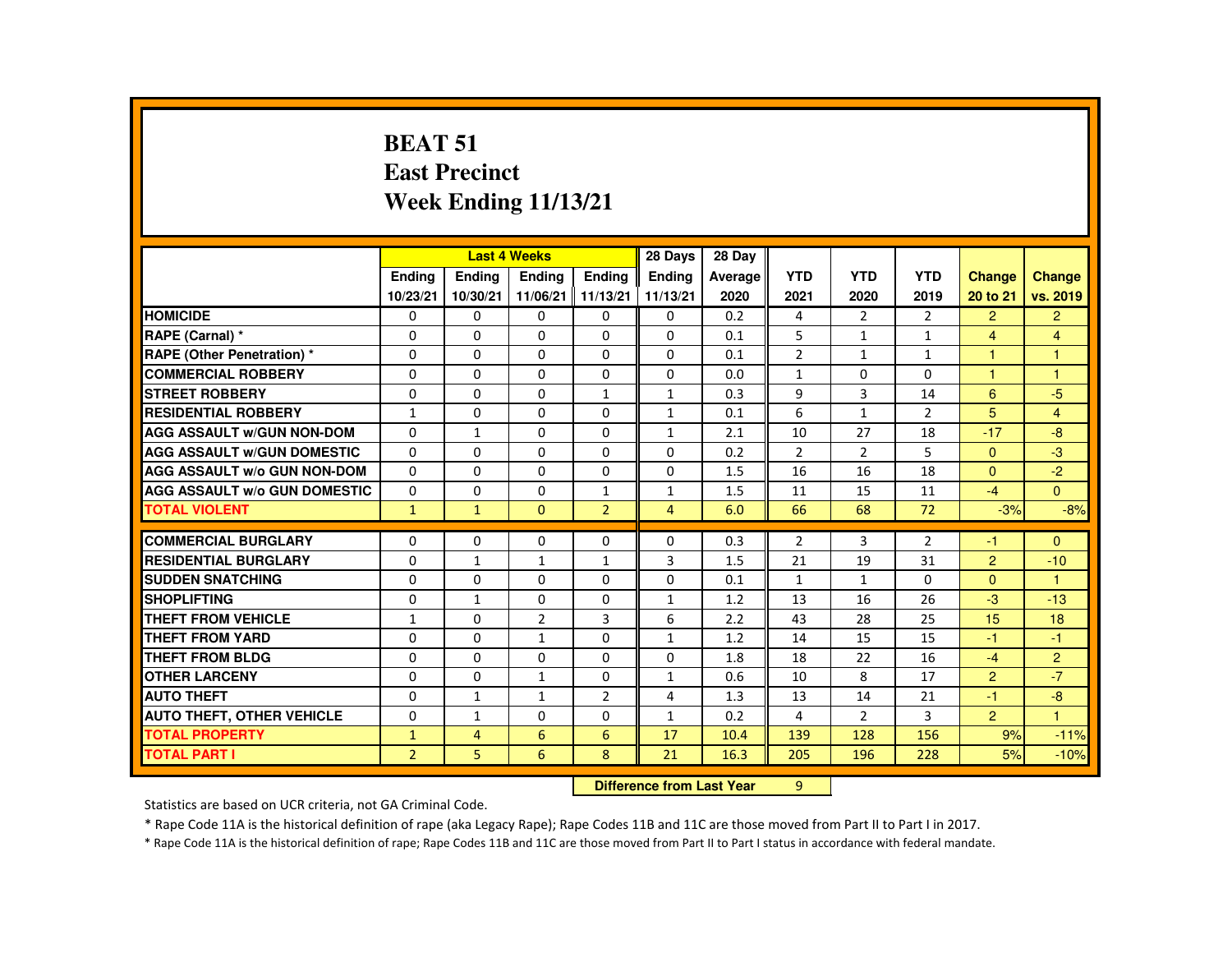# **BEAT 52 East PrecinctWeek Ending 11/13/21**

|                                     |                |                | <b>Last 4 Weeks</b> |                | 28 Days        | 28 Day  |              |                |                |                      |                |
|-------------------------------------|----------------|----------------|---------------------|----------------|----------------|---------|--------------|----------------|----------------|----------------------|----------------|
|                                     | <b>Endina</b>  | <b>Endina</b>  | <b>Endina</b>       | <b>Endina</b>  | <b>Endina</b>  | Average | <b>YTD</b>   | <b>YTD</b>     | <b>YTD</b>     | <b>Change</b>        | <b>Change</b>  |
|                                     | 10/23/21       | 10/30/21       | 11/06/21 11/13/21   |                | 11/13/21       | 2020    | 2021         | 2020           | 2019           | 20 to 21             | vs. 2019       |
| <b>HOMICIDE</b>                     | 0              | 0              | 0                   | 0              | 0              | 0.0     | 0            | $\Omega$       | $\mathbf{1}$   | $\Omega$             | $-1$           |
| RAPE (Carnal) *                     | $\Omega$       | $\Omega$       | $\Omega$            | $\Omega$       | $\Omega$       | 0.0     | 1            | 1              | 4              | $\Omega$             | $-3$           |
| <b>RAPE (Other Penetration) *</b>   | $\Omega$       | $\Omega$       | $\Omega$            | $\Omega$       | $\Omega$       | 0.0     | $\Omega$     | $\Omega$       | $\Omega$       | $\Omega$             | $\Omega$       |
| <b>COMMERCIAL ROBBERY</b>           | $\Omega$       | $\Omega$       | $\Omega$            | $\Omega$       | $\Omega$       | 0.0     | $\Omega$     | $\overline{2}$ | $\mathbf{1}$   | $-2$                 | $-1$           |
| <b>STREET ROBBERY</b>               | $\Omega$       | $\mathbf{1}$   | $\Omega$            | $\mathbf{1}$   | $\overline{2}$ | 0.1     | 6            | 4              | 10             | 2                    | $-4$           |
| <b>RESIDENTIAL ROBBERY</b>          | $\Omega$       | $\Omega$       | $\Omega$            | $\Omega$       | $\Omega$       | 0.0     | $\mathbf{1}$ | $\mathbf{1}$   | $\overline{2}$ | $\Omega$             | $-1$           |
| <b>AGG ASSAULT W/GUN NON-DOM</b>    | $\Omega$       | $\Omega$       | $\Omega$            | $\Omega$       | $\Omega$       | 0.1     | 10           | 11             | 12             | $-1$                 | $-2$           |
| <b>AGG ASSAULT W/GUN DOMESTIC</b>   | $\Omega$       | $\Omega$       | $\Omega$            | $\Omega$       | $\Omega$       | 0.0     | 3            | 4              | 3              | $-1$                 | $\Omega$       |
| <b>AGG ASSAULT W/o GUN NON-DOM</b>  | $\Omega$       | 0              | $\Omega$            | $\mathbf{1}$   | $\mathbf{1}$   | 0.1     | 4            | 11             | 11             | $-7$                 | $-7$           |
| <b>AGG ASSAULT W/o GUN DOMESTIC</b> | $\Omega$       | $\Omega$       | $\Omega$            | $\Omega$       | $\Omega$       | 0.2     | 8            | 13             | 9              | $-5$                 | $-1$           |
| <b>TOTAL VIOLENT</b>                | $\Omega$       | $\mathbf{1}$   | $\Omega$            | $\overline{2}$ | $\overline{3}$ | 0.6     | 33           | 47             | 53             | $-30%$               | $-38%$         |
|                                     |                |                |                     |                |                |         |              |                |                |                      |                |
| <b>COMMERCIAL BURGLARY</b>          | $\Omega$       | $\Omega$       | $\Omega$            | $\Omega$       | $\Omega$       | 0.0     | $\mathbf{1}$ | 3              | $\mathbf{1}$   | $-2$                 | $\Omega$       |
| <b>RESIDENTIAL BURGLARY</b>         | $\Omega$       | 0              | $\Omega$            | $\Omega$       | $\Omega$       | 0.4     | 25           | 29             | 54             | $-4$                 | $-29$          |
| <b>SUDDEN SNATCHING</b>             | $\Omega$       | $\Omega$       | $\Omega$            | $\Omega$       | $\Omega$       | 0.0     | $\mathbf{1}$ | 2              | $\overline{2}$ | -1                   | $-1$           |
| <b>SHOPLIFTING</b>                  | $\Omega$       | $\Omega$       | $\Omega$            | $\mathbf{1}$   | $\mathbf{1}$   | 0.1     | 5            | 8              | 6              | $-3$                 | $-1$           |
| <b>THEFT FROM VEHICLE</b>           | $\overline{2}$ | 0              | 1                   | $\mathbf{1}$   | 4              | 0.7     | 35           | 54             | 58             | $-19$                | $-23$          |
| <b>THEFT FROM YARD</b>              | $\Omega$       | $\Omega$       | $\Omega$            | $\Omega$       | $\Omega$       | 0.3     | 20           | 24             | 32             | $-4$                 | $-12$          |
| <b>THEFT FROM BLDG</b>              | $\Omega$       | $\Omega$       | $\overline{2}$      | $\Omega$       | $\overline{2}$ | 0.2     | 13           | 19             | 32             | $-6$                 | $-19$          |
| <b>OTHER LARCENY</b>                | $\Omega$       | $\Omega$       | $\Omega$            | $\Omega$       | $\Omega$       | 0.3     | 16           | 17             | 9              | -1                   | $\overline{7}$ |
| <b>AUTO THEFT</b>                   | $\Omega$       | $\mathbf{1}$   | $\Omega$            | $\Omega$       | $\mathbf{1}$   | 0.2     | 13           | 17             | 18             | $-4$                 | $-5$           |
| <b>AUTO THEFT, OTHER VEHICLE</b>    | $\Omega$       | $\Omega$       | $\Omega$            | $\Omega$       | $\Omega$       | 0.2     | 3            | $\overline{2}$ | 4              | $\blacktriangleleft$ | $-1$           |
| <b>TOTAL PROPERTY</b>               | $\overline{2}$ | $\mathbf{1}$   | 3                   | $\overline{2}$ | 8              | 2.4     | 132          | 175            | 216            | $-25%$               | $-39%$         |
| <b>TOTAL PART I</b>                 | $\overline{2}$ | $\overline{2}$ | $\overline{3}$      | 4              | 11             | 3.0     | 165          | 222            | 269            | $-26%$               | $-39%$         |

#### **Difference from Last Year**-57

Statistics are based on UCR criteria, not GA Criminal Code.

\* Rape Code 11A is the historical definition of rape (aka Legacy Rape); Rape Codes 11B and 11C are those moved from Part II to Part I in 2017.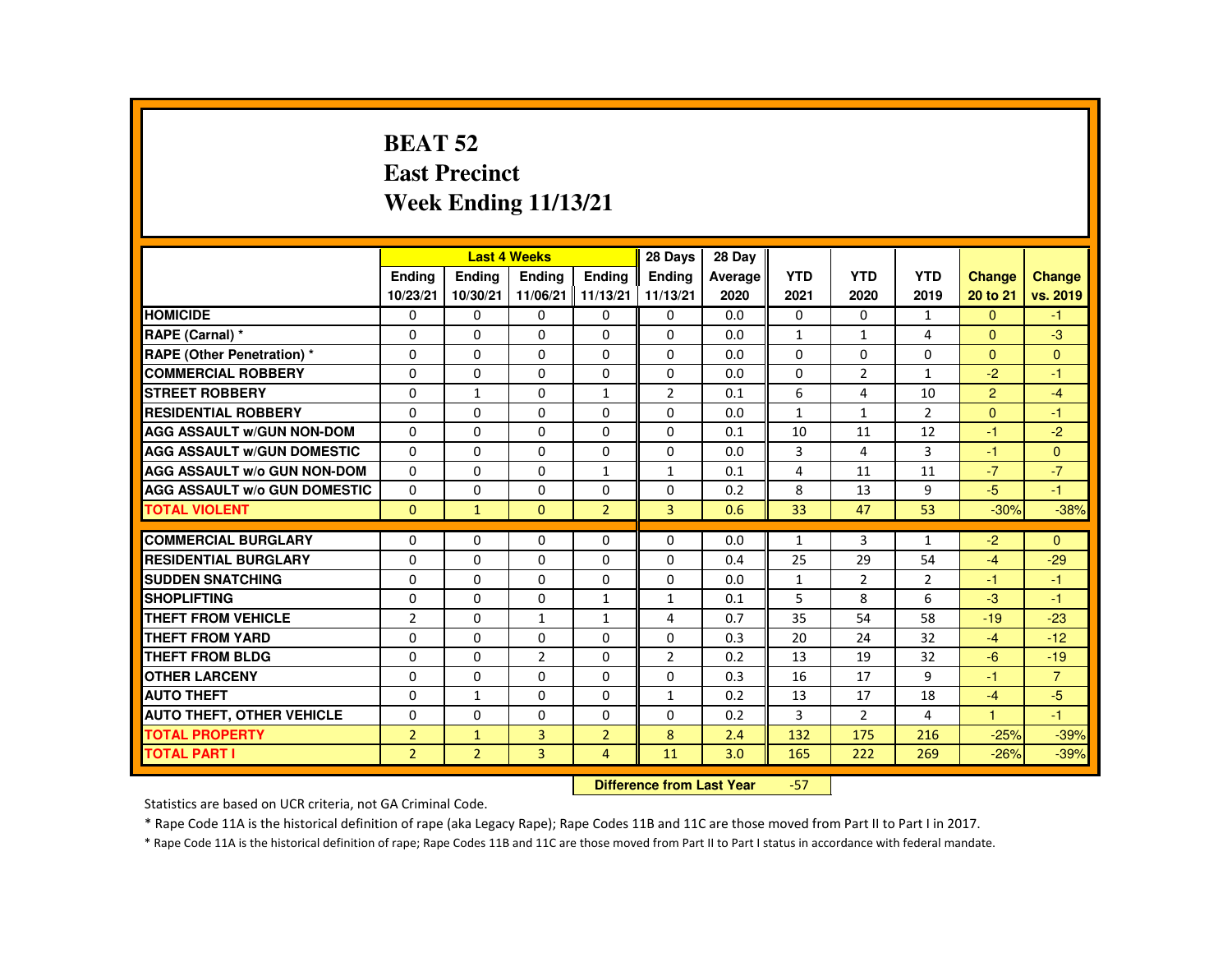# **BEAT 53 East PrecinctWeek Ending 11/13/21**

|                                     |               |                | <b>Last 4 Weeks</b> |                      | 28 Days        | 28 Dav  |                |                |                |                |                |
|-------------------------------------|---------------|----------------|---------------------|----------------------|----------------|---------|----------------|----------------|----------------|----------------|----------------|
|                                     | <b>Endina</b> | <b>Endina</b>  | <b>Endina</b>       | <b>Endina</b>        | <b>Endina</b>  | Average | <b>YTD</b>     | <b>YTD</b>     | <b>YTD</b>     | <b>Change</b>  | Change         |
|                                     | 10/23/21      | 10/30/21       | 11/06/21            | $\parallel$ 11/13/21 | 11/13/21       | 2020    | 2021           | 2020           | 2019           | 20 to 21       | vs. 2019       |
| <b>HOMICIDE</b>                     | 0             | 0              | 0                   | 0                    | 0              | 0.1     | $\overline{2}$ | 1              | $\mathbf{0}$   | 1              | $\overline{2}$ |
| RAPE (Carnal) *                     | $\Omega$      | $\Omega$       | $\Omega$            | $\Omega$             | $\Omega$       | 0.0     | 3              | $\Omega$       | $\Omega$       | 3              | 3              |
| RAPE (Other Penetration) *          | $\Omega$      | $\Omega$       | $\Omega$            | $\Omega$             | $\Omega$       | 0.2     | $\Omega$       | $\overline{2}$ | $\mathbf{1}$   | $-2$           | $-1$           |
| <b>COMMERCIAL ROBBERY</b>           | 0             | 0              | 0                   | 0                    | 0              | 0.0     | 0              | 0              | 0              | $\Omega$       | $\Omega$       |
| <b>STREET ROBBERY</b>               | $\Omega$      | $\Omega$       | $\Omega$            | $\Omega$             | $\Omega$       | 0.6     | 5              | 8              | 8              | $-3$           | $-3$           |
| <b>RESIDENTIAL ROBBERY</b>          | $\Omega$      | $\Omega$       | $\Omega$            | $\Omega$             | $\Omega$       | 0.1     | $\Omega$       | $\mathbf{1}$   | $\Omega$       | $-1$           | $\Omega$       |
| <b>AGG ASSAULT W/GUN NON-DOM</b>    | 0             | $\mathbf{1}$   | $\Omega$            | 0                    | $\mathbf{1}$   | 1.2     | 9              | 15             | 15             | $-6$           | $-6$           |
| <b>AGG ASSAULT W/GUN DOMESTIC</b>   | $\Omega$      | $\Omega$       | $\Omega$            | $\Omega$             | $\Omega$       | 0.4     | $\mathbf{1}$   | 5              | $\overline{2}$ | $-4$           | $-1$           |
| <b>AGG ASSAULT W/o GUN NON-DOM</b>  | $\Omega$      | $\Omega$       | $\Omega$            | $\Omega$             | $\Omega$       | 1.2     | 8              | 13             | $\overline{7}$ | $-5$           | $\mathbf{1}$   |
| <b>AGG ASSAULT W/o GUN DOMESTIC</b> | $\Omega$      | 0              | $\Omega$            | $\Omega$             | $\Omega$       | 1.5     | 17             | 18             | 19             | $-1$           | $-2$           |
| <b>TOTAL VIOLENT</b>                | $\Omega$      | $\mathbf{1}$   | $\mathbf{0}$        | $\Omega$             | $\mathbf{1}$   | 5.2     | 45             | 63             | 52             | $-29%$         | $-13%$         |
|                                     |               |                |                     |                      |                |         |                |                |                |                |                |
| <b>COMMERCIAL BURGLARY</b>          | 0             | 0              | 0                   | 0                    | 0              | 0.2     | $\mathbf{1}$   | $\overline{2}$ | $\overline{2}$ | -1             | $-1$           |
| <b>RESIDENTIAL BURGLARY</b>         | $\mathbf{1}$  | $\Omega$       | $\Omega$            | $\overline{2}$       | 3              | 3.0     | 36             | 32             | 45             | $\overline{4}$ | -9             |
| <b>SUDDEN SNATCHING</b>             | $\Omega$      | $\Omega$       | $\Omega$            | $\Omega$             | $\Omega$       | 0.0     | $\Omega$       | $\Omega$       | 3              | $\Omega$       | $-3$           |
| <b>SHOPLIFTING</b>                  | $\Omega$      | $\Omega$       | $\Omega$            | $\Omega$             | $\Omega$       | 0.2     | $\overline{2}$ | $\overline{2}$ | 4              | $\Omega$       | $-2$           |
| THEFT FROM VEHICLE                  | $\mathbf{1}$  | 0              | $\Omega$            | $\mathbf{1}$         | $\overline{2}$ | 3.6     | 45             | 37             | 46             | 8              | $-1$           |
| <b>THEFT FROM YARD</b>              | $\Omega$      | $\Omega$       | $\Omega$            | $\Omega$             | $\Omega$       | 1.0     | 10             | 13             | 16             | $-3$           | $-6$           |
| <b>THEFT FROM BLDG</b>              | $\Omega$      | $\mathbf{1}$   | 2                   | $\mathbf{1}$         | 4              | 2.4     | 20             | 28             | 32             | -8             | $-12$          |
| <b>OTHER LARCENY</b>                | 0             | 0              | 0                   | 0                    | $\Omega$       | 0.5     | 3              | 5              | 12             | $-2$           | $-9$           |
| <b>AUTO THEFT</b>                   | $\mathbf{1}$  | $\mathbf{1}$   | $\Omega$            | $\Omega$             | $\overline{2}$ | 1.5     | 16             | 15             | 13             | $\mathbf{1}$   | 3              |
| <b>AUTO THEFT, OTHER VEHICLE</b>    | $\Omega$      | $\Omega$       | $\Omega$            | $\Omega$             | $\Omega$       | 0.2     | 8              | $\overline{2}$ | 3              | 6              | 5              |
| <b>TOTAL PROPERTY</b>               | 3             | $\overline{2}$ | $\overline{2}$      | $\overline{4}$       | 11             | 12.4    | 141            | 136            | 176            | 4%             | $-20%$         |
| <b>TOTAL PART I</b>                 | 3             | $\overline{3}$ | $\overline{2}$      | $\overline{4}$       | 12             | 17.6    | 186            | 199            | 228            | $-7%$          | $-18%$         |
|                                     |               |                |                     |                      |                |         |                |                |                |                |                |

#### **Difference from Last Year** $-13$

Statistics are based on UCR criteria, not GA Criminal Code.

\* Rape Code 11A is the historical definition of rape (aka Legacy Rape); Rape Codes 11B and 11C are those moved from Part II to Part I in 2017.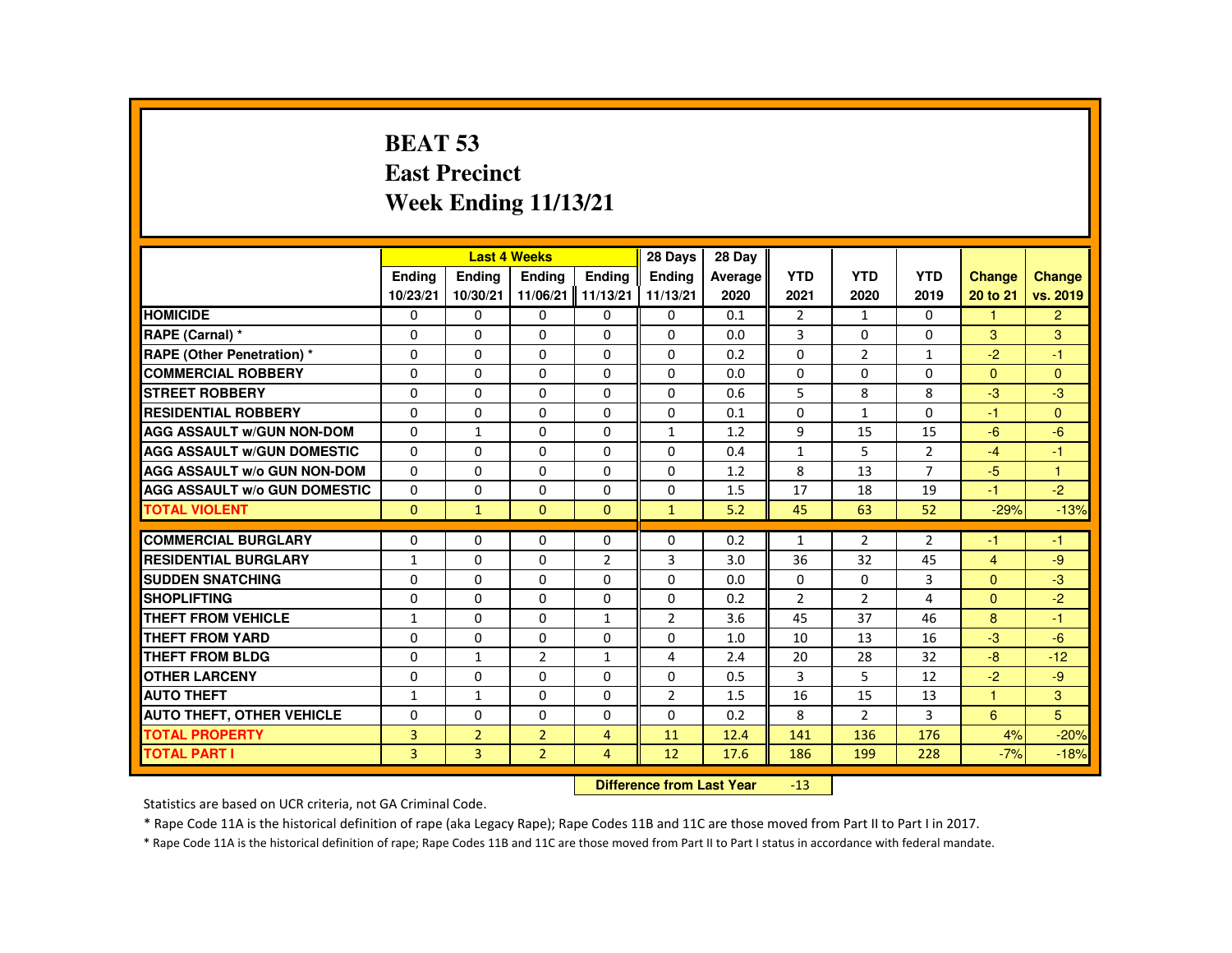# **BEAT 54 East PrecinctWeek Ending 11/13/21**

|                                     |               |                | <b>Last 4 Weeks</b> |                | 28 Days        | 28 Day  |                |                |                |                |                |
|-------------------------------------|---------------|----------------|---------------------|----------------|----------------|---------|----------------|----------------|----------------|----------------|----------------|
|                                     | <b>Endina</b> | <b>Endina</b>  | <b>Endina</b>       | <b>Endina</b>  | <b>Endina</b>  | Average | <b>YTD</b>     | <b>YTD</b>     | <b>YTD</b>     | <b>Change</b>  | <b>Change</b>  |
|                                     | 10/23/21      | 10/30/21       | 11/06/21   11/13/21 |                | 11/13/21       | 2020    | 2021           | 2020           | 2019           | 20 to 21       | vs. 2019       |
| <b>HOMICIDE</b>                     | 0             | 0              | 0                   | 0              | 0              | 0.0     | 0              | $\Omega$       | $\Omega$       | $\Omega$       | $\mathbf{0}$   |
| RAPE (Carnal) *                     | $\Omega$      | $\Omega$       | $\Omega$            | $\Omega$       | $\Omega$       | 0.0     | $\overline{2}$ | $\Omega$       | $\overline{2}$ | $\overline{2}$ | $\Omega$       |
| <b>RAPE (Other Penetration) *</b>   | $\Omega$      | $\Omega$       | $\Omega$            | $\Omega$       | $\Omega$       | 0.2     | $\Omega$       | $\overline{2}$ | $\mathbf{1}$   | $-2$           | $-1$           |
| <b>COMMERCIAL ROBBERY</b>           | $\Omega$      | $\Omega$       | $\Omega$            | $\Omega$       | $\Omega$       | 0.5     | 3              | $\overline{7}$ | 3              | $-4$           | $\Omega$       |
| <b>STREET ROBBERY</b>               | $\mathbf{1}$  | $\Omega$       | $\Omega$            | $\mathbf{1}$   | 2              | 0.5     | 6              | 4              | 6              | 2              | $\Omega$       |
| <b>RESIDENTIAL ROBBERY</b>          | $\Omega$      | $\Omega$       | $\Omega$            | $\Omega$       | $\Omega$       | 0.0     | $\overline{2}$ | $\Omega$       | $\overline{2}$ | $\overline{2}$ | $\Omega$       |
| <b>AGG ASSAULT W/GUN NON-DOM</b>    | $\Omega$      | $\Omega$       | $\Omega$            | $\Omega$       | $\Omega$       | 1.5     | 13             | 17             | 19             | $-4$           | $-6$           |
| <b>AGG ASSAULT W/GUN DOMESTIC</b>   | $\Omega$      | $\Omega$       | $\Omega$            | 0              | 0              | 0.2     | $\Omega$       | 2              | $\mathbf{1}$   | $-2$           | $-1$           |
| <b>AGG ASSAULT W/o GUN NON-DOM</b>  | $\Omega$      | $\Omega$       | $\Omega$            | $\Omega$       | $\Omega$       | 0.8     | 5              | 10             | 11             | $-5$           | $-6$           |
| <b>AGG ASSAULT W/o GUN DOMESTIC</b> | $\Omega$      | $\Omega$       | $\Omega$            | $\Omega$       | $\Omega$       | 0.2     | 10             | 10             | 11             | $\Omega$       | $-1$           |
| <b>TOTAL VIOLENT</b>                | $\mathbf{1}$  | $\Omega$       | $\Omega$            | $\mathbf{1}$   | $\overline{2}$ | 3.8     | 41             | 52             | 56             | $-21%$         | $-27%$         |
|                                     |               |                |                     |                |                |         |                |                |                |                |                |
| <b>COMMERCIAL BURGLARY</b>          | $\Omega$      | $\Omega$       | $\Omega$            | $\Omega$       | $\Omega$       | 0.1     | $\overline{2}$ | 1              | 4              | 1              | $-2$           |
| <b>RESIDENTIAL BURGLARY</b>         | $\Omega$      | $\mathbf{1}$   | $\mathbf{1}$        | $\Omega$       | $\overline{2}$ | 2.5     | 14             | 24             | 34             | $-10$          | $-20$          |
| <b>SUDDEN SNATCHING</b>             | $\Omega$      | $\Omega$       | $\Omega$            | $\Omega$       | $\Omega$       | 0.2     | $\overline{2}$ | 2              | 3              | $\Omega$       | $-1$           |
| <b>SHOPLIFTING</b>                  | $\mathbf{1}$  | $\mathbf{1}$   | $\mathbf{1}$        | $\Omega$       | 3              | 4.1     | 42             | 46             | 35             | $-4$           | $\overline{7}$ |
| THEFT FROM VEHICLE                  | $\mathbf{1}$  | 0              | 1                   | $\mathbf{1}$   | 3              | 3.5     | 27             | 35             | 62             | -8             | $-35$          |
| <b>THEFT FROM YARD</b>              | $\Omega$      | $\mathbf{1}$   | 1                   | 1              | 3              | 2.0     | 22             | 26             | 22             | $-4$           | $\Omega$       |
| <b>THEFT FROM BLDG</b>              | $\Omega$      | $\Omega$       | $\mathbf{1}$        | $\Omega$       | $\mathbf{1}$   | 1.6     | 17             | 16             | 24             | $\overline{1}$ | $-7$           |
| <b>OTHER LARCENY</b>                | $\mathbf{1}$  | $\Omega$       | $\Omega$            | $\Omega$       | $\mathbf{1}$   | 1.1     | 9              | 9              | 5              | $\Omega$       | $\overline{4}$ |
| <b>AUTO THEFT</b>                   | $\mathbf{1}$  | $\Omega$       | $\Omega$            | $\Omega$       | $\mathbf{1}$   | 1.3     | 17             | 16             | 20             | 1              | $-3$           |
| <b>AUTO THEFT, OTHER VEHICLE</b>    | $\Omega$      | $\Omega$       | $\Omega$            | $\Omega$       | $\Omega$       | 0.4     | 10             | 4              | 3              | 6              | $\overline{7}$ |
| <b>TOTAL PROPERTY</b>               | 4             | 3              | 5                   | $\overline{2}$ | 14             | 16.6    | 162            | 179            | 212            | $-9%$          | $-24%$         |
| <b>TOTAL PART I</b>                 | 5             | $\overline{3}$ | 5                   | $\overline{3}$ | 16             | 20.5    | 203            | 231            | 268            | $-12%$         | $-24%$         |

#### **Difference from Last Year**-28

Statistics are based on UCR criteria, not GA Criminal Code.

\* Rape Code 11A is the historical definition of rape (aka Legacy Rape); Rape Codes 11B and 11C are those moved from Part II to Part I in 2017.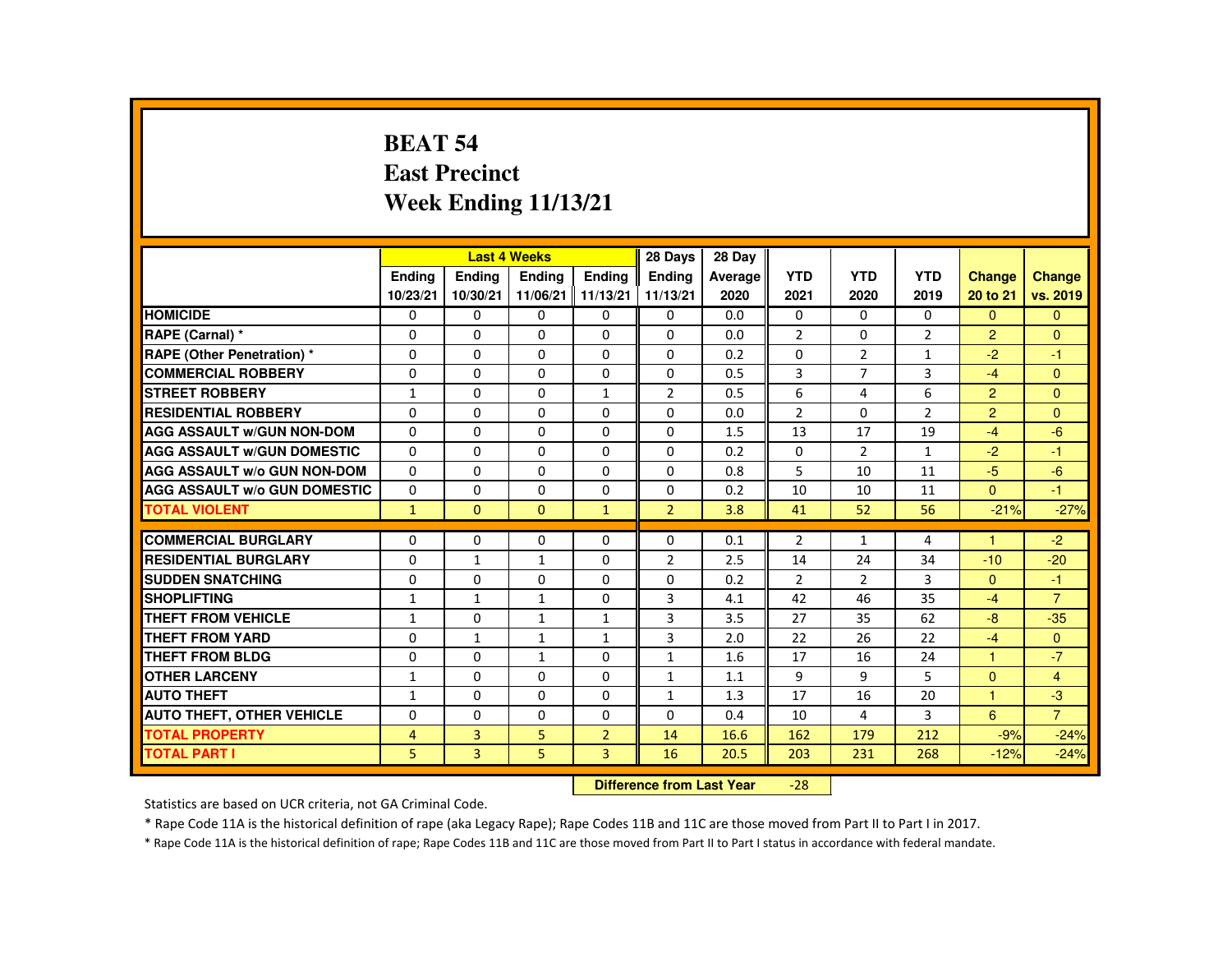# **BEAT 55 East PrecinctWeek Ending 11/13/21**

|                                     |                |                | <b>Last 4 Weeks</b> |                | 28 Days        | 28 Day  |                |                |                |                |                |
|-------------------------------------|----------------|----------------|---------------------|----------------|----------------|---------|----------------|----------------|----------------|----------------|----------------|
|                                     | <b>Endina</b>  | <b>Endina</b>  | <b>Endina</b>       | <b>Endina</b>  | <b>Endina</b>  | Average | <b>YTD</b>     | <b>YTD</b>     | <b>YTD</b>     | <b>Change</b>  | <b>Change</b>  |
|                                     | 10/23/21       | 10/30/21       | 11/06/21            | 11/13/21       | 11/13/21       | 2020    | 2021           | 2020           | 2019           | 20 to 21       | vs. 2019       |
| <b>HOMICIDE</b>                     | 0              | $\mathbf{0}$   | 0                   | 0              | $\Omega$       | 0.2     | $\mathbf{1}$   | 2              | 0              | $-1$           | 1              |
| RAPE (Carnal) *                     | $\Omega$       | $\Omega$       | $\Omega$            | $\Omega$       | $\Omega$       | 0.0     | 0              | $\Omega$       | 4              | $\mathbf{0}$   | $-4$           |
| <b>RAPE (Other Penetration) *</b>   | $\Omega$       | $\Omega$       | $\Omega$            | $\Omega$       | $\Omega$       | 0.0     | $\Omega$       | $\mathbf{1}$   | $\Omega$       | $-1$           | $\Omega$       |
| <b>COMMERCIAL ROBBERY</b>           | 0              | $\mathbf{0}$   | 0                   | 0              | 0              | 0.2     | 3              | 2              | 0              | 1              | 3              |
| <b>STREET ROBBERY</b>               | $\Omega$       | $\Omega$       | $\Omega$            | $\Omega$       | $\Omega$       | 0.2     | $\Omega$       | 4              | 6              | $-4$           | $-6$           |
| <b>RESIDENTIAL ROBBERY</b>          | $\Omega$       | $\Omega$       | $\Omega$            | $\Omega$       | $\Omega$       | 0.1     | $\mathbf{1}$   | $\mathbf{1}$   | $\mathbf{1}$   | $\Omega$       | $\mathbf{0}$   |
| <b>AGG ASSAULT w/GUN NON- DOM</b>   | 0              | $\mathbf{0}$   | 0                   | 0              | 0              | 0.5     | 5              | 4              | 3              | 1              | $\overline{2}$ |
| <b>AGG ASSAULT w/GUN DOMESTIC</b>   | $\Omega$       | $\Omega$       | $\Omega$            | $\Omega$       | $\Omega$       | 0.1     | $\Omega$       | $\Omega$       | 4              | $\Omega$       | $-4$           |
| <b>AGG ASSAULT w/o GUN NON-DOM</b>  | $\Omega$       | $\mathbf{1}$   | $\Omega$            | $\Omega$       | $\mathbf{1}$   | 0.2     | 4              | 2              | 5              | $\overline{2}$ | $-1$           |
| <b>AGG ASSAULT w/o GUN DOMESTIC</b> | $\Omega$       | $\mathbf{1}$   | $\Omega$            | $\Omega$       | $\mathbf{1}$   | 0.5     | $\overline{7}$ | 6              | $\overline{4}$ | $\overline{1}$ | 3              |
| <b>TOTAL VIOLENT</b>                | $\Omega$       | $\overline{2}$ | $\Omega$            | $\Omega$       | $\overline{2}$ | 2.0     | 21             | 22             | 27             | $-5%$          | $-22%$         |
|                                     |                |                |                     |                |                |         |                |                |                |                |                |
| <b>COMMERCIAL BURGLARY</b>          | $\Omega$       | $\mathbf{0}$   | 0                   | 0              | 0              | 0.2     | 4              | 3              | $\overline{7}$ | $\overline{1}$ | $-3$           |
| <b>RESIDENTIAL BURGLARY</b>         | $\Omega$       | $\mathbf{1}$   | $\Omega$            | $\Omega$       | $\mathbf{1}$   | 0.6     | 14             | 12             | 22             | $\overline{2}$ | $-8$           |
| <b>SUDDEN SNATCHING</b>             | $\Omega$       | $\Omega$       | $\Omega$            | $\Omega$       | $\Omega$       | 0.0     | $\Omega$       | $\Omega$       | 3              | $\Omega$       | $-3$           |
| <b>SHOPLIFTING</b>                  | $\mathbf{1}$   | $\mathbf{1}$   | $\mathbf{1}$        | 3              | 6              | 9.7     | 191            | 108            | 192            | 83             | $-1$           |
| THEFT FROM VEHICLE                  | $\mathbf{1}$   | $\mathbf{1}$   | $\Omega$            | $\Omega$       | $\overline{2}$ | 2.5     | 60             | 32             | 61             | 28             | $-1$           |
| <b>THEFT FROM YARD</b>              | $\Omega$       | $\mathbf{1}$   | $\Omega$            | $\Omega$       | $\mathbf{1}$   | 1.1     | 12             | 13             | 21             | $-1$           | $-9$           |
| <b>THEFT FROM BLDG</b>              | $\mathbf{1}$   | $\Omega$       | $\Omega$            | $\Omega$       | $\mathbf{1}$   | 1.1     | 8              | 17             | 20             | $-9$           | $-12$          |
| <b>OTHER LARCENY</b>                | 0              | $\mathbf{0}$   | 0                   | $\Omega$       | $\Omega$       | 0.2     | 6              | 6              | 4              | $\mathbf{0}$   | $\overline{2}$ |
| <b>AUTO THEFT</b>                   | $\mathbf{1}$   | $\Omega$       | $\Omega$            | $\Omega$       | $\mathbf{1}$   | 1.2     | 16             | 13             | 10             | 3              | 6              |
| <b>AUTO THEFT, OTHER VEHICLE</b>    | $\Omega$       | $\Omega$       | $\mathbf{1}$        | $\Omega$       | $\mathbf{1}$   | 0.2     | 10             | $\overline{2}$ | $\mathbf{1}$   | 8              | 9              |
| <b>TOTAL PROPERTY</b>               | 4              | $\overline{4}$ | $\overline{2}$      | 3              | 13             | 16.7    | 321            | 206            | 341            | 56%            | $-6%$          |
| <b>TOTAL PART I</b>                 | $\overline{4}$ | 6              | $\overline{2}$      | $\overline{3}$ | 15             | 18.7    | 342            | 228            | 368            | 50%            | $-7%$          |
|                                     |                |                |                     |                |                |         |                |                |                |                |                |

#### **Difference from Last Year**<sup>114</sup>

Statistics are based on UCR criteria, not GA Criminal Code.

\* Rape Code 11A is the historical definition of rape (aka Legacy Rape); Rape Codes 11B and 11C are those moved from Part II to Part I in 2017.